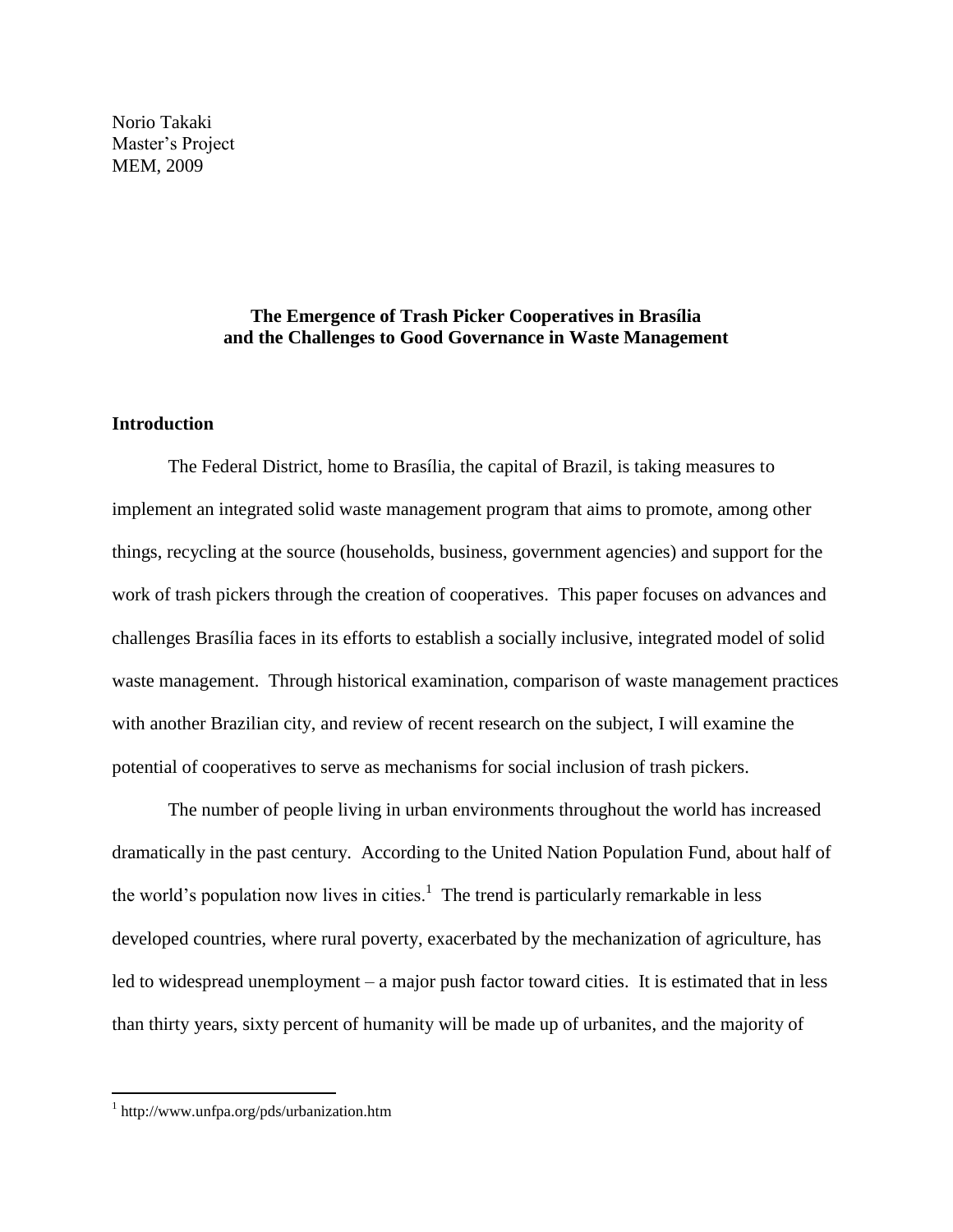them will live in less developed countries.<sup>1</sup> While that figure might not be cause for concern in developed nations, it raises many questions about the capacity of countries with weak economies and histories of social inequality to support such high urban population densities materially and institutionally. If the current global economic downturn is any indication of what lies ahead, one can expect to see urban poverty and its attendant maladies continue to be a reality for quite a while.

A handful of middle income countries where the proportion of the urban population surpasses that of developed nations already face a tremendous challenge to provide for the basic needs of their poor urban citizens. South America, with its 81% urban population (the most urbanized region of the world) is a case in point. Uruguay leads the group with 94% of its population living in cities, followed by Argentina (91%), Venezuela (88%), Chile (87%), and Brazil  $(83\%)$ <sup>2</sup> Although these figures may not be too impressive for a nation as small as Uruguay, with its 3.3 million inhabitants, they become quite noticeable in a country the size of Brazil, which by itself holds roughly half of the population of South America with 195 million people.

Especially worthy of attention in the case of Brazil is that, despite its relative economic prosperity in terms of national GDP and other economic indicators, over 58% of its work force earn their living from the so-called 'informal sector" (Gaiger, 238). Of those, 60% earn between one and three minimum salaries,<sup>3</sup> which puts in evidence the limitations of the country's current model of economic development in creating jobs, while demonstrating the ingeniousness of the

<sup>1</sup> ibid.

<sup>&</sup>lt;sup>2</sup> Compare with the United States, with a 79% urban population and Canada, with 81%.

<sup>&</sup>lt;sup>3</sup> These figures are from 2004. In today's currency, one to three minimum salaries correspond to US\$173-520.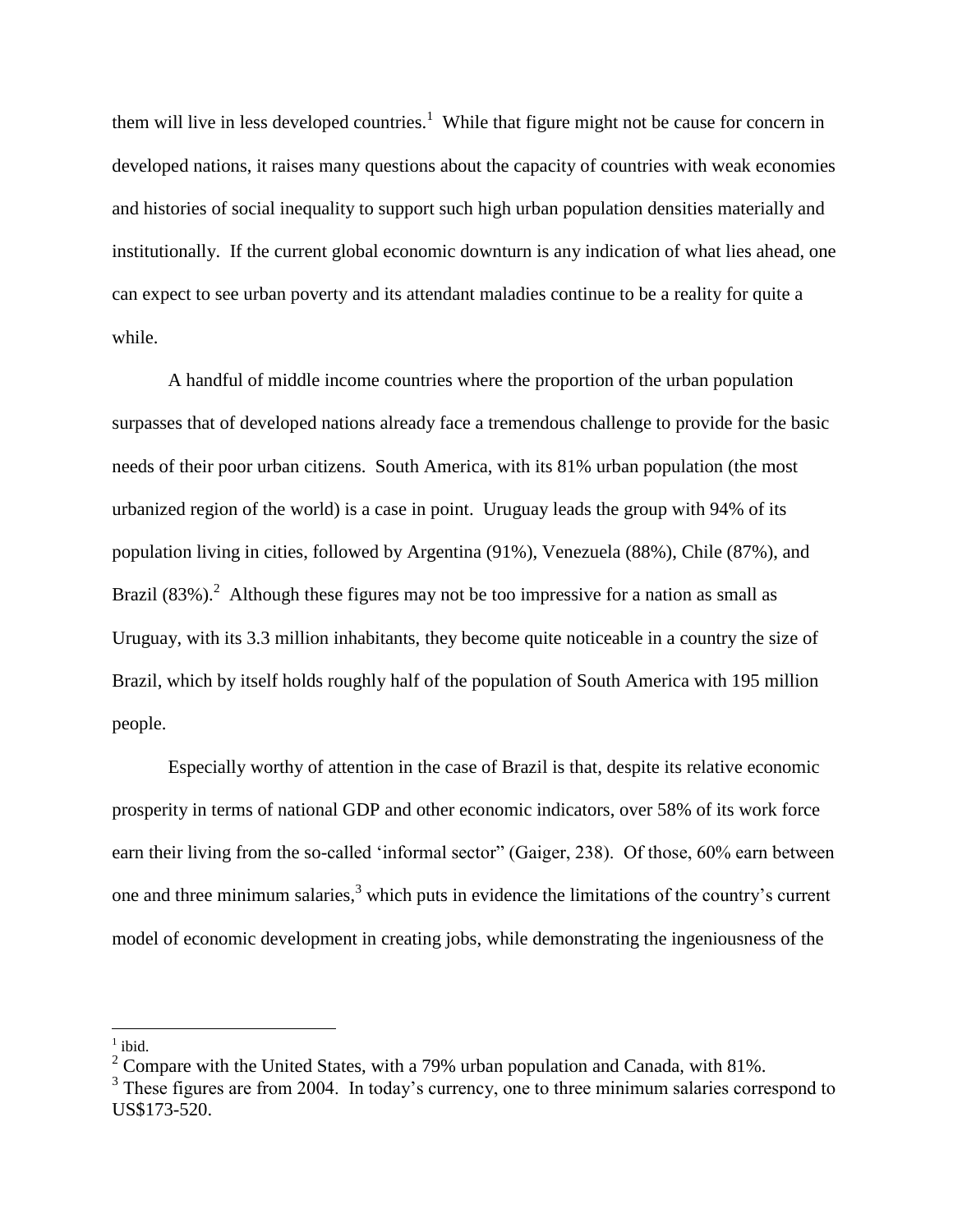masses in their capacity for self-provisioning.<sup>1</sup> Brazil is not unique in this regard, however. There seems to be a distinct trend in rapidly urbanizing countries of South America towards the formation of production guilds (cooperatives, associations), many of which emerge as alternatives to absolute destitution. Street scavenging is one area around which many people have organized. Despite having existed since time immemorial, the number of people resorting to this activity for survival has increased dramatically as a result of the current paradigm (and paradox) of economic development. In Buenos Aires, for instance, the number of *cartoneros* (cardboard pickers) that roam the streets collecting recyclables ranges from twenty-five to forty thousand (Medina, p. 174), and if one includes children, wives, and other dependants, somewhere around one hundred thousand people depend on waste collecting for their survival.

While the primary causes of the expansion of informal work are evident, there is still much to be learned about how, if, and in which form such activities will persist, particularly amongst the more economically fragile occupations. Street scavenging, for example, which is generally shunned by government and the upper classes, may be forced out of existence. In Brazil indirect pressure to rid the streets of scavengers has already taken soft legal form. Presidential decree 5940, for example, which was enacted in 2006, mandates that all federal agencies separate their waste and donate it to legally established cooperatives of trash pickers. While the incentives being provided and legislation being implemented to support a transition from informality to the semi-formality<sup>2</sup> of cooperatives is praiseworthy, there is some evidence

 $<sup>1</sup>$  The informal sector is not comprised only of people from the lowest social strata, but also by</sup> lower middle class groups which were formerly formally employed but who, due to downsizing and other factors, lost their jobs and were forced to seek alternatives "off the grid."

 $2<sup>2</sup>$  I use the term semi-formality because, while cooperatives are legally established enterprises and its members are (or should be, by law) registered, tax-paying citizens, they do not constitute a source of 'formal' employment, in the sense that they are not on any business' payroll, or enjoy any kind of benefit or job security.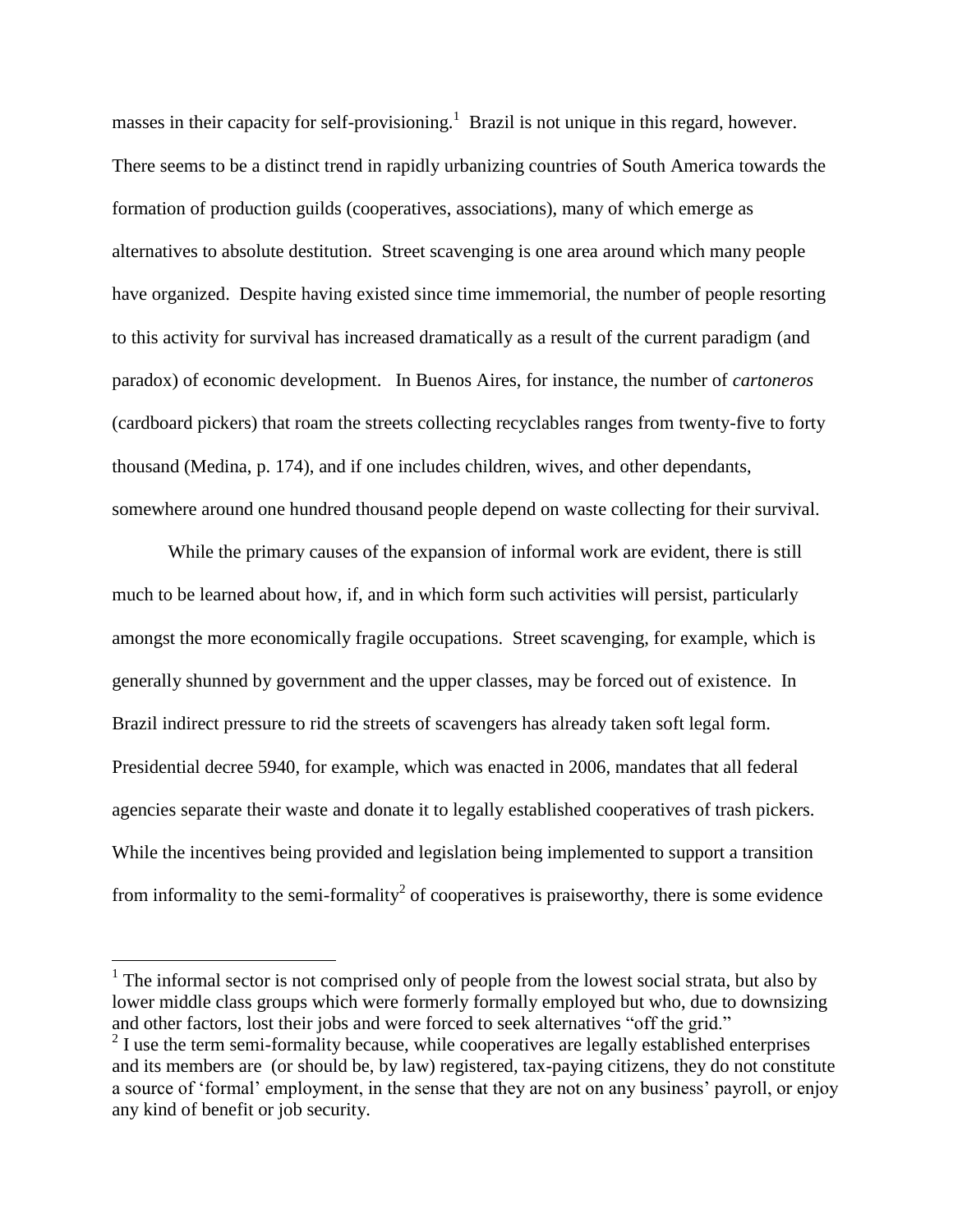that the model currently being employed in some Brazilian cities does not contribute to changing historical patterns of class inequality. Whether or not this is due to inadequate implementation of the principles that govern cooperative enterprises (as a result of historical/cultural/institutional barriers) or simply a case of socio-economic Utopia is a matter that will be discussed in more detail below. In addition, contradictions exist that nullify some of the positive effects of procatadores policies, such as the reluctance of the government of the Federal District in granting land-use rights to newly formed cooperatives.<sup>1</sup> Some of them, despite being legally constituted, operate on illegally occupied land or in residential areas. And while federal funding has been earmarked for the construction of infrastructure, disbursement awaits designation of sites.

Recent developments in recycling solid waste, propelled by popular interest and NGO campaigning, were part of the impetus behind Presidential decree 5940. Recycling cooperatives offer street scavengers an option to work within the legal and social system. While under certain conditions working in a cooperative may be more lucrative,<sup>2</sup> some scavengers are reluctant to join for a number of reasons. From the standpoint of some street scavengers, working the streets gives them more freedom and possible better earnings than being the member of a co-op. Furthermore, it does not seem physically or economically feasible to place all of the current numbers into cooperative centers. There are too many people and not enough resources or facilities to accommodate everyone. Careful judgment needs to be exercised as to what values and objectives are at the heart of the current discourse, what the assumptions are regarding the

 $<sup>1</sup>$  The ideal scenario for the government would entail what officials refer to as a partnership with</sup> the cooperatives, by which the triage/sorting facilities would be juridically under government control. The leadership at CENTCOOP, however, fears that this type of arrangement would curtail their powers of self-determination and establish patterns of dependency and clientelism. <sup>2</sup> In Porto Alegre, street scavenging is generally more profitable than working at a co-op, but some of those who work the streets do not own the carriages they work with, that is, they are "salaried" scavengers, and earn less than they would if they were self-employed.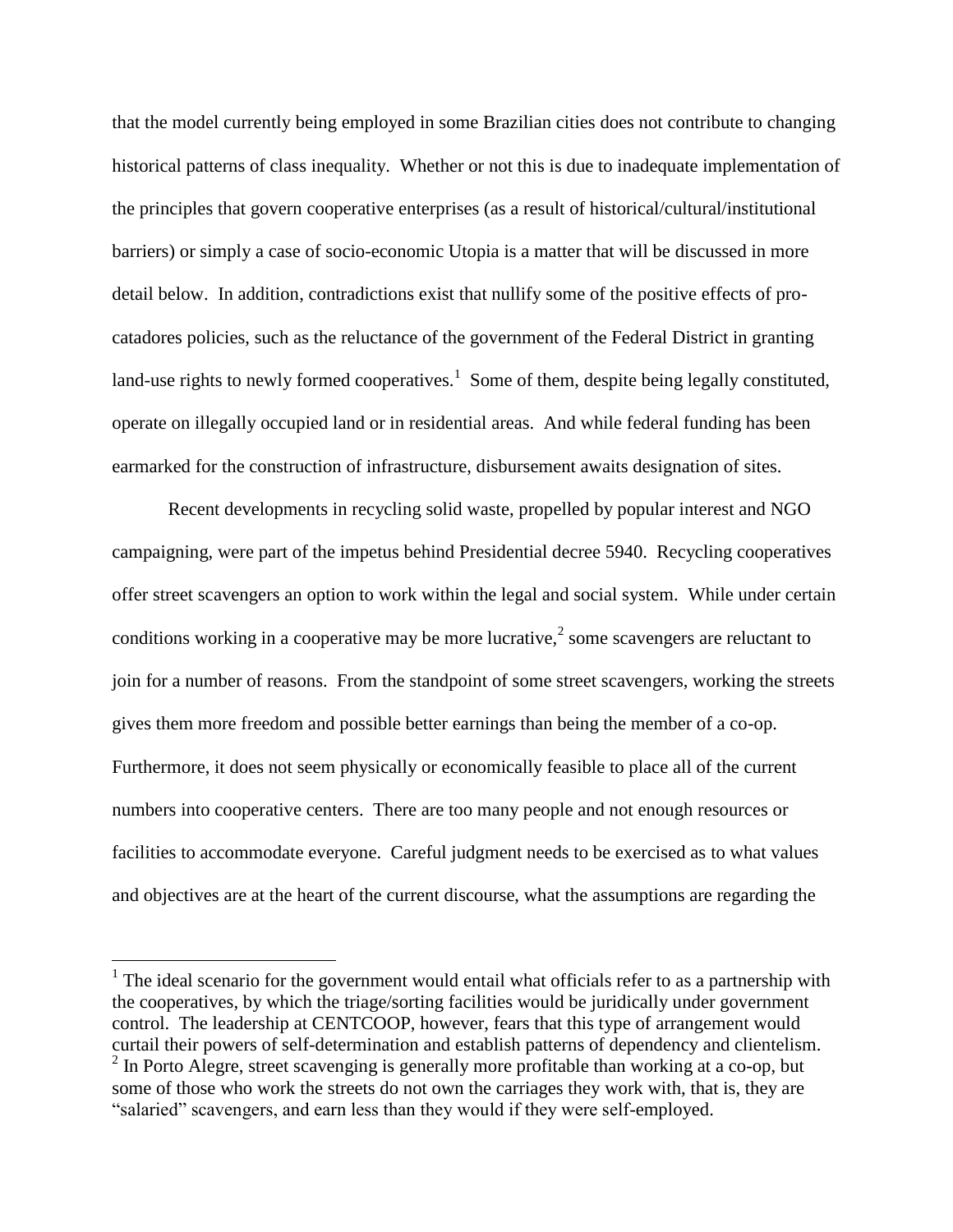effectiveness of the proposed course of action, and whether or not, given the extant examples, the model satisfies the propounded objectives. If planners are aiming for "cleaner" streets, that is, streets without horse drawn carriages and poor people in rags rummaging through waste bins, then the proposal to place everyone inside built structures is consistent with that objective. Whether it is economically feasible and/or socially beneficial is a different story.

## **Waste in Brazil**

 $\overline{a}$ 

In Brazil, almost 230 thousand tons of waste are produced each day.<sup>1</sup> According to statistics compiled in 2000 by the Brazilian Institute of Geography and Statistics (IBGE), only 0.99% of the total amount of waste collected by municipal cleaning agencies goes to sorting units. The great majority goes to open dump sites and landfills. Sabetai Calderoni observed in a detailed study of the production and destination of trash in large Brazilian cities that the generation of solid waste in the country follows a trend by which 30.9% of household waste is made up of recyclable materials, such as aluminum cans, glass, paper, plastic and steel cans, and the remaining 69.1% is represented by organic materials, as well as other non-recyclables.<sup>2</sup> Calderoni's findings reflect the reality that a vast amount of recyclable solid waste is being unnecessarily discarded.

The Brazilian Institute of Geography and Statistics (IBGE) has also compiled information about the types of disposal 'facilities' currently being employed in Brazil and the proportion of the waste that goes to each structure.

<sup>&</sup>lt;sup>1</sup> IBGE (Brazilian Institute of Geography and Statistics) 2000 Pesquisa Nacional de Saneamento Basico (National Survey of Basic Sanitation). Accessed: November 2008, at [http://www.ibge.gov.br/home/estatistica/populacao/condicaodevida/pnsb/lixo\\_coletado/lixo\\_cole](http://www.ibge.gov.br/home/estatistica/populacao/condicaodevida/pnsb/lixo_coletado/lixo_coletado110.shtm) [tado110.shtm](http://www.ibge.gov.br/home/estatistica/populacao/condicaodevida/pnsb/lixo_coletado/lixo_coletado110.shtm)

<sup>2</sup> Sabetai Calderoni, *Os bilhões perdidos no lixo,* São Paulo: Humanitas, 2003.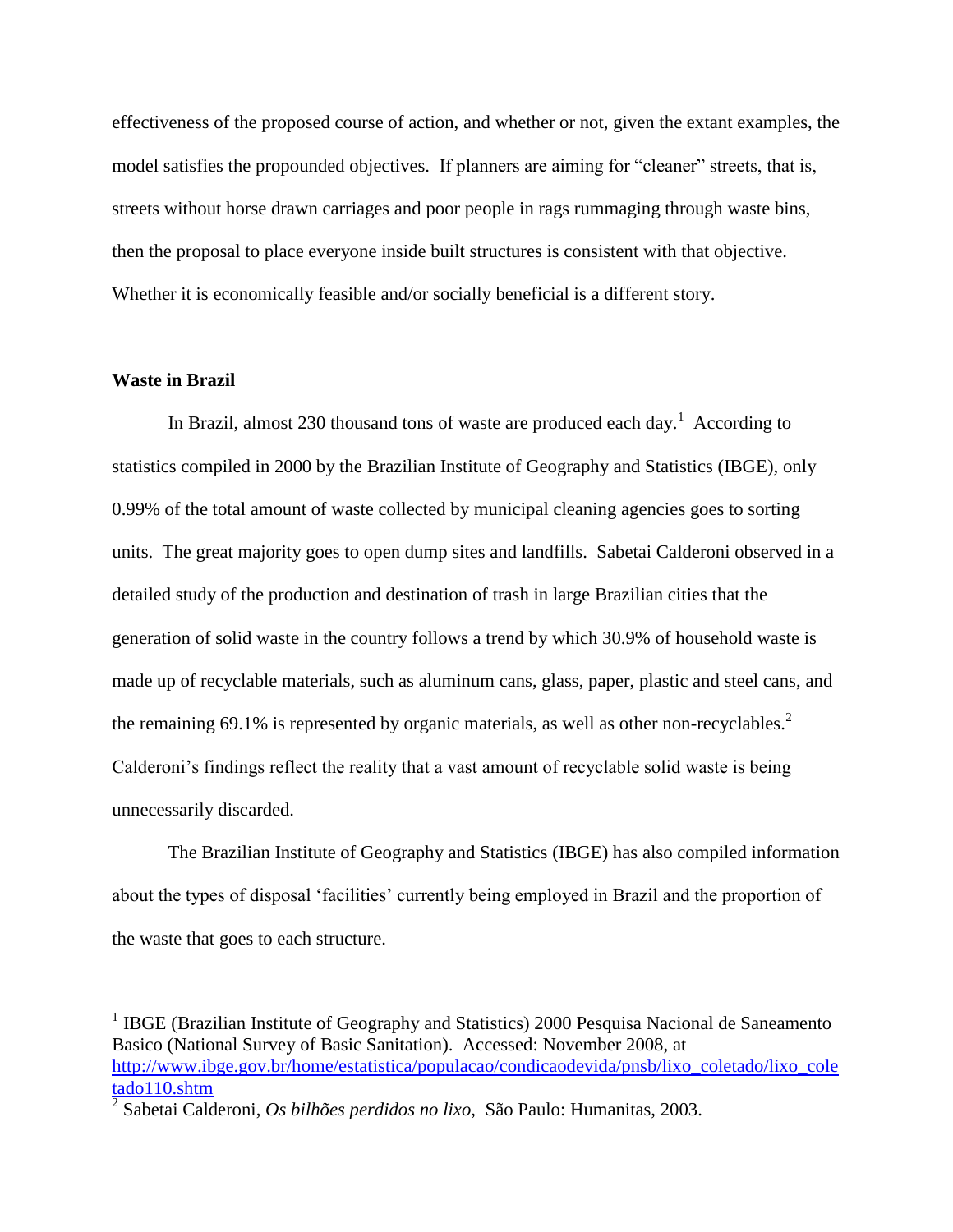

**Final Destination of Municipal Waste Produced in Brazil<sup>1</sup>**

 $\overline{a}$ 

As the chart above shows, a great majority of the waste collected by official municipal cleaning agencies goes to landfills. According to Medina, Brazilian catadores "supply 90 percent of the materials recycled by industry and reduce by 20 percent the amount of waste that has to be collected, transported, and disposed of." (70).

<sup>&</sup>lt;sup>1</sup> IBGE: http://www.ibge.gov.br/home/estatistica/populacao/condicaodevida/pnsb/lixo\_coletado/ Accessed December 2008. Legend: Controlled landfills are managed such that the waste lies in direct contact with the soil. It is 'controlled' in the sense that it is spread, compacted and covered with soil at the end of each day. Some such landfills have drainage systems installed to collect leachate and piping to capture methane gas. Sanitary landfills (or *aterro sanitario*) in Brazil refer to the lined version of controlled landfills. These provide better protection against leakage. Sorting centers are places where recyclables are separated from non-recyclables and packaged for sale. Open dumpsites are the most primitive form of disposal in which no management takes place.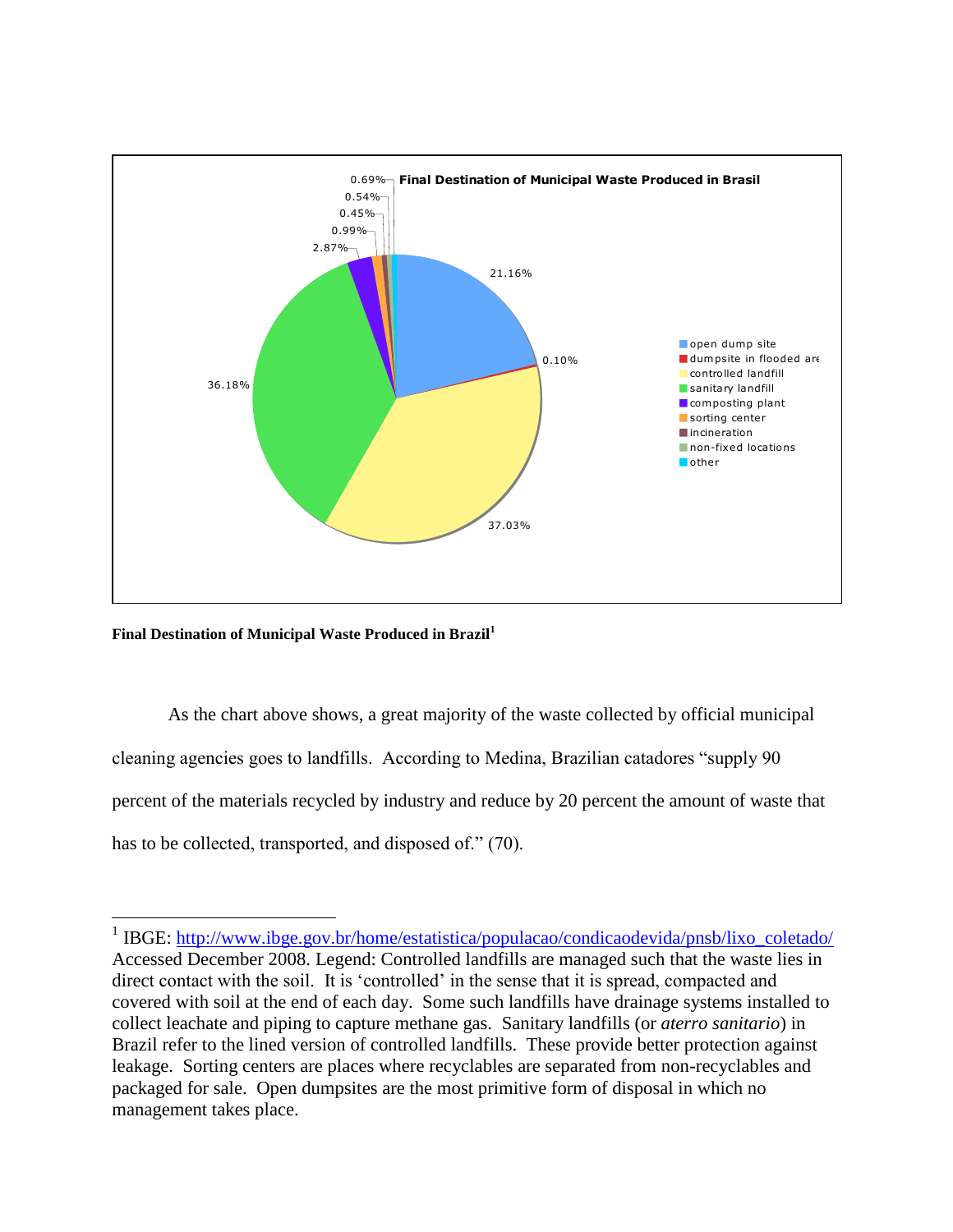Nevertheless, recycling rates in Brazil are still low (with the exception of aluminum cans) in comparison to Japan and some countries in Europe.<sup>1</sup> Almost 32% of paper, 12% of plastic, 35% of glass, 18% of steel cans, and more than 80% of aluminum cans consumed in Brazil are recycled. (Calderoni, 2003, via Silva, p. 64) While efforts have been made to institute a national policy setting standards for waste management, that goal has not been achieved yet. At the current stage, waste management is fully the responsibility of municipalities; therefore, practices are diverse and standards are predominantly low. Some cities have been at the forefront of the struggle to reduce the waste of urban waste and have implemented recycling programs of varying success. Porto Alegre is one of the pioneers in this move, as are Curitiba, Recife, Belo Horizonte, and São Paulo, each of which has its own peculiarities. Curitiba, for instance, invested heavily on a public campaign to raise awareness, under the slogan "Trash that is not trash." Recife's program involves "selective collection" and source separation, in addition to the establishment of volunteer delivery centers distributed around the city. In Belo Horizonte, recycling is carried out through a partnership involving paper waste pickers, trash picker associations, banks, charity organizations and the Secretariat for Urban Cleaning (Aires Neto, 1996 apud Costa, 1998, Andersson, 63). At present, only 6% of the 5507 Brazilian municipalities (352 cities) have recycling programs.

Some of the most common obstacles to improvements in the area of solid waste management as outlined by Zepter (1992) (in Andersson) include limitations of finance, technology, popular cooperation, implementation and maintenance of public policies. On the administrative level, the lack of continuity between administrations, the limited capacity to implement public policies, which results in a tributary system that centralizes resources in the

<sup>&</sup>lt;sup>1</sup> We must keep in perspective, however, that the consumption levels of these countries is manifold higher than in Brazil.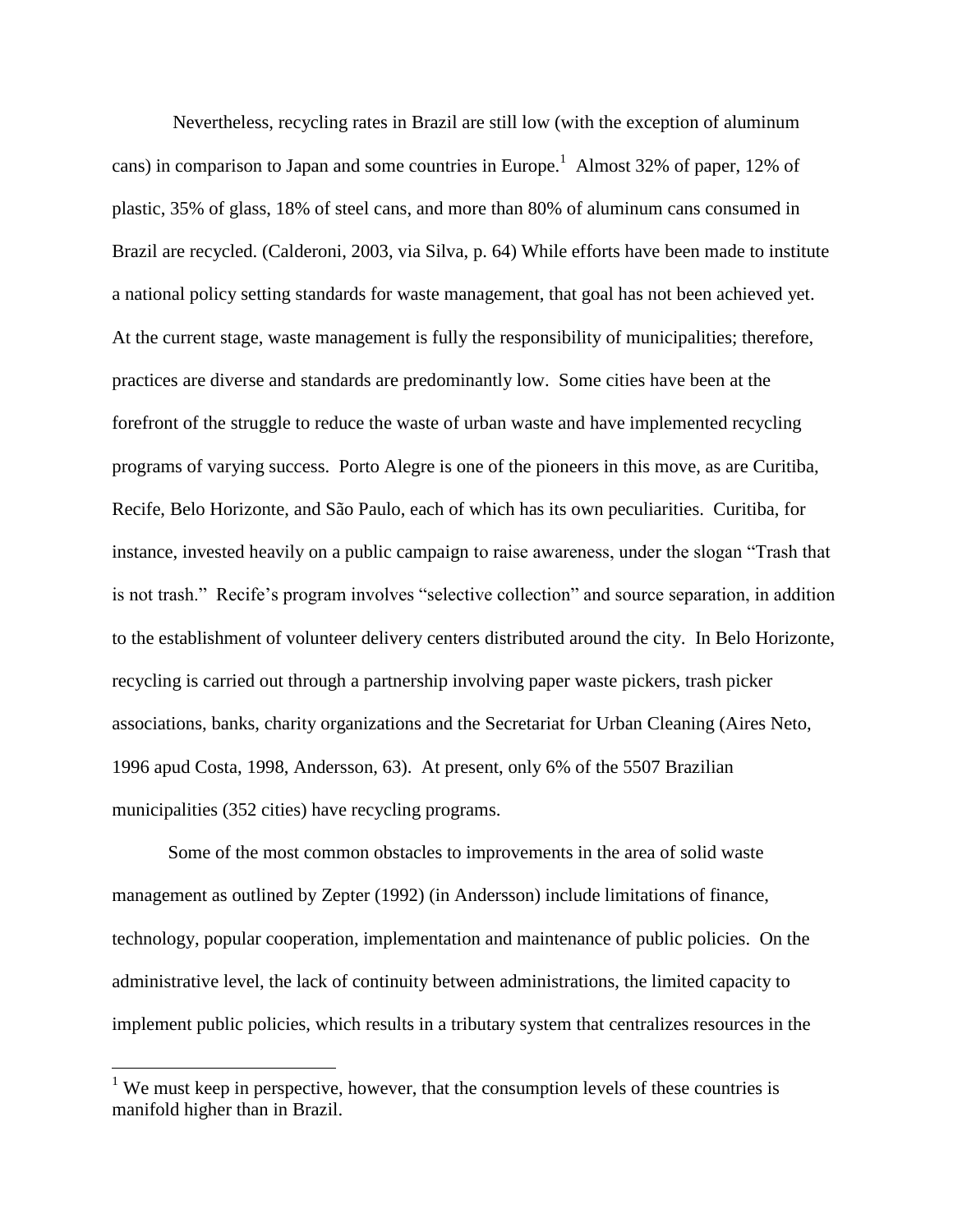federal government, and the lack of communication within the administration, create obstacles to finding solutions to the issue of urban waste. Processes that depend on the import of obsolete technologies or implementation of management models employed successfully in other cities, where, the physical, cultural, and social and economic reality is completely different can also hinder solid waste management programs. It is important to note that some of these obstacles have been abated partially by the support of international organizations and NGOs (Andersson, 60), which work in capacity building, raising public awareness, and denouncing illegal practices, as well as providing financial and logistical help.

#### **Problems with Informal Picking**

At open dump sites, there are safety problems related to exposure to hazardous materials, decomposing matter, disease vectors, air pollution/noxious gases, and risks associated with the trucks that transport the waste and the machines that provide compaction. Cases have been reported of deaths and serious injuries occurring when people on the ground and operating the machinery do not take proper care. All across the board, the presence of children at such places is observed. (Laquian et al., p. 205). On my own visit to Brasília's dump, I witnessed the presence of children running about on the embankments of a leachate pool. In that case, the children had jumped over a rather dilapidated fence that separates a squatter settlement inside Brasília's national park and the dump site property and were playing near the highly toxic body of liquid. The person in charge chased them off with warnings about the life threatening dangers of coming in contact with that "water." As far as I could tell from the brief experience, they were indeed just playing. The dump site is generally well monitored, particularly in the core areas, where the offices and the entrance are located, and I assume that no child labor is allowed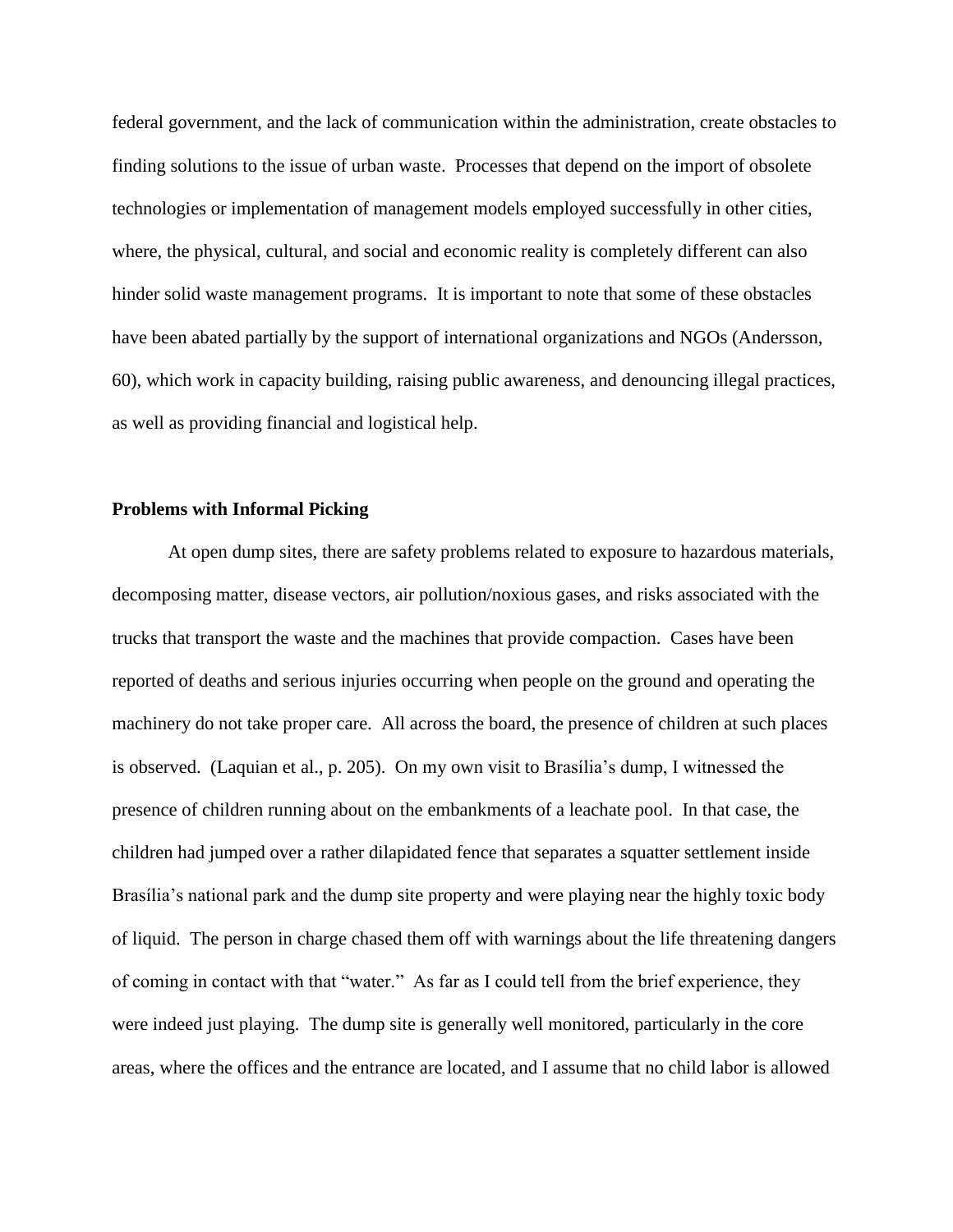under their supervision. Even adult labor is somewhat tightly controlled to prevent overcrowding and excessive competition among trash pickers. Every person working at the site must be registered with the local NGO (Eco-Atitude) in charge of social "managing" the crowd.

#### **The Current State of Recycling in Brazil**

Improvements in technologies to reprocess recyclable materials, combined with dramatic increases in waste outputs which facilitate the development of economies of scale have contributed to transforming recycling into an economical and environmentally appealing alternative to extracting resources in their natural state. "Waste" has emerged as a valuable commodity, much in contrast with its earlier status as an environmental externality and hazardous inconvenience. In many developing countries, recycling practices are also gaining momentum as a result of greater public awareness, the development of pertinent policies, and the presence of the abovementioned market incentives (Medina). In addition to the evident environmental benefits of recycling, particularly in terms of reduced extraction of raw materials and extension of the life span of landfills, various studies have pointed to its significant economic benefits. These can be accounted mainly in terms of energy savings (in transportation, extraction and processing).

#### **Cities with "Selective Collection"**

The pre-industrialization phase of recycling generally follows a straightforward process. In the selective collection type of system, curbside pick up of mixed waste is complemented by collection of source-separated recyclables on designated days of the week. In the case of Porto Alegre, selective collection happens at least once a week in every neighborhood, while regular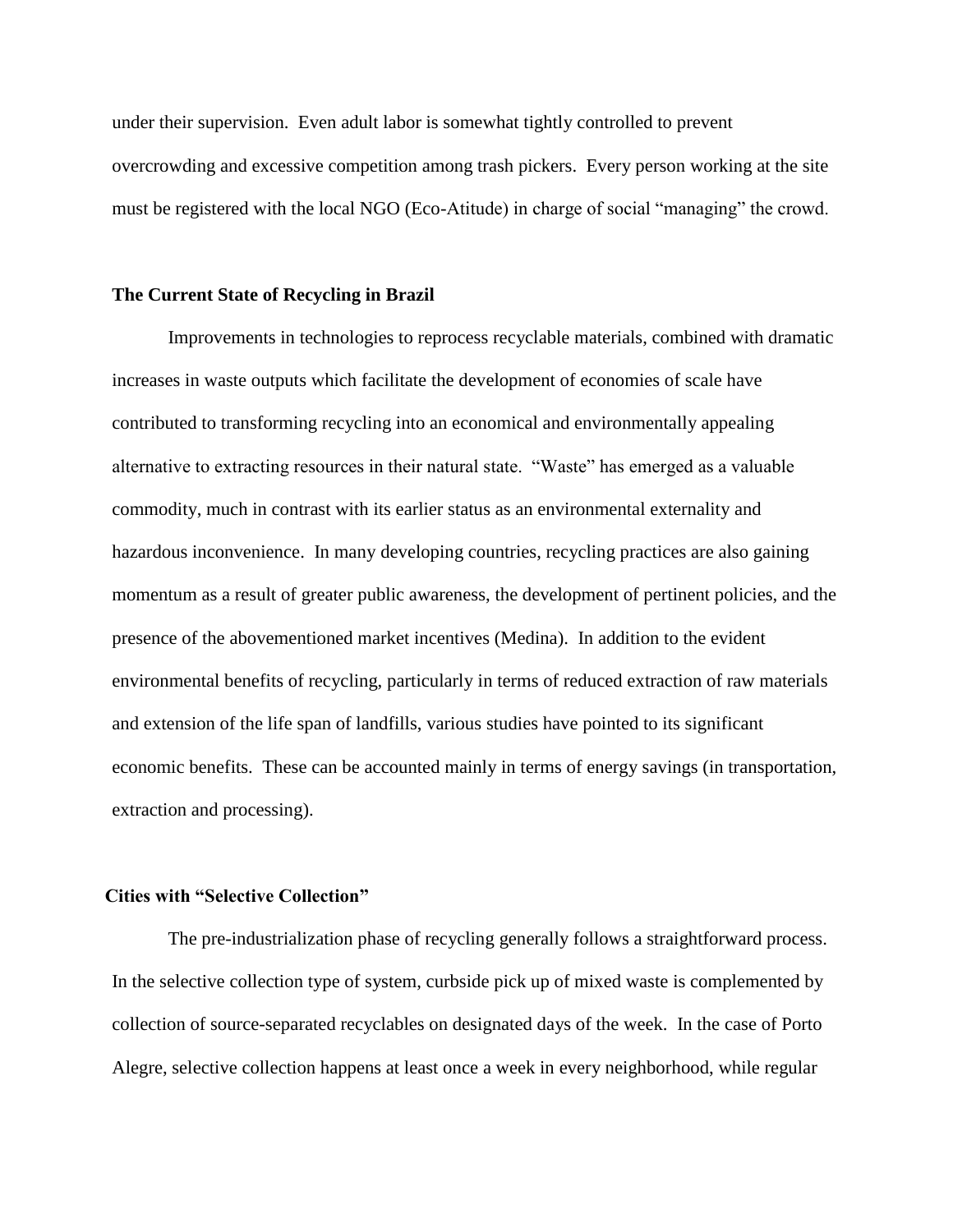pick up takes place daily (Monday through Friday). In theory, the selected waste is supposed to consist only of materials of commercial value. The list of post-consumption products that can be recycled varies from city to city, depending on the types of industries in the region that can reprocess the materials. More valuable materials, such as aluminum and paper, are generally separated, irrespective of the distance to the nearest reprocessing unit.

Mixed and separated waste is disposed of by households and business at designated places outside their living or working facilities, where it is picked up directly by the waste management agency personnel or by a contracted company. Each type of waste (separated or mixed) follows a different trajectory once it is collected. Mixed waste is transported directly to the municipal dump/landfill, where it is properly accommodated and compacted to minimize air pollution effects and extend the life of the facility. Cities that incorporate an organic composting program into the selective collection, as is the case of Porto Alegre, will bring the collected mixed waste to a sorting unit where non-organics are separated from the organic refuse and subsequently treated to produce manure. Materials with sales value are pressed and sold at below market prices, given their inferior quality resulting from contamination.

Theoretically all the materials from the selective collection go to sorting units, where they are separated into categories and pressed for transport. In practice, regular organic and nonrecyclable inorganic materials are mixed in, which requires post-sorting transport to the dump site. Some cities have so-called PEVs, an acronym for Voluntary Delivery Posts, where private individuals and business may drop off their recyclables if they do not want to wait for the next collection date. Some chain supermarkets have also implemented their own PEVs. One large chain in Brasília, for instance, has implemented a partnership with cooperatives, by which one to three cooperative workers are assigned to watch over the recycling station at the store in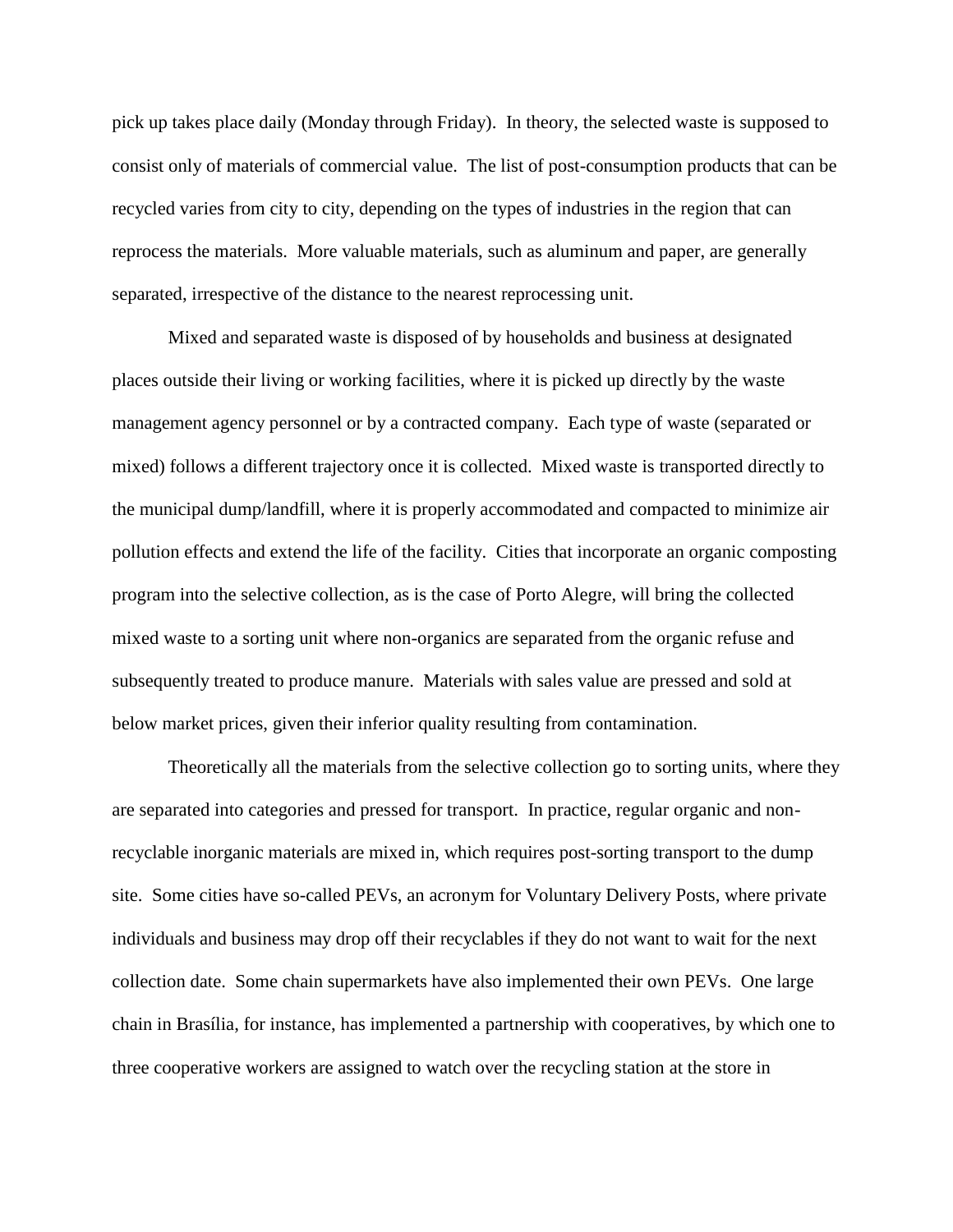exchange for the material that is voluntarily delivered by store customers. In cases where the proceeds from commercialization of the material does not exceed a minimum set amount (roughly one minimum salary, in the abovementioned institution) the store pays the difference.

Parallel to the official collection services, "informal collection" is carried out by catadores in most cities with or without selective collection. Informal collection can take different forms. In Brasília, cooperatives with access to a truck will make rounds to specific spots (or *pontos*) where an informal pick up contract has been established. Individual catadores, some on foot equipped with hand carriages, others in horse-drawn carriages, will also make rounds to their own pontos, which may be a location to which he/she has laid claim to by having arrived there first or a place that is "rented" to him/her by a self-ordained "owner" of that ponto. The collected material is then sold to scrap dealers, middlemen, or even a cooperative. It is not uncommon that some of these catadores will have a small warehouse where they stock up before the arrival of the middleman. One peculiarity of the informal collection performed by small scale catadores (those without a truck) is that it is on-site selective, that is, the catador will open trash bags, and rummage through dumpsters or waste bins just for the material of interest. While this practice helps reduce the volume and weight of the material for official collection (while reducing the amount of recyclables that in many cities would end in landfills), it certainly is cause for contention. Often there are complains about the mess that is left behind by the catadores, whom are said to open trash bags and not close them, leaving their contents exposed and subject to being strewn by stray dogs or by the wind. The presence of horse carriages and hand carriages operated by people in rags is pointed to as a nuisance and public safety issue as they often obstruct walkways or slow down car traffic. Also, in cities where the officially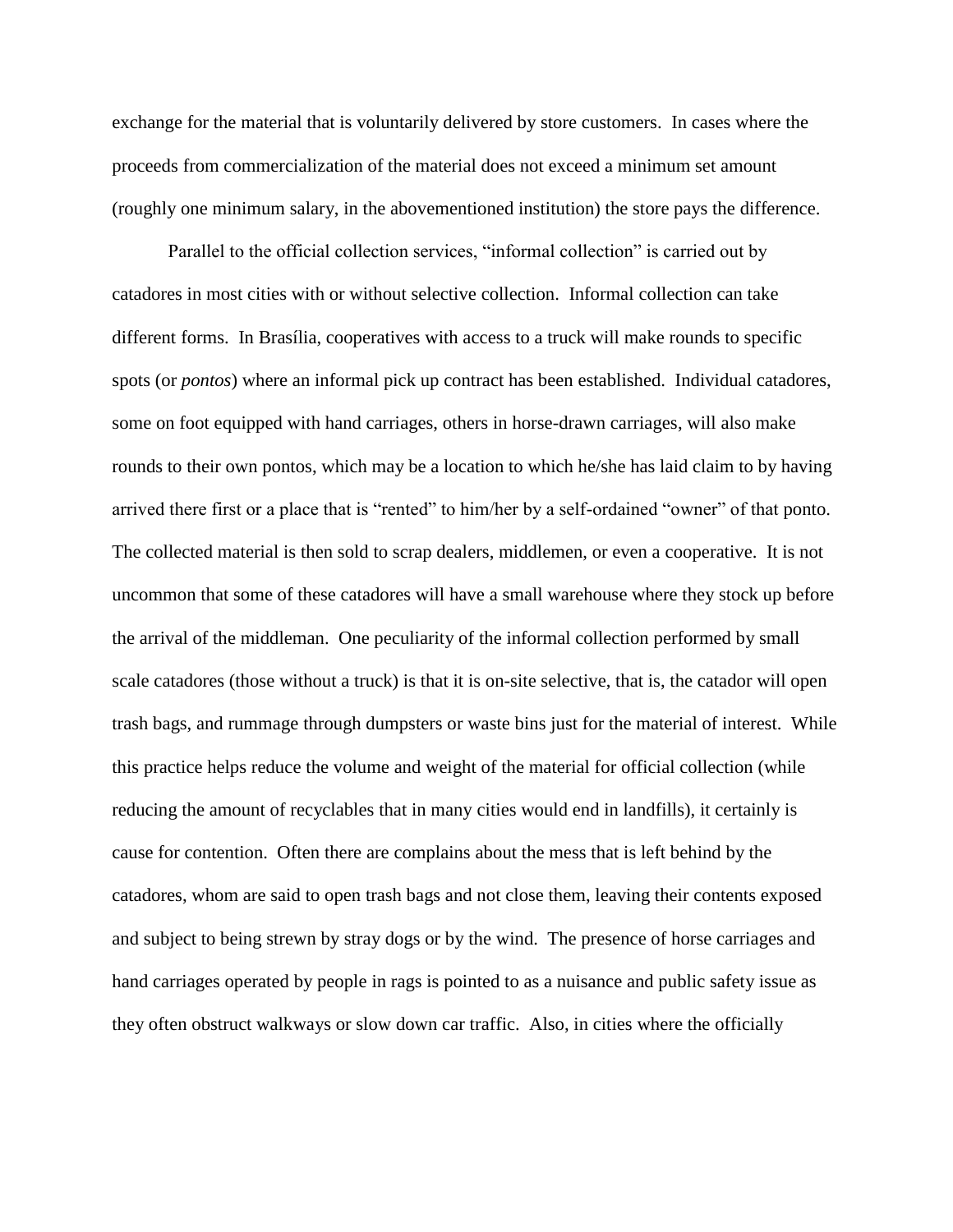collected waste is delivered to cooperatives, which make their money on production, the street catadores are often seen as an unfair competitor.

Sorting in Brasília is carried out by scrap dealers (*sucateiros*), as most of the cooperatives still do not have access to the basic technology to press or shred some of the materials. In Porto Alegre, all of the cooperatives have their own compressors, and the waste management agency has plans to purchase a machine to pre-process plastic.

The list of products that can be inexpensively recovered is growing, and previously discarded items such as organic waste, construction debris, sludge, and Tetra Pak cartons are being incorporated into the recycling stream. Recovery rates for aluminum in Brazil, for example, are among the highest, exceeding even those of developed countries.<sup>1</sup> But this environmentally salutary fact, if contemplated through a broader socio-political and economic prism, reveals a not-so-commendable reality: to a large extent these rates are as high as they are because aluminum cans, being amongst the most valuable recyclables, are intensely sought after by street scavengers as a source of income. The activity would not be a source of concern if it did not carry inherent, fundamental inequalities in the distribution of wealth and relations of power that impinge upon the workers' social status, identity, health, and safety conditions.

#### **Informal Trash Picking and "The Movement" in Brazil**

 $\overline{a}$ 

According to Medina, there are four basic types of 'scavenging': (1) scavenging for selfconsumption, (2) for artisan activities, (3) industrial scavenging, and (4) scavenging for agricultural activities. While the first one is not market-oriented, the other three have direct

 $1$  According to ABAL (Brazilian Aluminum Association), in 2007 Brazil ranked first in the world for the seventh consecutive year in the recycling of aluminum cans. See [http://www.abal.org.br/english/noticias/lista\\_noticia.asp?id=101](http://www.abal.org.br/english/noticias/lista_noticia.asp?id=101) for information about this in English.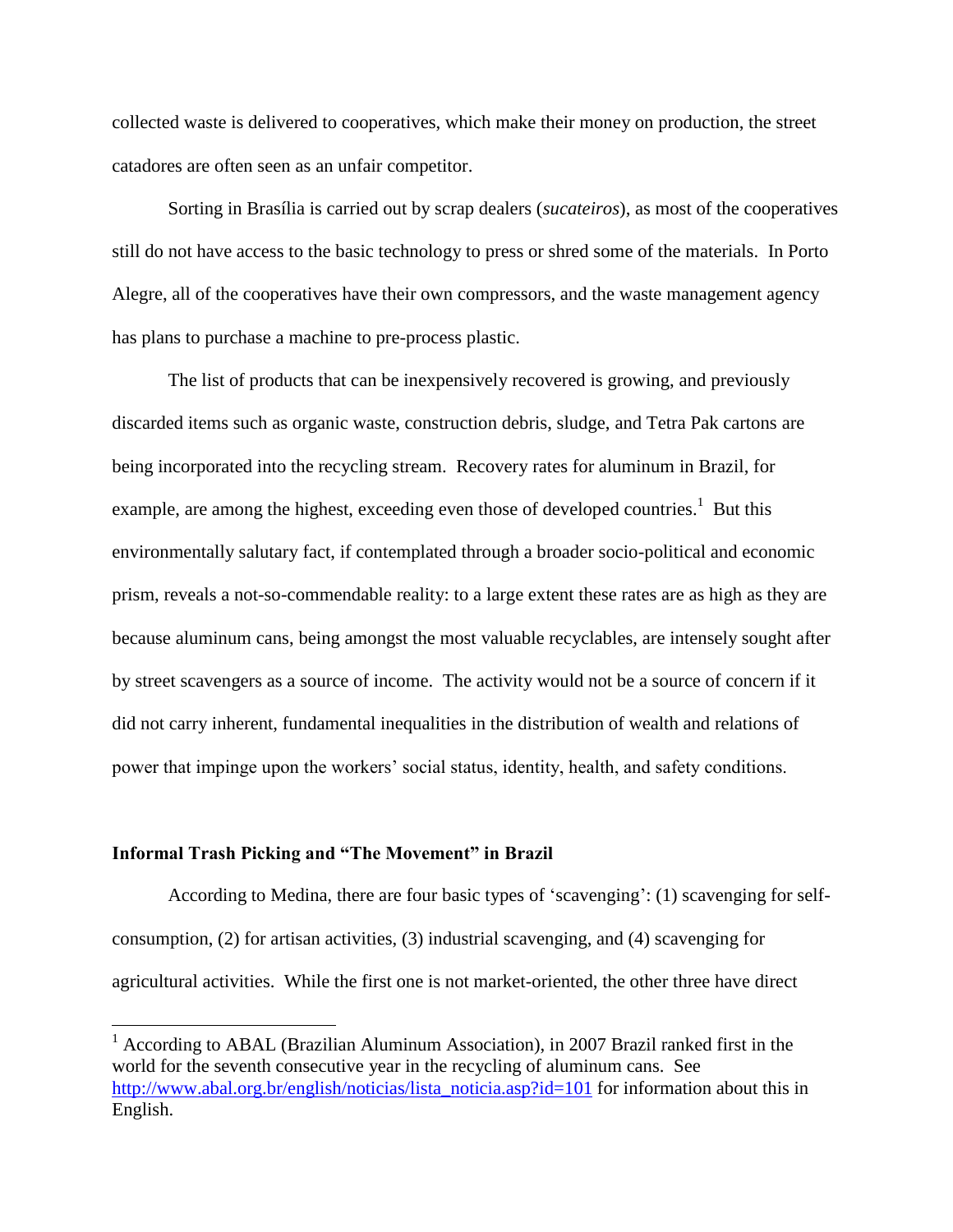economic motives to them. Street scavenging, or informal trash picking, is an overwhelming reality in industrializing countries, where agricultural mechanization creates higher unemployment and the strong movement of people toward cities increases population density and limits employment choices.Brazil is a particularly emblematic case in this regard, as it has one of the highest urbanized societies in Latin America, with 83% of the population living in urban settings. Cooperatives of trash pickers emerge as a strategy for survival and social inclusion in the context of high urbanization and the consequences associated with it, namely, an increase in the quantity of waste produced and the lack of sufficient jobs for an unqualified labor force.

Although the activity of picking through trash for recyclables has existed for a long time, only recently has it gained considerable visibility. This is due to the high numbers of urban poor relying on it for their survival and the significant economic role they play in the production chain of recyclables. They are present in the overwhelming majority of Brazilian cities (90% according to the Ministry of the Cities) and are responsible for 80% of all the recyclable materials that is purchased by industry (CEMPRE). Estimates by Forum Lixo e Cidadania, a national NGO that provides support to trash pickers, place the number of trash pickers who extract their livelihoods from waste at 400,000. (Silva, 71) In Brasília, it was estimated that 1500 families lived off trash picking in 1997. Currently, according to Forum Lixo e Cidadania, this number exceeds 5,000. (Silva, 71) These figures are rough estimates as there are different types of informal trash pickers (*catadores*), many of whom are not visible in the statistical surveys. Some have no fixed residence, others set up warehouses on conservation lands of the *cerrado* (Brazilian woodland-savannah), while others use trash picking as an additional source of income and are formally employed somewhere.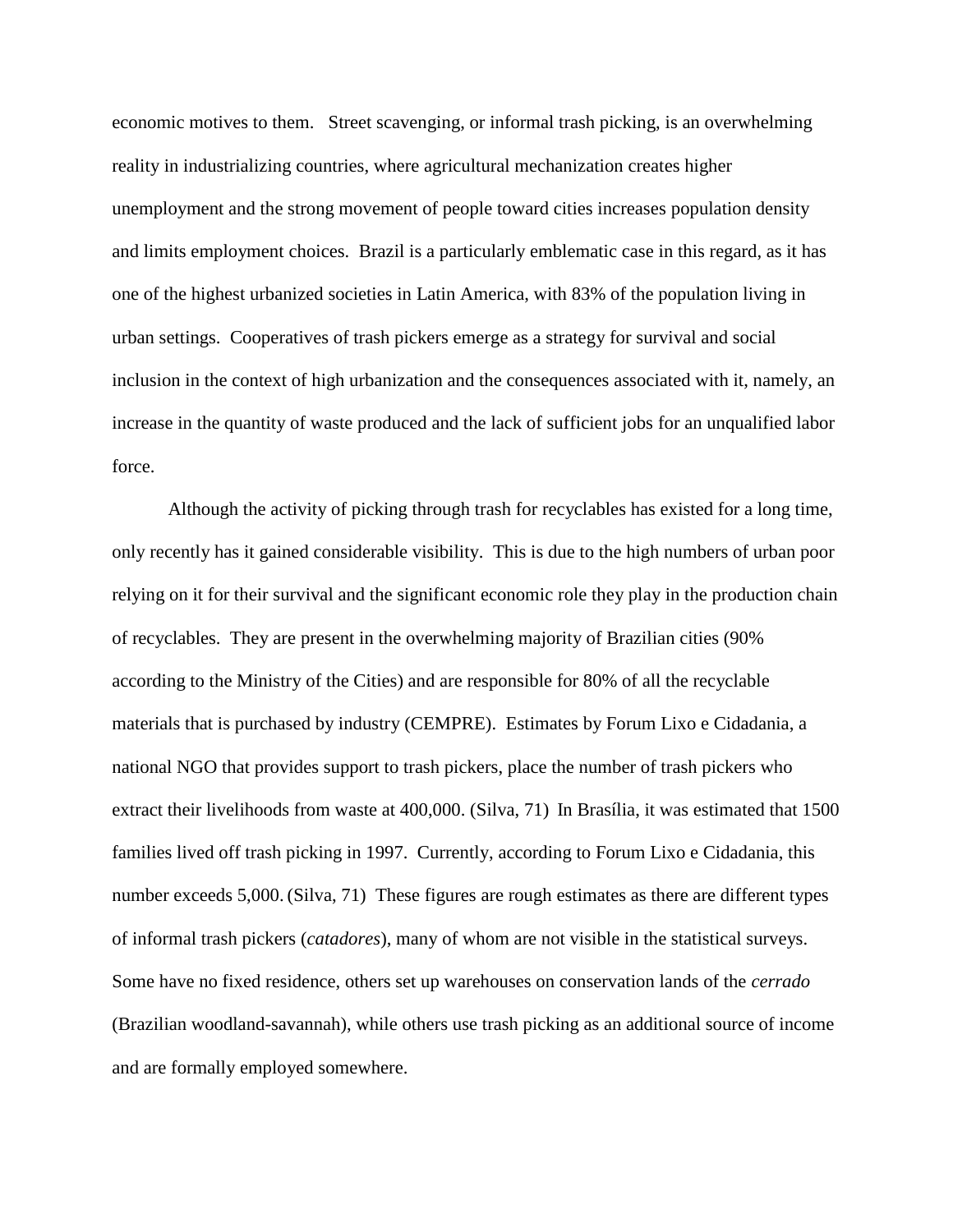#### **Benefits to Industry and the State**

There are a number of studies that estimate the economic benefits of informal trash picking. Bangkok, Jakarta, Manila, Kanpur, and Karachi are examples of cities where street picking "saves each city at least US\$23 million per year by reducing imports of raw materials and the need for collection, transport, and disposal equipment, personnel, and facilities (Baldissimo and Lohani (1988) in Medina, 70). Industry also stands to gain, as informal street picking exonerates it from having to hire people to do the job of the catadores. In this arrangement there are no legal obligations for minimum wage, occupational safety, health insurance or retirement plan. Medina cites research findings demonstrating that "workers paid by the piece are more productive than workers receiving wages." (Medina, 70) Medina's arguments seem to be in favor of practices that refrain from providing safety nets and job security to scavengers, which may not be a judicious social, political strategy. His assessment of the economic importance of the activity of trash picking in modern society, however, helps to place this growing and increasingly more visible category of people in proper socio-economic and political context/perspective. If the sheer size of the group, which as a block creates political power, or the economic sector in which they operate were not significantly relevant, they might not have commanded the attention they now are beginning to receive.

In the past ten years, efforts have been made to devise and implement a national policy (Bill 230/91) to establish parameters and standards for the management of municipal solid waste. The federal government, aiming to integrate solid waste management practices into other spheres of urban development and planning and to generate income for the poor (thus mitigating the social impact of unemployment), is pushing for final approval of this bill. Bill 230/91 will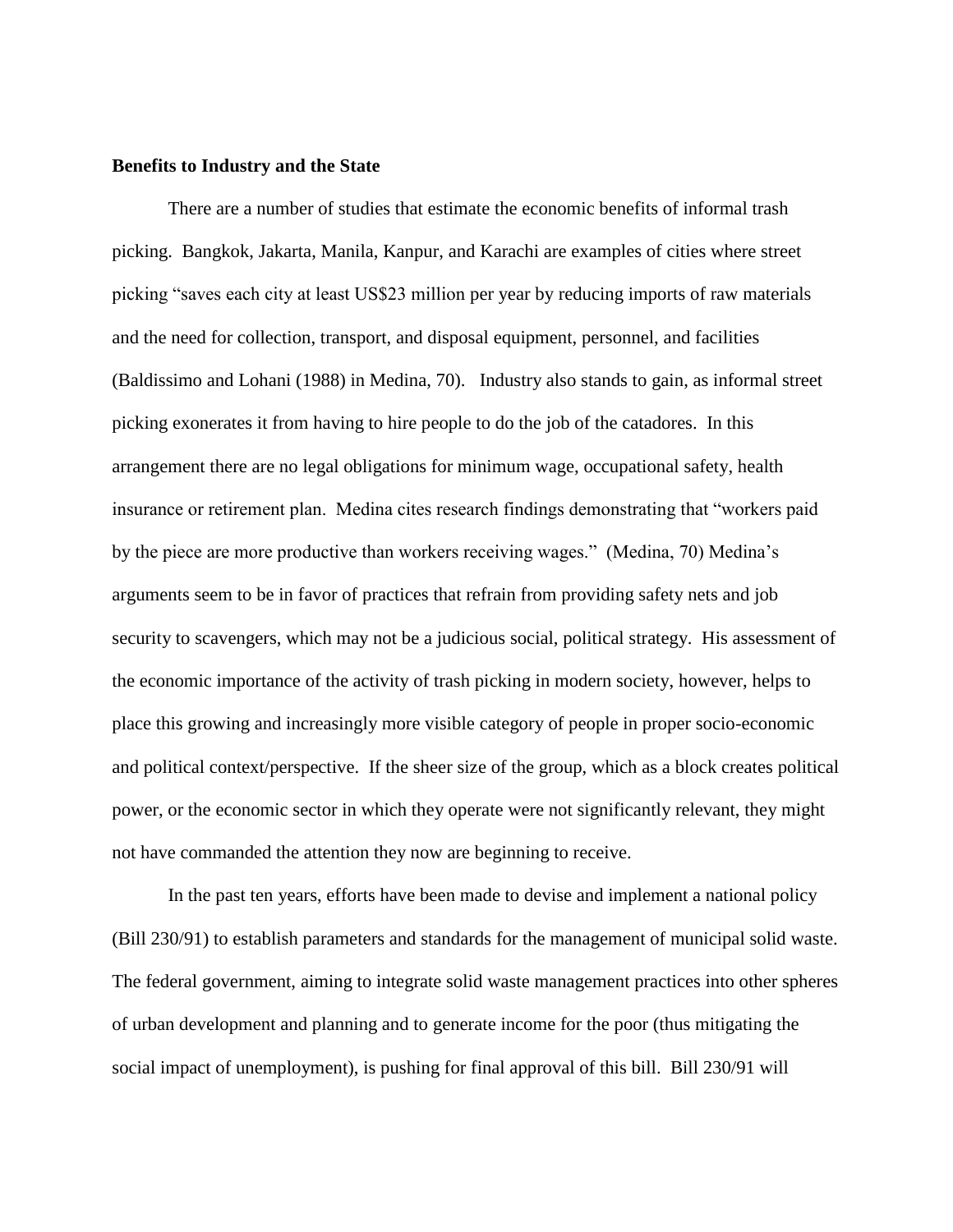provide federal-level support to the activity of trash collecting through the creation of trash pickers' cooperatives in cities. This official initiative to consolidate the professional standing of the catadores constitutes an advance in governmental policy in terms of creating access to funding for infrastructure building and promoting some labor rights, such as the right to participate in the federal retirement program. Because integrated waste management is at the incipient stage of development in some cities, while still nonexistent in others, the ability of such a government model to meet professed goals of promoting socio-economic inclusion requires careful consideration.

This attitude is especially important in light of the historical tendency of the Brazilian government to pursue social policies that may favor capital or (geo)political interests over social ones, or even appropriate social development discourses to advance ulterior motives. From the perspective of the State, as in governmentality, some of the initiatives and interventions may have been justified in economic and geopolitically strategic terms. One example is the push during the military regime to "colonize" and develop the Amazon region for purposes of national security. However, the possibility of negative collateral social – or, as in the case of the Amazon, environmental as well – effects is not far fetched. In concrete terms, the likelihood that a national policy instituting the cooperative-based integrated model of waste management will contribute to the legalization of trash picking sweat shops is not negligible. Although the official discourse is quite well attuned to the principles of sustainability and development, much in vogue as a result of the Millenium Development Goals, there is reason to believe that many potential pitfalls lie along the path. In an urban context where the pseudo-modern technocrat coexists with manifestations of a colonial past, power relations tend to default back to that past. It is a matter of course for a street beggar or a car washer to address a man in a suit (or just any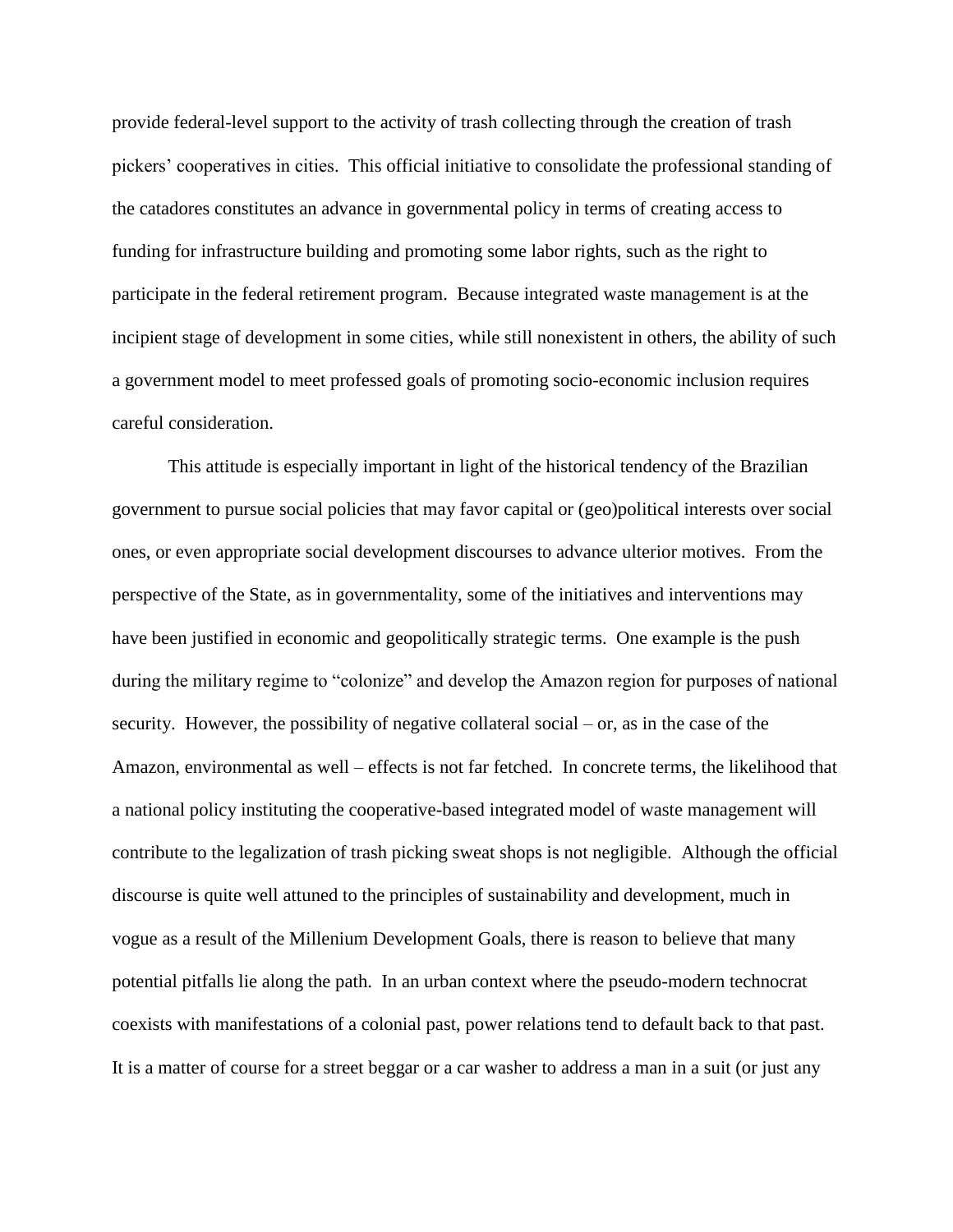man in a car) as a *patrão* or boss, or as *doutor* (doctor).<sup>1</sup> The development of laws might point in the right direction, but the entrenchment of culture is difficult to change.

## **The Particular Case of Brasília**

 $\overline{a}$ 

Against this historical backdrop of solid waste management in Brazil and with current economic, social and environmental pressures at hand, Brasília is in the nascent stages of developing a municipal solid waste management system. It is useful at this point to look at the particular historical, geographical, and cultural biography of the Federal District (*Distrito Federal*) to better understand the factors underlying and informing the formation of recycling cooperative programs.

The Federal District sits atop the Brazilian central high plains on 5771 square kilometers, at the heart of the national territory. The vegetative cover is the *Cerrado* (neo-tropical savanna), which stretches across almost 500 million acres of central Brazil. The importance of this biome ranges from having high levels of plant endemism and containing an important network of rivers that feed three of the major water basins in South America (the Amazon, Paraguay, and São Francisco rivers) to covering land with an increasingly high value for agriculture.

Brasília is known around the world for its modernist architecture and for being the capital of Brazil. Also significant is the fact that it was built *ex nihilo* in the short span of 41 months, by an 'army' of thirty thousand construction workers. Additionally, in 1987, it was chosen by UNESCO as a World Heritage Site for its cultural and historical value. Initially planned to hold

 $<sup>1</sup>$  It is not customary for a person of higher social standing to address a lower-class person by any</sup> marker of superiority, unless they were friends or close acquaintances. It more common to hear titles like young man (*rapaz*), partner (*colega* or *parçeiro*), brother (*meu irmão*), or good person (*gente boa*).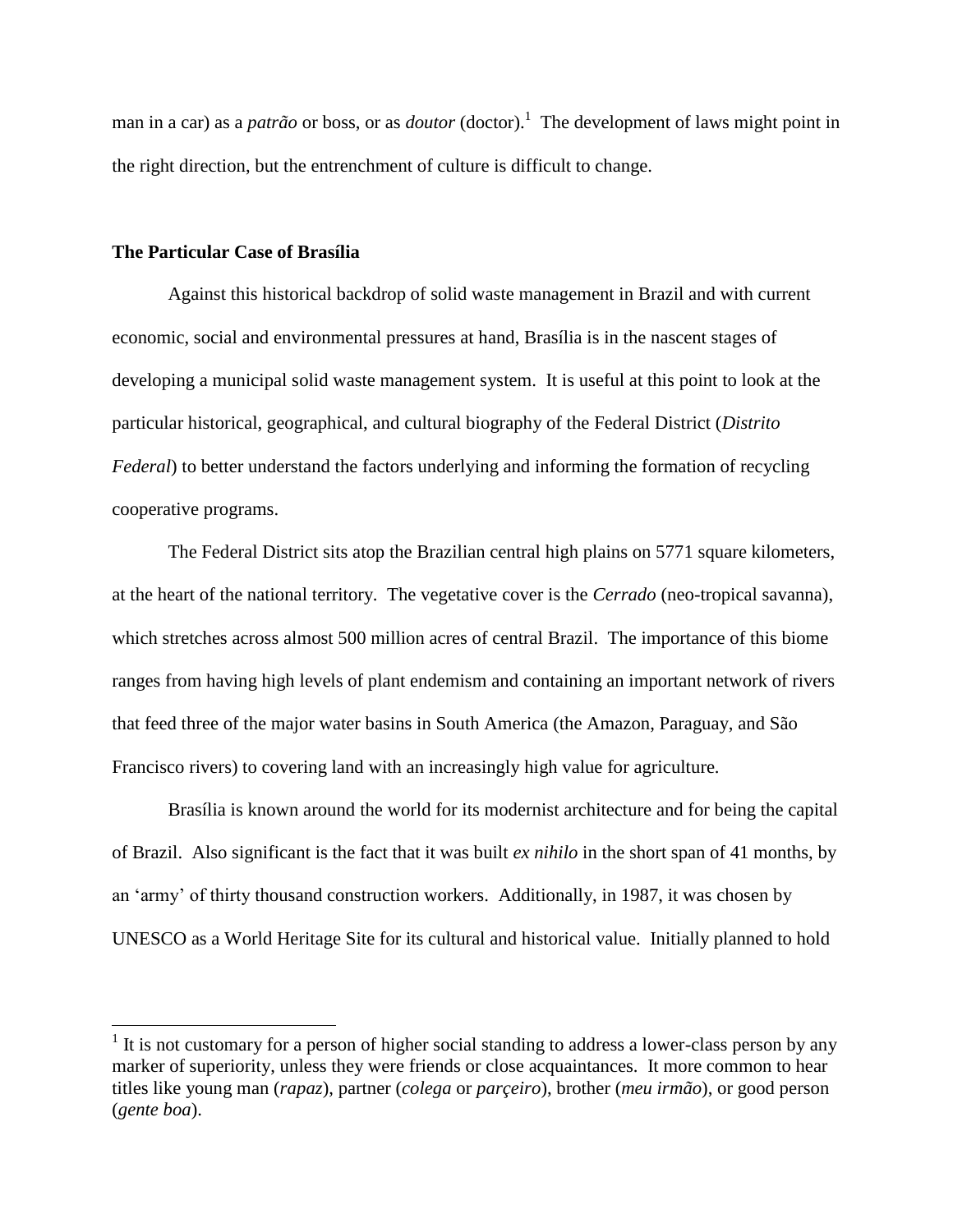no more than 500,000 people, Brazil's *Distrito Federal* (Federal District)<sup>1</sup> now accommodates a population of more than two million. As the seat of the federal government and a major development hub, it has attracted waves of immigrants from other parts of the country since its establishment in 1960. Between its inauguration and 1990, the population grew from 150 thousand to 1.6 million inhabitants. By the turn of the twenty-first century, that number had reached over 2 million people. Such an intense movement of people – a great portion of whom were very poor – has exceeded the government's capacity to provide the necessary urban services to accommodate everyone.

The original zoning plan did not envision the occupation of the surrounding areas by urban development, as it was supposed to form a green belt around the city. The strict zoning and land-use policies initially planned has led to a virtual scarcity of space for urban expansion, driving land prices up and generating much illegal land occupation. As a result, the "planned city" and its environs have begun to face social and environmental problems similar to the ones in other large Brazilian cities. Ironically, the political and ideological bases for the creation of Brasília were aimed at eliminating social inequalities brought about by those very standards. Despite being celebrated as one of the cities with the highest human development index in the country, with the highest per capita income of all cities in Brazil, it shows great disparities in terms of income and living standards, which makes it a veritable example of Brazil's social inequalities. Much of the literature written on Brasília recognizes this pattern as one of the major facts aggravating the problems associated with the intense migration of dispossessed people.

 $<sup>1</sup>$  The administrative unit that is home to the capital city, Brasília</sup>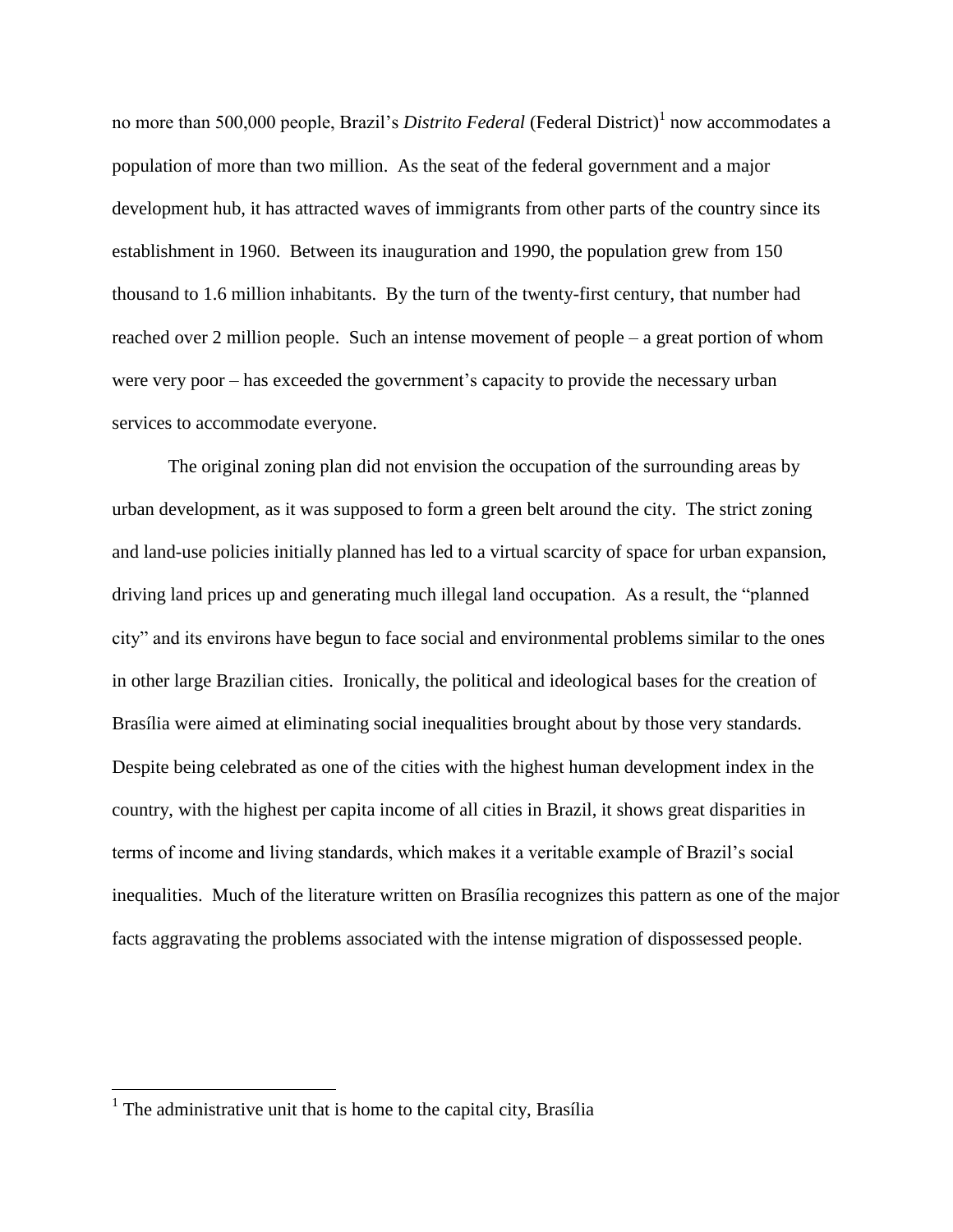### **The Historical Context and Roots of Ideology**

The plan to build a new capital in the center of the Brazilian territory dates back to the late eighteenth century, when Brazil was still a Portuguese colony. With independence gained in 1822, the idea was incorporated into the legislative agenda, and in 1889, with the proclamation of the Republic, it became part of the constitution. (Paviani (2003), 18) It wasn't until the late1950s, however, that the plan was made into reality by president Juscelino Kubitschek. The crystallization of this long held goal coincided with a period of rapid economic development, with Brazil embarking on a large-scale project aimed at achieving economic and technological independence from developed nations by investing heavily in infrastructure and industrialization. In his estimation, the execution of such civil engineering projects as highways, hydropower plants, steel factories, and communications systems, would be the technological tools of progress as well as the political and economic instruments for the State to consolidate its sovereignty over the vast Brazilian territory. This geopolitical strategy saw in the construction of Brasília the perfect symbolism of renewal and national unity to support its Westward expansion. Once established, it would link the coast to the interior through the development of productive niches, such as large-scale agriculture, mining, and cattle raising, directly connected to the more economically developed regions of the coast by a network of roads. Another important consideration was the fact that the central plateau would constitute a safer haven for protecting the central government from any potential attacks coming from the Atlantic. (Holston, 9)

Kubitschek's announcement in 1956 of specific dates for the beginning and inauguration of the capital (1957, and 1960, respectively) signaled his resolve to carry out his plans. They were met, however, with great furor and opposition from within and outside established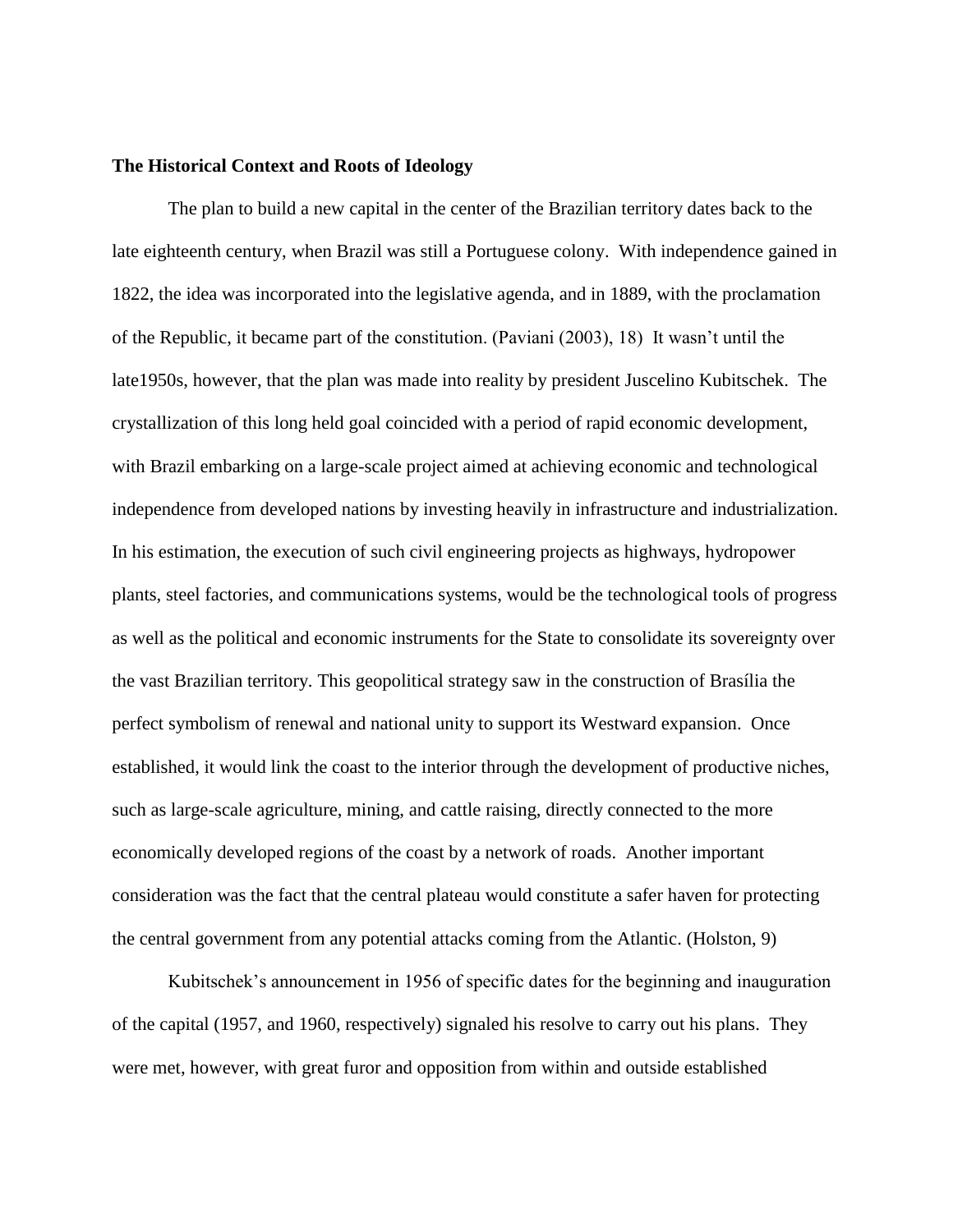bureaucratic circles. Few believed that such a grand project could be accomplished in only four years, or that, if initiated, construction would be concluded once a new president was inaugurated. Others argued that the project would drain the government's coffers, leading to inflation and economic depression, while some even voiced their distaste for establishing the seat of the government in "the middle of nowhere." This hurdle was partly overcome by a skillfully crafted campaign to legitimize the city's construction. By combining the idea of a foundation myth and the rhetoric of social and economic prosperity, Kubitschek and his supporters managed to tap into the religious naiveté of the population and the nationalistic aspirations of the elite. According to the president, the construction of Brasília was mandated by God, as it had been prophesied by Dom Bosco, an Italian visionary, who, seventy-five years earlier, envisioned the site of what he came to call the "Promised Land" (Holston, 16). The creation of what James Holston calls a "New World Mythology" was brought full circle at the inauguration of the city by the enactment of the liturgical tradition of conducting a Catholic mass to bestow the blessings of God onto a new city. The act referred back to the first mass conducted at the time of the discovery of the country in 1500, which gave it even greater symbolic meaning and religious legitimacy. The rhetorical skill Kubitschek displayed in promoting Brasília as the Promised Land is reflected in the date of Brasília's foundation and first mass, which coincided with the date of the discovery of Brazil (April 21, 1960 and April 21, 1500).

On the economic front, the president persuasively relayed the principles of "developmentalism," that were being expounded in Latin America in the 1950's by ECLA (The United Nations Commission for Latin America) and in Brazil by ISEB (Superior Institute of Brazilian studies) (Holston, 18). These principles, which Brasília would embody through modern, state-of-the-art architecture, gave emphasis to development through state-led large-scale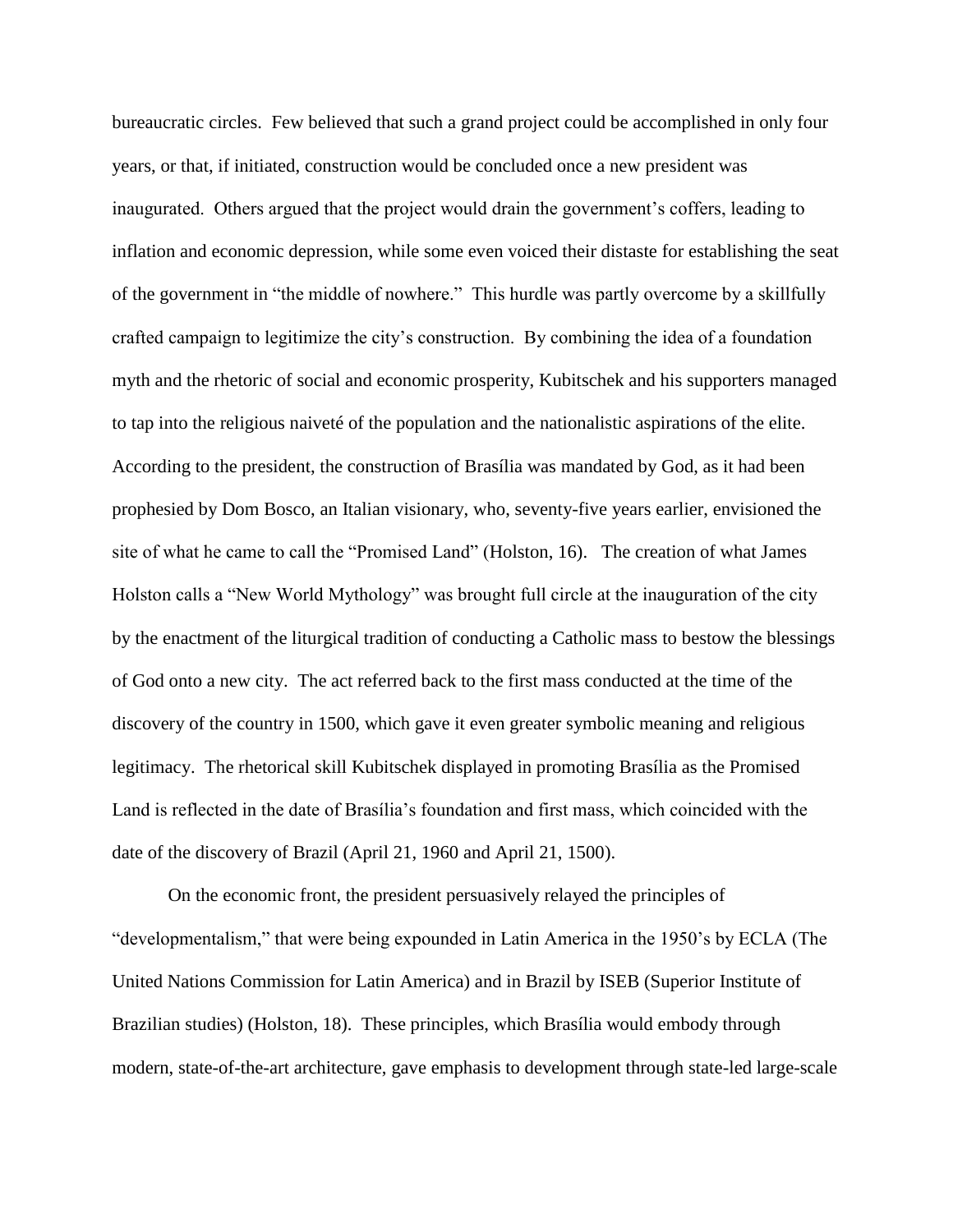industrialization and pursuant rapid economic growth. The aim was to reduce dependency on imports of heavy industry products, placing the country in better trade standing vis-à-vis developed countries.

James Holston sums up the ideology well:

He, Juscelino, maintained that Brasília would produce both a new national space and a new national epoch; the first through the incorporation of the interior into the national economy, and the second by being the decisive mark on the time-line of Brazil's emergence as a modern nation. (Holston, 10)

By implementing these principles through an aggressive large-infrastructure development program, Kubitschek promised to accomplish in five years what, according to his estimation, in normal circumstances would have taken fifty. He called this ambitious program *Plano de Metas,* or target plan. In keeping with his goals for fast-paced development, Kubitschek's plans for the construction of the new capital also entailed building an entire city from the ground up within the four years of his mandate. In order to accomplish that, he enlisted a virtual army of engineers, city planners, and construction workers and hired two star architects, Lúcio Costa and Oscar Niemeyer, to work on the project.

Another critical component to understanding the president's grand vision is the idea he propounded of a social and political break with the past. Brasília, in addition to being the symbol of a new era of economic prosperity, also crystallized the ideology of cultural and political liberation from its colonial roots. It was to become the epitome of a society free of the injustices brought about by slavery and paternalism, and a nation that dealt on more equal terms with the economic colonialists of the political North, such as the United States and England.

The ideology of a new beginning was reflected in the choice of site for the construction of the new city that, in the eyes of the idealizers, was untouched by man. With the orchestration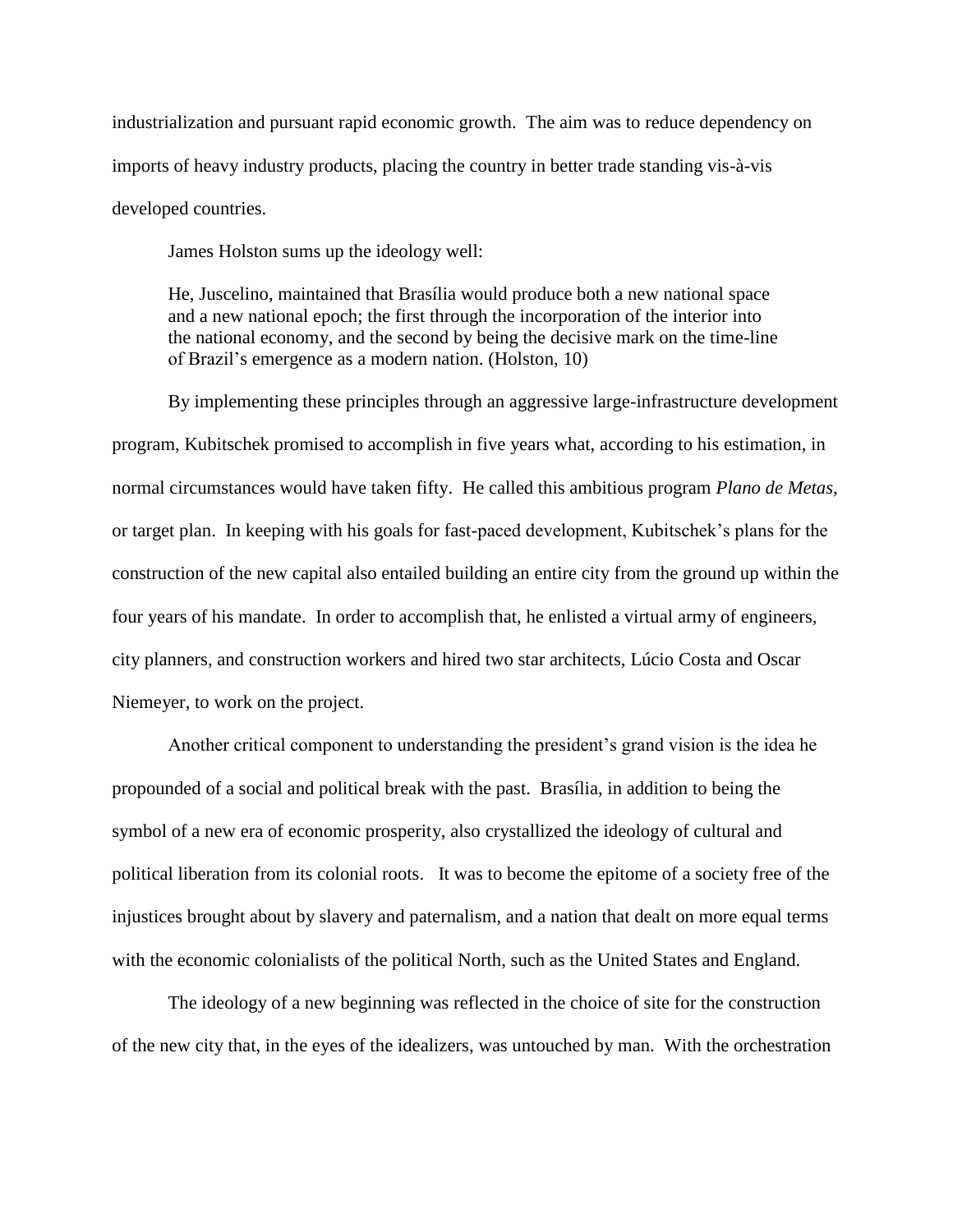of such a seamless ideological rhetoric, and supported by his own charisma and political clout, Kubitschek was able to carry out his plans to full completion.

#### **Changing Society through Architecture**

Brasília became the poster city of a Utopia, a means to reinvent Brazil, marking the beginning of a modernizing political and social transformation of the nation. It was expected to become the model for the other Brazilian cities to emulate (Holston, 4). In order for it to live up to such a tall order, it was planned to minute detail, from the representations of modernity in the style of its buildings, to the spatial organization of the cityscape and the way it's various 'functional' sectors are interconnected. The small-scale land use management is also evident in the planned distribution of gardens and other vegetated surfaces and the monopoly of control of the space surrounding the city, including construction of an artificial lake, two national parks, and strict land use and occupation policies. Kubitschek's ideology, embraced by his two principal architects, gained form and color in the architecture and organization of space in the *Distrito Federal*. His ideas and the impact spatial configuration and design was expected to have on local residents is addressed below.

The president's vision for the improvement of Brazilian society stood on premises of technological and economic development, and saw the creation of social wellbeing as dependent upon the achievement of material prosperity. His architects, Lúcio Costa and Oscar Niemeyer, however, were members of the Communist party, and the blueprint of the city as well as what it intended to achieve revealed (perhaps at the time concealed) elements of socialist ideology. This apparent political contradiction was overcome by the convergence of the three planners' vision, which revolved around the goal of creating a new, better Brazilian society. Also common to the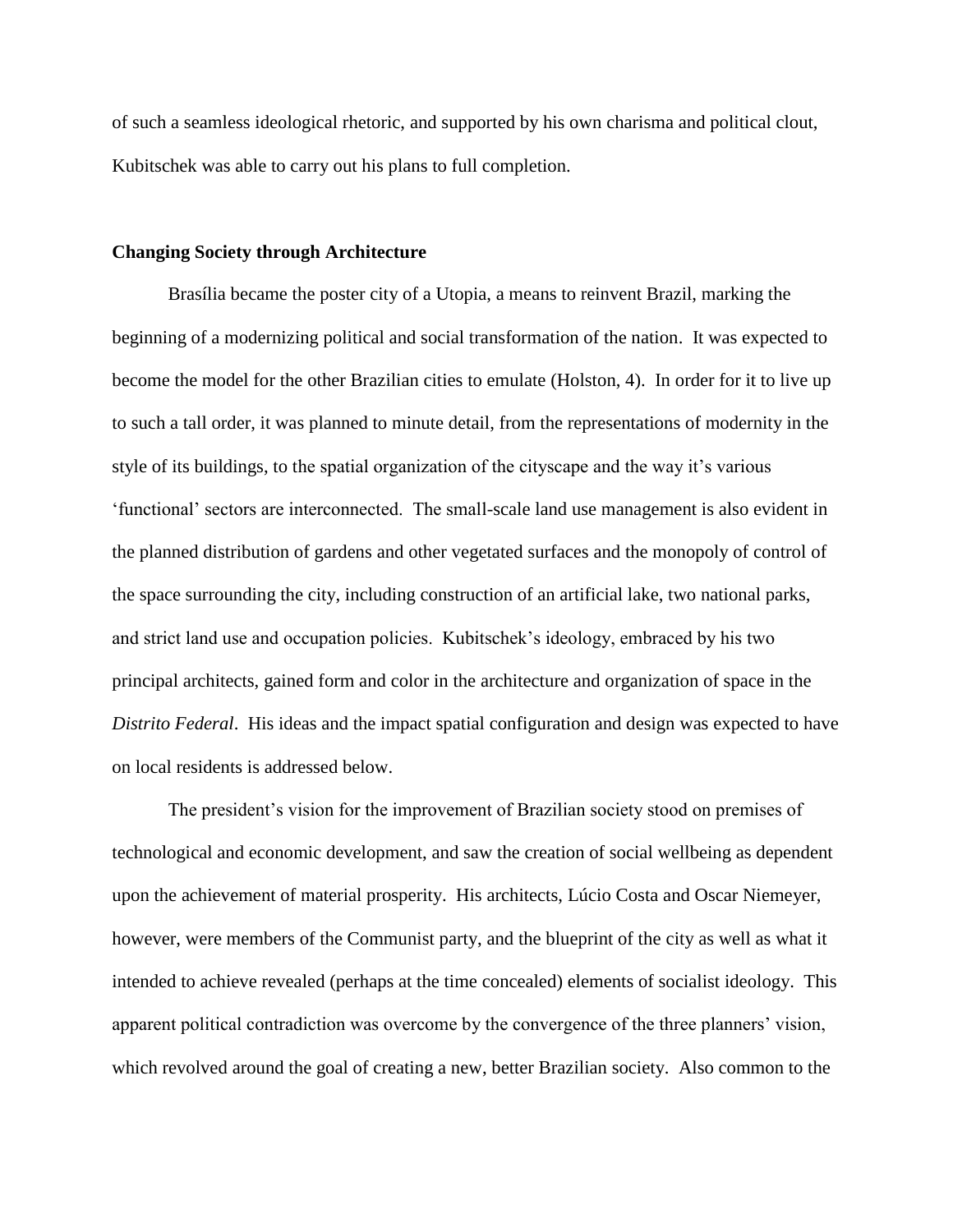two stances was the notion of top-down social reform, typical both of populist statism and of Soviet forms of social control. To Kubitschek and his architects, the abysmal gap between the opposite ends of society was an indicator of underdevelopment, which had to be remedied. That would be accomplished in Brasília by creating forms and spatial orderings that would be the antithesis of the traditional Brazilian city, with its inclination to divide by social status. In his analysis of the project, James Holston teased out two main premises that underlie the ideology embedded in the architectural project of the city:

The first premise is that the plan for a new city can create a social order in its image; that is, one based on the values that motivated its design. The second premise projects the first as a blueprint of national development. It proposes that if this new city could serve as an "exemplary capital," projecting a model of progress for the rest of the nation to imitate, then it would be possible not only to generalize its innovations, but moreover to propel the country as a whole into the planned future that the exemplar embodies. (Holston, 4)

Crucial to the plan of the new capital was the sincere belief on the part of the planners that the design and organization of Brasília would have the power to change society. The ideals of equality and social improvement were in and of themselves quite tenable, but the assumption that the physical design of the city would have the power to catalyze social change was overly idealistic, as its failure to bear fruit demonstrates. I will show later that the Utopian nature of the social objectives embedded in the project was made all the more evident soon after the inauguration of the city, when the "army" of construction workers elected to stay in the city, rather than going back to their places of origin, much in defiance of the government's directives. And a closer look at the socio-economic situation in Brazil at the time, as exemplified by the social status of the construction workers who answered the call to build the new city – and in view of their refusal to return to their hometowns – will reveal that Kubitschek's plan paradoxically embodied the inequities it purported to combat.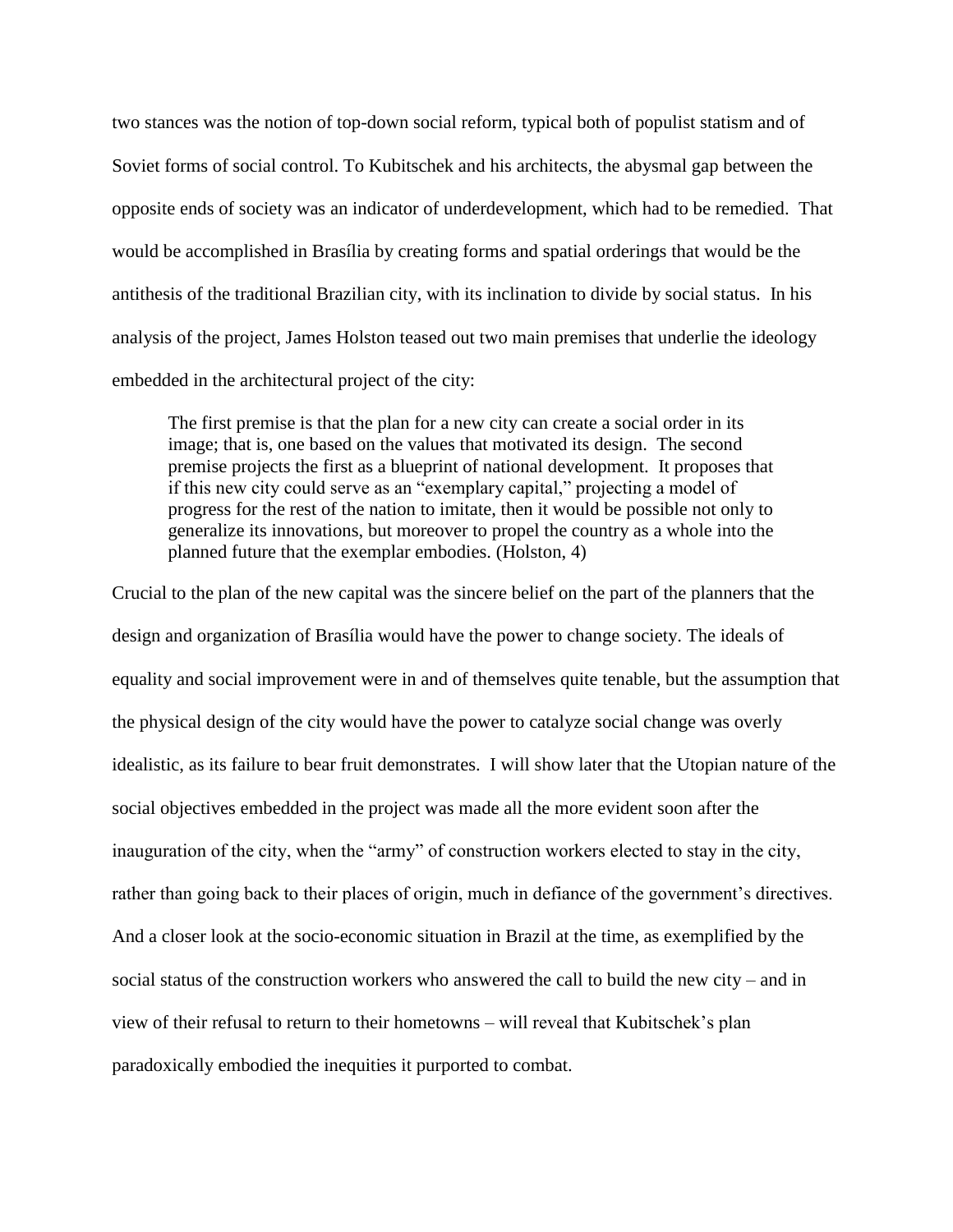The top-down approach to land use may have significant implications to questions of socio-environmental justice and may be reflected in the form of waste management practice reforms that are proposed for Brasília. To understand this association, it is useful to look at the historical bases of the development of such strict land use policies and the consequences it has had to society and the environment in light of the intense processes of migration and urbanization that the region has experienced since the city's inauguration.

# **Government Land Policies: Socio-Spatial Segregation, Urban Sprawl and Environmental Losses**

In the short period since the creation of the capital, the region has experienced a high level of environmental degredation, a by-product of the haphazard process of urbanization of the Federal District. In the beginning of 2001, for example, the press announced that "in 44 years, the *Distrito Federal* lost 57.65% of its native vegetation. A study commissioned by UNESCO concluded that at least 600 species of the original flora have disappeared during this period." (Paviani (2003), 33). As explicated by Paviani, rapid and chaotic occupation of the land has been detrimental to the District's natural environment.

As previously mentioned, the environmental *problématique* is deeply embedded in the political economy of land use and allocation in the Federal District*.* A major contributor to the lack of legal housing in the Federal District is the governmental policy of exclusion and inconsistencies in allocating land. These procedures have effects on the way the territory is occupied, creating the problem of urban settlements spreading into areas of environmental protection, and fostering a rising criminality. Although itself a product of history, just like the society it controls, the government, as the main agent of social manipulation and ostensibly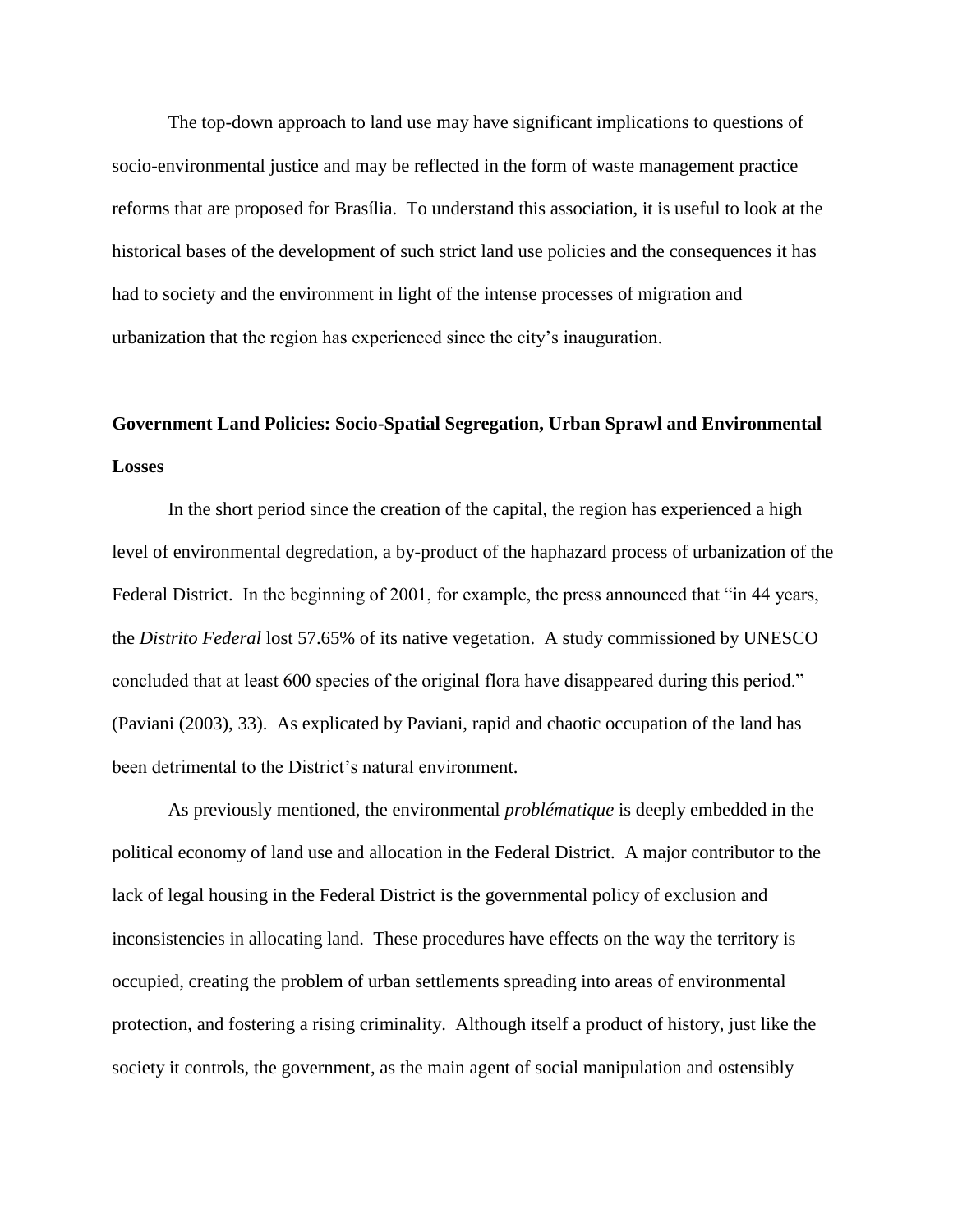responsible for serving the interests of the majority, has created policies that run counter to its professed goals. The idea of controlling the territory around Brasília to protect its environment and to maintain a high level of social and environmental wellbeing produces actions that end up having the opposite effect: fragmenting the land and inducing behaviors in society that are destructive of the environment. Paul Robbins describes a similar phenomenon taking place in Rajasthan, India:

State planners have attempted to physically partition those land uses seen as "social" from those seen as "natural" and thereby enforce a modernist purification of land covers. Despite these efforts – indeed, *because* of them – hybrid and "impure" land covers, which mix social and natural characteristics and combine exogenous and indigenous species, have proliferated across the landscape. Moreover, these quasiforests have been proven impossible to control or quarantine (Robbins, abstract).

The creators of the new capital intended to build a city without *favelas* (shanty town), free of class struggles. They wanted to use the virgin territory as a laboratory to test urban theories of social improvement. A concern with the environment in and around the future city was reflected in an environmental impact study conducted prior to the beginning of construction. (Paviani (2003), 18) Environmental concerns having to do with promoting air quality, protecting watersheds, and providing aesthetic value to the surrounding regions were incorporated in the city's master plan and still remain in one form of or another in the current policy, despite the government's inability to enforce the law.

Looking at the outward manifestation of structural problems, while failing to acknowledge internal contradictions, led to inadequate framing of the issues and inadequate intervention. This view is corroborated in many cities in the developing world:

Indeed, to many policy-makers halting urbanization means controlling informalsector economic activities and the growth of squatter settlements; it rarely means curbing production of luxury housing or public-sector growth, and only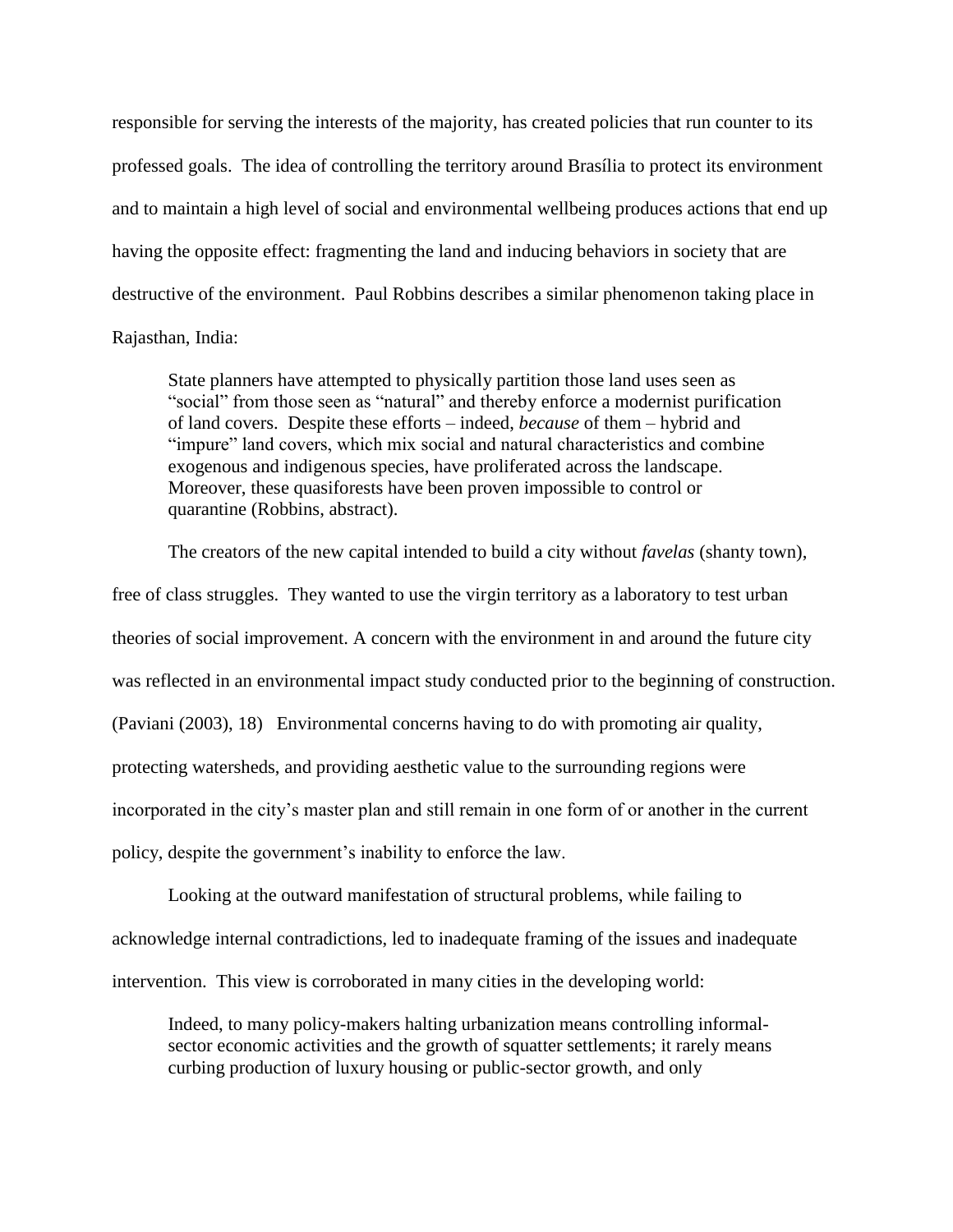infrequently implies restricting modern-sector activities. (Charles Becker and Andrew Morrison in Gugler, page 93)

Another aspect of the issue of old systems of power that are still in operation in the modern landscape of Brasília is the case of "sub" employment. It is the norm for Brazilian metropolitan areas to have a network of sub-occupations that, by their informal nature, provide the cheapest form of labor to businesses, thus reinforcing relations of production that could very well be called a form of remunerated slavery. Often sub-employment co-exists with subhousing, or the complete lack thereof. While most metropolitan regions (anywhere in the south) are inadequately equipped to resolve the population growth equation, part of the problems faced by the poor are caused by a lack of political will. The unequal distribution of social benefits often result in poor populations being pushed to areas far removed from the economic center, either by the hands of the government or by manipulations by the real estate market. In Brasília, this pattern of social control and spatial segregation is exercised to a high degree of sophistication. Time has proven that, despite this external architectural imposition, natural (historical) inclinations found the means to prevail. Another manifestation of this dystopia has taken place just outside the carefully manicured gardens of the capital, in the residential villages where the workers who helped build the city lived during the approximate four years of its construction, where a pattern of socially stratified land allocation was established. As part of the official plan to control the territory around the capital so as to avoid the favelization that is typical of other metropolitan areas of Brazil, the government has restricted access to land for housing, which has created an unmet demand both by upper and lower classes. This unmet demand results in the illegal division and commercialization of land officially designated for agricultural production, which in the space of months can become a new residential district. As the city continues to attract poor migrants, those individuals who can't afford to buy a lot, let alone build a whole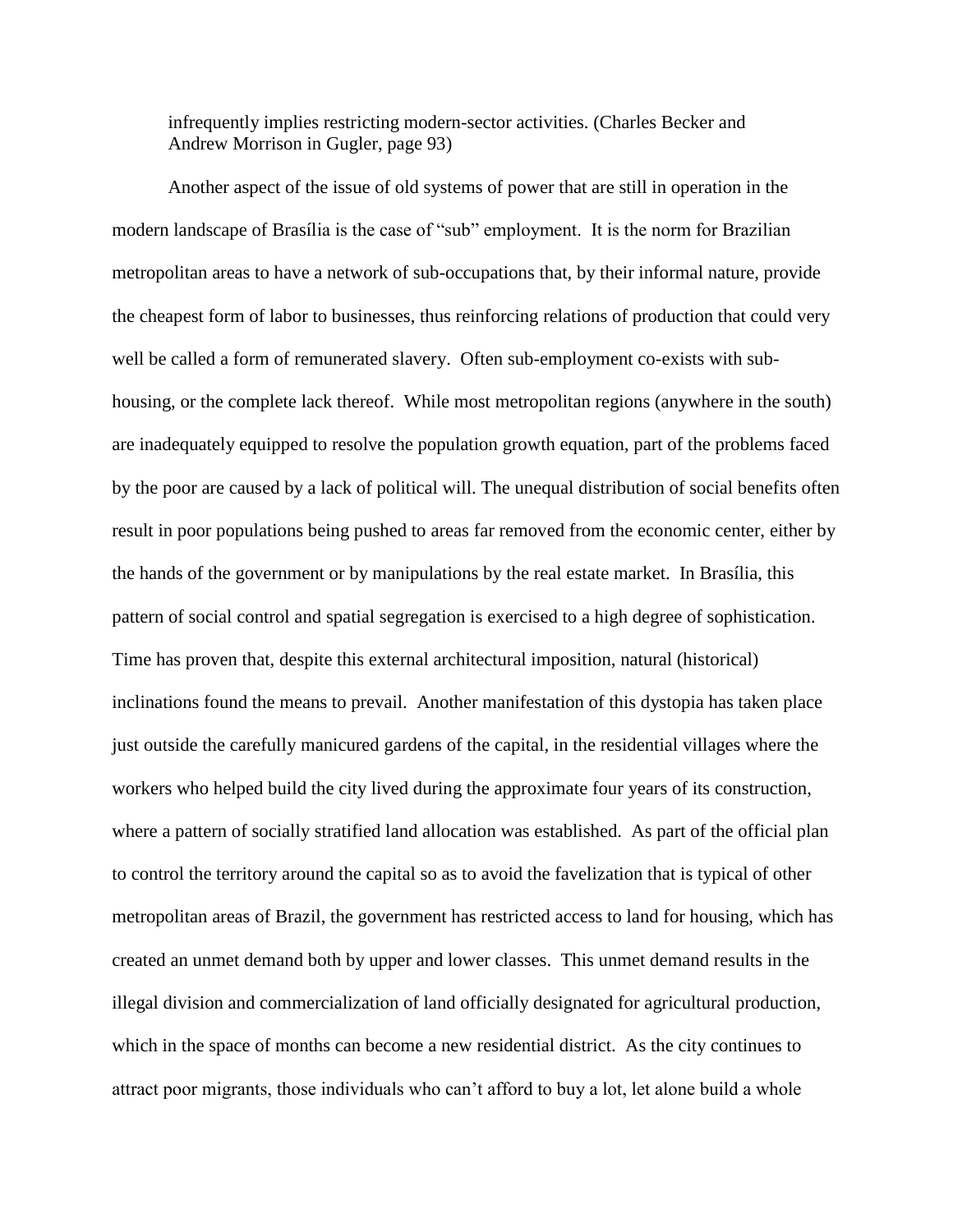house, end up 'invading' public lands and creating the favelas that the founding fathers of the city zealously tried to avoid. The effects of this disorderly occupation of the territory are most evident in the degradation of land and pollution of watersheds. Significantly, despite being a city planned to have high environmental standards, it still doesn't have, forty-eight years after its inauguration, adequate recycling and solid waste disposal.

## **Porto Alegre: Example of a City with a Working Solid Waste Management Program**

In this paper, Porto Alegre is taken as a comparative model to Brasília. In contrast to Brasília, Porto Alegre does have a working solid waste management program. Because of their respective histories and government policies, Brasília and Porto Alegre are apposite sites of investigation. Despite being geographically distant with different dates of origin and regional backgrounds,<sup>1</sup> they exist within a similar national economic context and are subject to the same federal legislation. They are also faced with urban paradigms and challenges typical of large metropolitan areas of the developing world. At the same time, they represent two distinct stages of development in an urban solid waste management model that integrates social and environmental criteria in its ideological and technical framework. As a young city region where high-level experimentation in urban development has taken place, $\frac{2}{3}$  Brasília finds itself in the beginning stages of developing such a management scheme, primarily in response to federal

<sup>&</sup>lt;sup>1</sup> Brasília was founded in 1960, and its population is a mosaic of cultural regionalisms. The population of Brasília today is over 2 million people. Porto Alegre was officially created in 1772 and is much more homogenous in cultural terms. It has a population of approximately 1.5 million people. Since 1996 it has consistently had the highest standard of living of all Brazilian metropolitan areas, with a HDI of 0.865 and a GDP per capita of US \$4697/yr. IBGE, 2000a, b. Additionally, it has been the stage for important cultural and political events in the history of the country.

<sup>&</sup>lt;sup>2</sup> At least in terms of the implicit ideologies of urban planning orienting its forms and spatial configurations.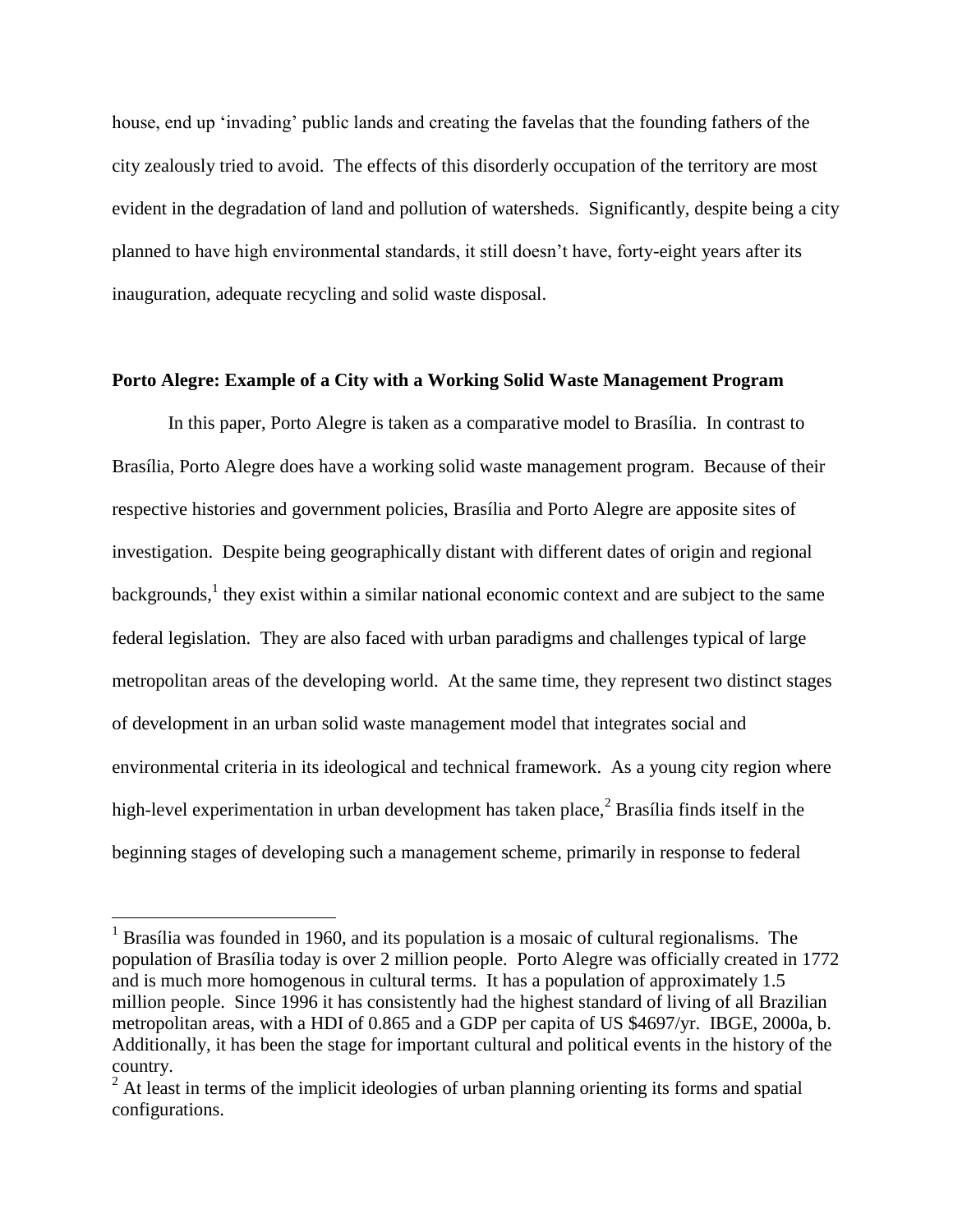legislative signals pointing to standardization of urban waste management along integrative lines. Porto Alegre, by contrast, as one of the most progressive municipalities in the country, has an eighteen-year experience with an integrated solid waste management model. The solid waste management system in Porto Alegre was based on the concept of solidary economy, which has important ramifications for its creation and also, in part, for its current shortcomings. It is useful to look at this point at solidary economy to situate it within Porto Alegre's waste management scheme.

## **Solidary Economy**

While the academic concept of solidary economy has emerged only recently in Brazil, different forms of it have been around for over a century. It can be somewhat confusing to try and distinguish its different forms in the way described by some scholars. But basically the term as it is used today refers to a combination of two basic forms of popular socio-economic organizing derived from autoctonous elements and from European immigrants arriving in Brazil in the late nineteenth century. The European model in turn originated earlier during the industrial revolution in England (eighteenth and nineteenth centuries) in response to the unemployment, poverty and harsh working conditions observed in factories at the time. The 'native' incarnations of associativism in Brazil have also been a product of poverty and oppression, most noteworthy of which were the "Quilombola," communities organized by runaway slaves prior to the abolition of slavery, and the religious communities organized by messianic leaders. Also important is the traditional indigenous form of social and productive structuring, which is highly communal.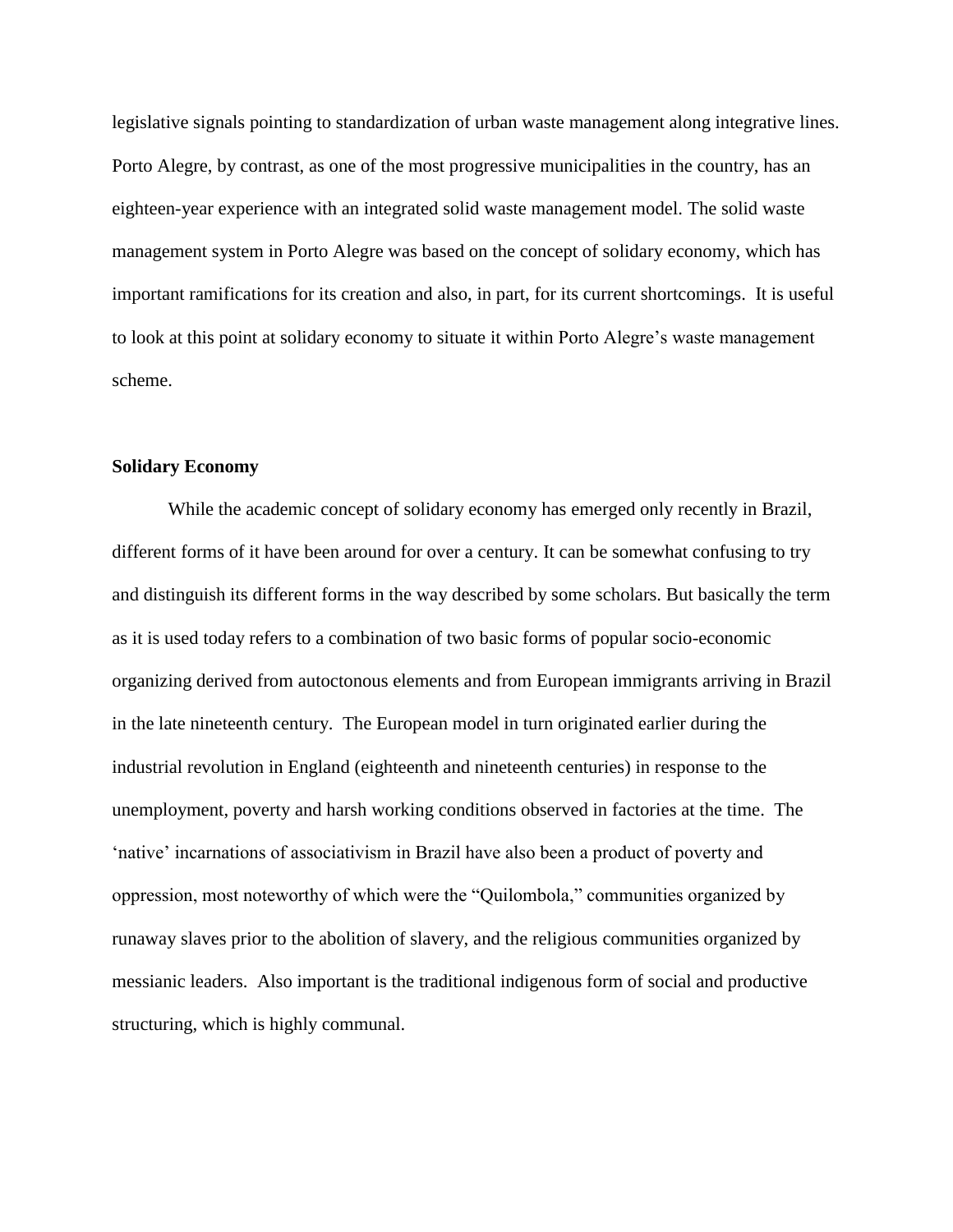Among the various manifestations of cooperativism, the creation of the "Cooperativa de Consumo dos Empregados da Viaçao Férrea (Coopfer)" founded in 1913 in the state of Rio Grande do Sul is especially important to note. This so-called "cooperative of consumption" consisted of a group of people joining to share the costs of acquiring goods of common consumptive or productive value. It is noteworthy that Coopfer persisted for almost 50 years, having amassed an eighteen thousand strong body of associates (cooperates). Amongst their achievements were the construction of a hospital, basic and intermediate-level schools, and technical training programs which prepared their members to become professionals in a variety of fields. Many other forms of cooperatives sprung out in times of economic stress, such as credit cooperatives, pre-industrial production cooperatives, and agrarian cooperatives.

Cooperativism lost much of its power and freedom during the military regime when the fear of communism led to the creation of austere measures of social control, generating some of the most atrocious acts of violence against citizens in the modern history of the country. With the reinstatement of democratic rule and the charting of a new constitution in 1988, the State relinquished its tight control over the enterprises. In addition to the more favorable political environment, the emergence of the neo-liberal economic paradigm in the 1980's created the conditions for the re-emergence of cooperatives. Today, there are thousands of cooperatives operating in the country. A great proportion of them adopt capitalist models of production and decision-making, while others are more democratic both in terms of sharing decisions and responsibilities and of equally distributing profits.

With population growth and increased poverty in particularly in urban areas (but also in rural areas), solidary economy groups emerged. These groups placed high value on processes of social, political and economic inclusion of materially disadvantaged people over pure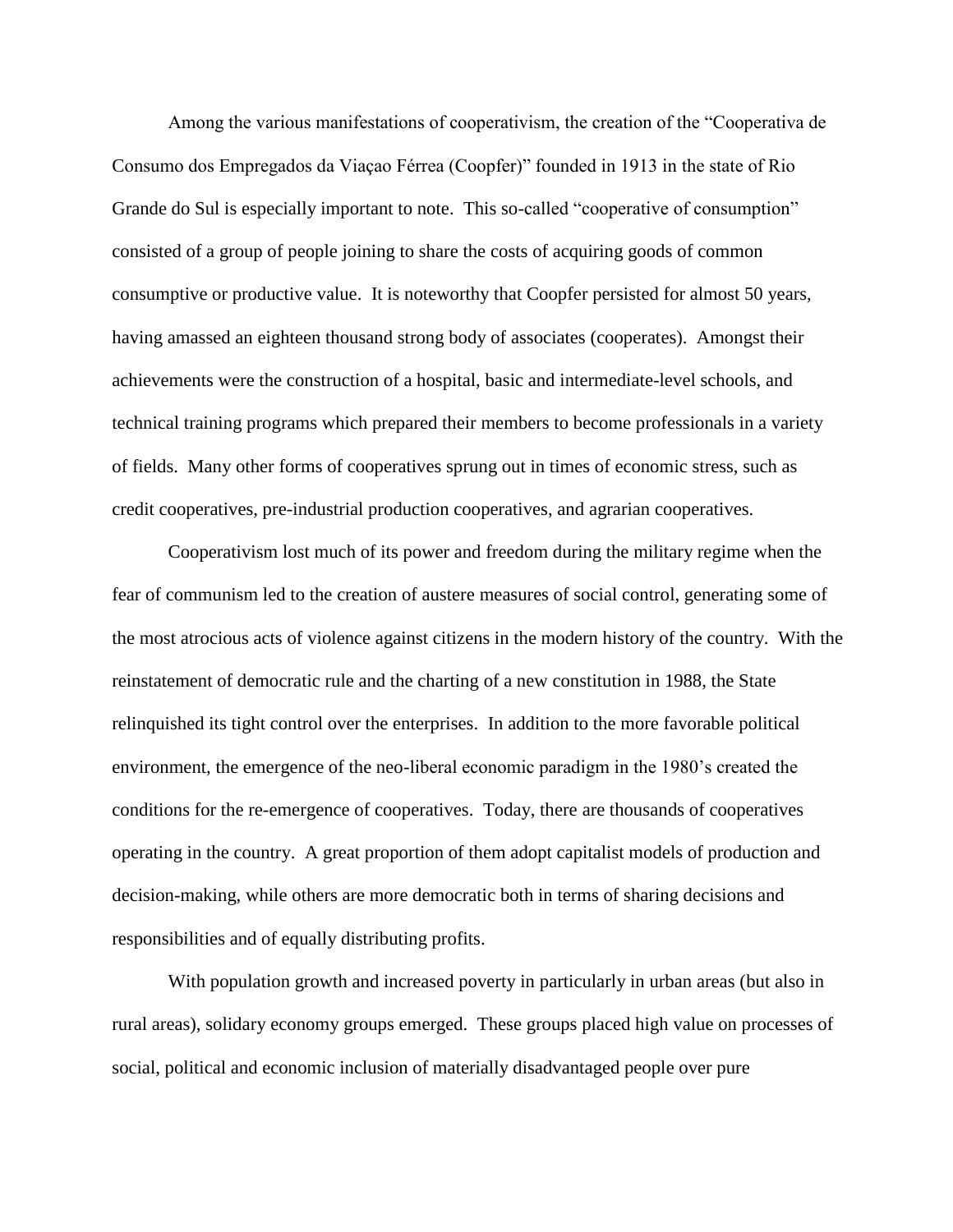entrepreneurial profit. The formation of the majority of these groups was supported and often initiated by local NGO's, social movements, religious institutions, universities, unions, and even local governments. Two groups are well known nationally for their massive numbers and political visibility: the Landless Movement (*Movimento do Sem-Terra*, or MST) and the National Movement of Collectors of Recyclable Materials. Among the advances taking place at the government level, one can cite Federal support for the creation of the "State Forums" and of the "National Solidary Economy Forum," which help solidary economy groups to establish themselves and become self sustaining.

As one can see, the network of actors and the resources garnered towards developing a model that is sustainable is quite large and wide reaching. The question remains, however, whether this new version of the cooperative model, that is, one which is less capital driven and more geared towards social inclusion, can persist under the current economic paradigm. Some scholars claim that there needs to be a compromise between both aims, that is, without generating market competitiveness, these enterprises will either fall through the cracks or will indefinitely remain dependent upon NGOs and governments. Others yet claim that the solidary model is an opportunity to promote social change and create more humane patterns of social and economic interactions.

#### **Methods**

Fieldwork was carried out from early June to mid-August 2008, with the first phase taking place in Porto Alegre from June 6 through 30. The remaining period was spent studying the solid waste management situation in Brasilia. Through semi-structured interviews and participant observation, I collected usable data of the cooperative worker's quality of life and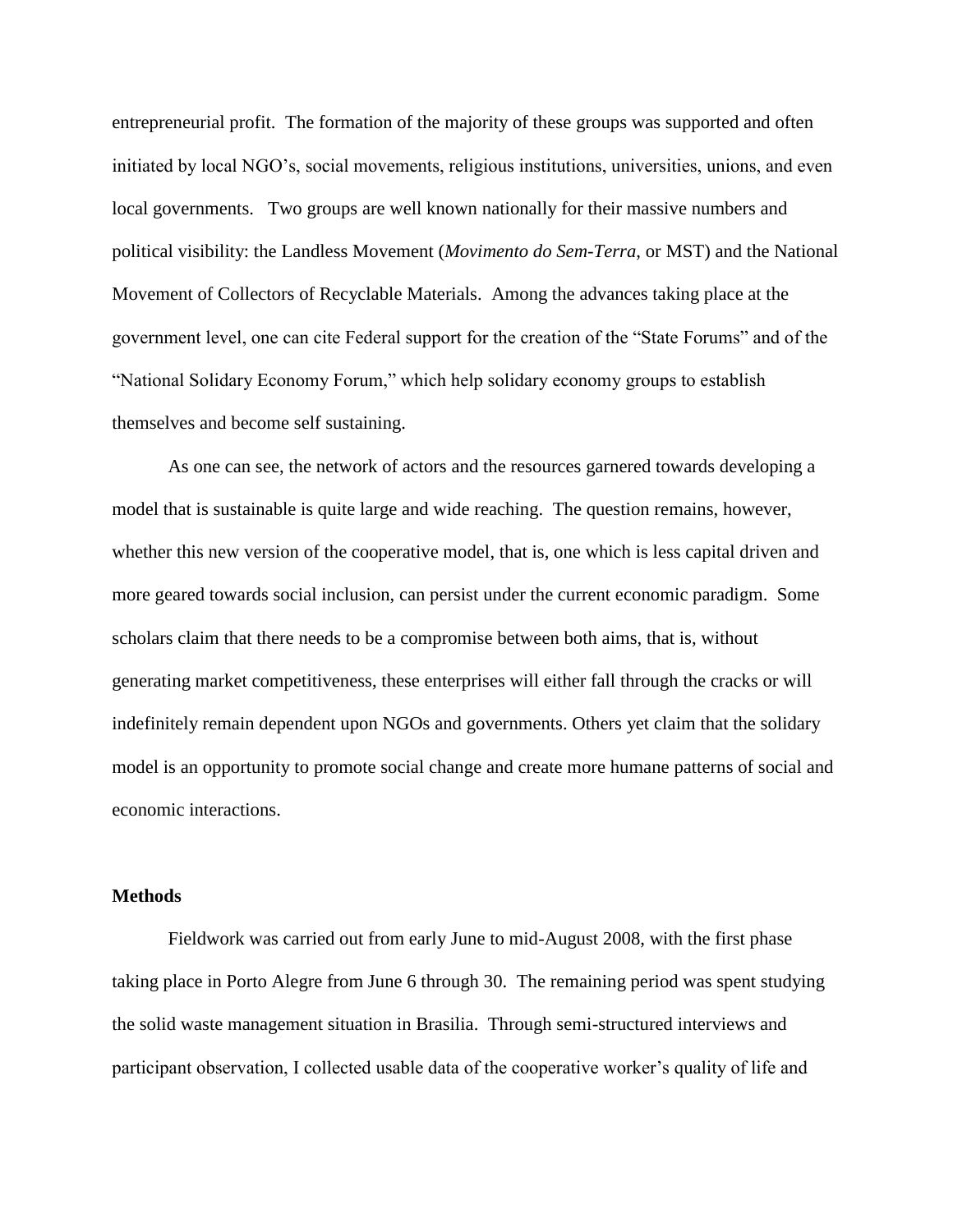work in Porto Alegre. In Brasília, data collection was accomplished through interviews and participant observation in meetings with various stakeholders.

An important development that took place in 2005 in Brasília was the creation and consolidation of CENTCOOP, an organization that represents and gives administrative and legal support to all the cooperatives in Brasília. During my stay in the capital I was able to speak with various people associated with this organization and was invited on numerous occasions to attend and observe meetings among cooperative leaders and between CENTCOOP and government institutions and the University of Brasília. These meetings provided me with a solid understanding of the intricate lines of interest operating in the field of recycling as well as the interaction amongst the various actors of this network. This allowed me to see the internal and external difficulties most cooperatives in Brasília face for creating cohesion amongst themselves and legitimizing their activities vis à vis society and the government.

#### **Current Situation of Recycling in Porto Alegre**

 $\overline{a}$ 

With the creation of the integrated solid waste management program in 1990, the situation of many trash pickers in Porto Alegre improved materially and politically. As solid waste recycling and "social inclusion" became a central feature of the urban development agenda of the city,<sup>1</sup> public awareness of the catadores' working conditions was raised, which led to the group receiving a great deal of professional and material support from NGOs and other institutions both within the local government and internationally. Structured working environments were created and efforts were made to improve safety and health standards.

<sup>&</sup>lt;sup>1</sup> The so-called "Popular Administration" (*Administração Popular*) under the left-wing Workers Party, in power from 1989 to 2004, had a pronounced social component in its agenda.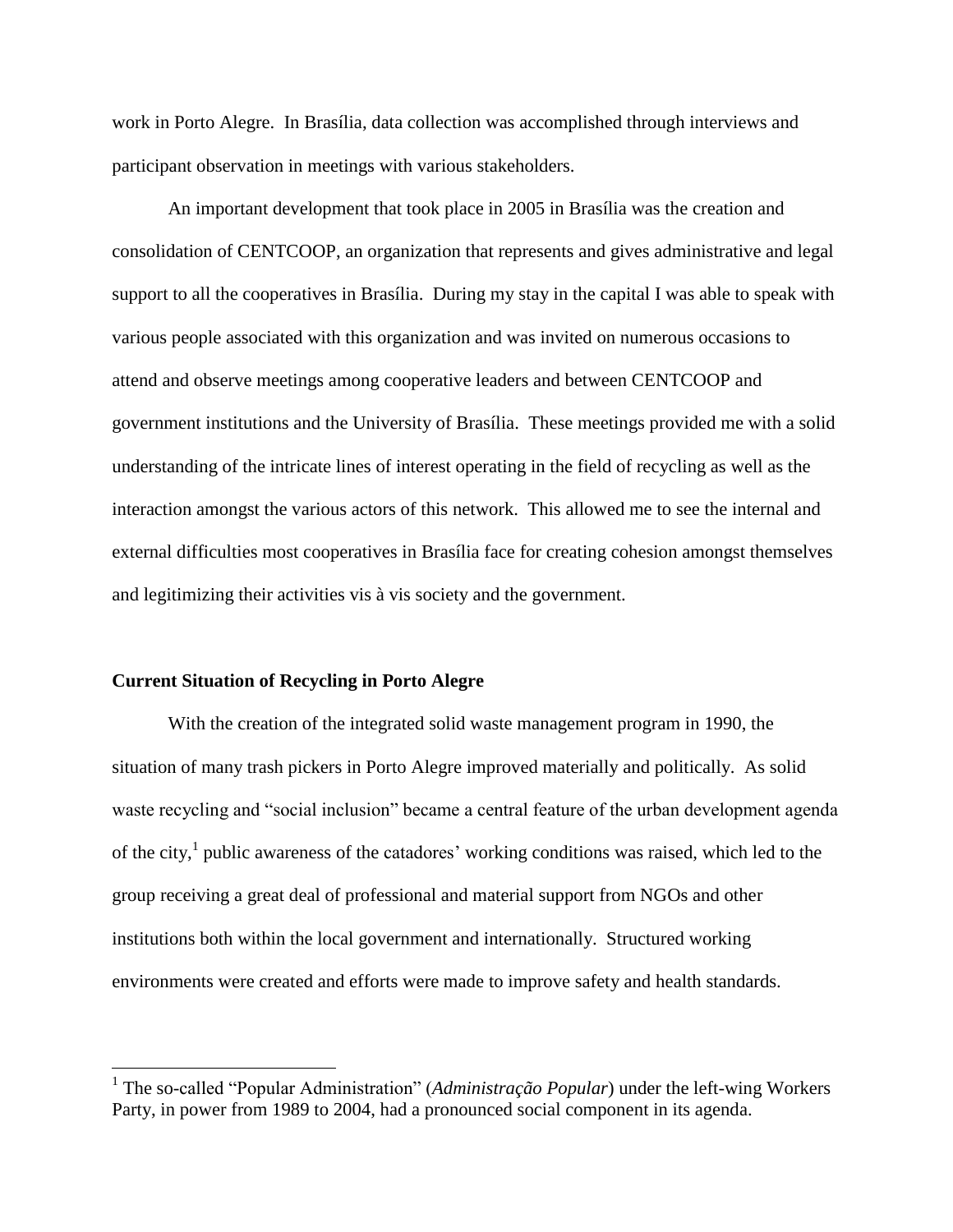Although it is difficult to quantify improvements in the quality of life, it is possible to see in the upgrade of facilities, including communal kitchens, a physical space to conduct work, and presses for compacting trash, evidence that positive changes have been made to the cooperative worker's working conditions. Socially and politically catadores have been empowered by taking leadership roles and actively participating in cooperatives. And federal legislation granting catadores official status as autonomous workers ensures they can enroll in the federal retirement plan.

Despite some improvement in the lives of catadores in Porto Alegre, their working and social conditions never reached the level of integration initially desired, and it difficult to pinpoint how much better their lives are today with the cooperative system in place. One of the most disappointing findings about the cooperative system in Porto Alegre is that it is almost entirely dependent upon the public sector for its survival. The majority of the waste the trash pickers separate is provided by the cleaning agency DMLU (Municipal Department of Urban Cleaning) through its contracted companies, and a small portion is donated directly by private businesses or government agencies. This generates patterns of dependency that place the cooperatives which are not on good terms with the cleaning agency at a disadvantage.<sup>1</sup>

Another problem facing the cooperatives is their limited bargaining power relative to the buyers (or middlemen). Prices follow market rules of supply and demand, and competition with a large number of informal street catadores not associated with a cooperative contributes to driving prices down. It is rather surprising that direct sales to industry have not evolved into common practice, since both the cooperatives and industry stand to gain by eliminating the

<sup>1</sup> Maria de Fátima Araújo Fortes, "Um Estudo Sobre a Rede de Apoio das Associações de Triagem do Setor de Reciclo na Região Metropolitana de Porto Alegre,"(Master's Thesis), Federal University of Rio Grande do Sul, School of Management. Porto Alegre, 2006, 64.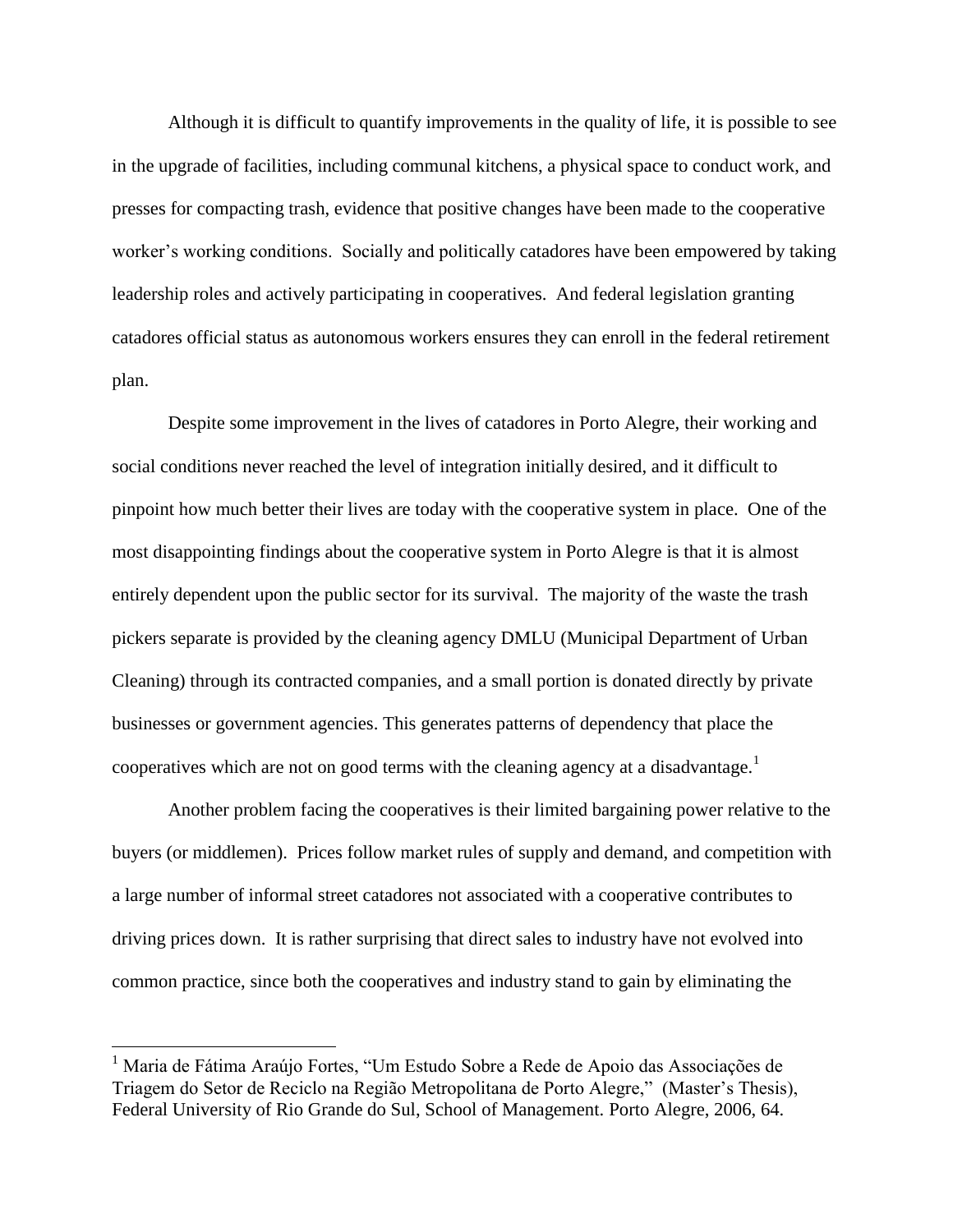middleman. Exploration of this phenomenon was beyond the scope of this project but deserves to be addressed at a later time.

The continued presence of street catadores (those not affiliated with a cooperative) illustrates the ineffectiveness of the present-day cooperative system in Porto Alegre for creating enough jobs for the catadores. There are at least 8,000 of them still working on the streets of Porto Alegre today. The relationship between the catadores affiliated with cooperatives and the street catadores is strained as they compete for the same resources. I observed a meeting with the leaders of the majority of the cooperatives and one representative of the *movimento*, which represents the street catadores, to discuss ways to place pressure on government agencies to comply with presidential decree 5940, which determines that waste from federal agencies has to be "donated" to cooperatives. From their interaction, it was evident that they face a tremendous challenge to reach some degree of positive cooperation. The fragmentation of groups of people that share the same social political and economic plight leaves them at a great disadvantage in terms of negotiating their claims and objectives.<sup>1</sup>

## **Cooperative Workers' Perception on Their Standard of Living**

 $\overline{a}$ 

In the absence of quantitative data on the overall changes in the standard of living of cooperative workers, a few qualitative observations suggest unequal incomes and unequal levels of satisfaction:<sup>2</sup>

<sup>&</sup>lt;sup>1</sup> Refer to Appendix A for comparative data of cooperative systems in Porto Alegre and Brasília. <sup>2</sup> While these observations may not be statistically significant to make generalizations across the board, they represent individuals' perceptions and are useful as a measure of worker satisfaction. To what extent dissatisfaction is the result of psychological predispositions or individual temperament cannot be estimated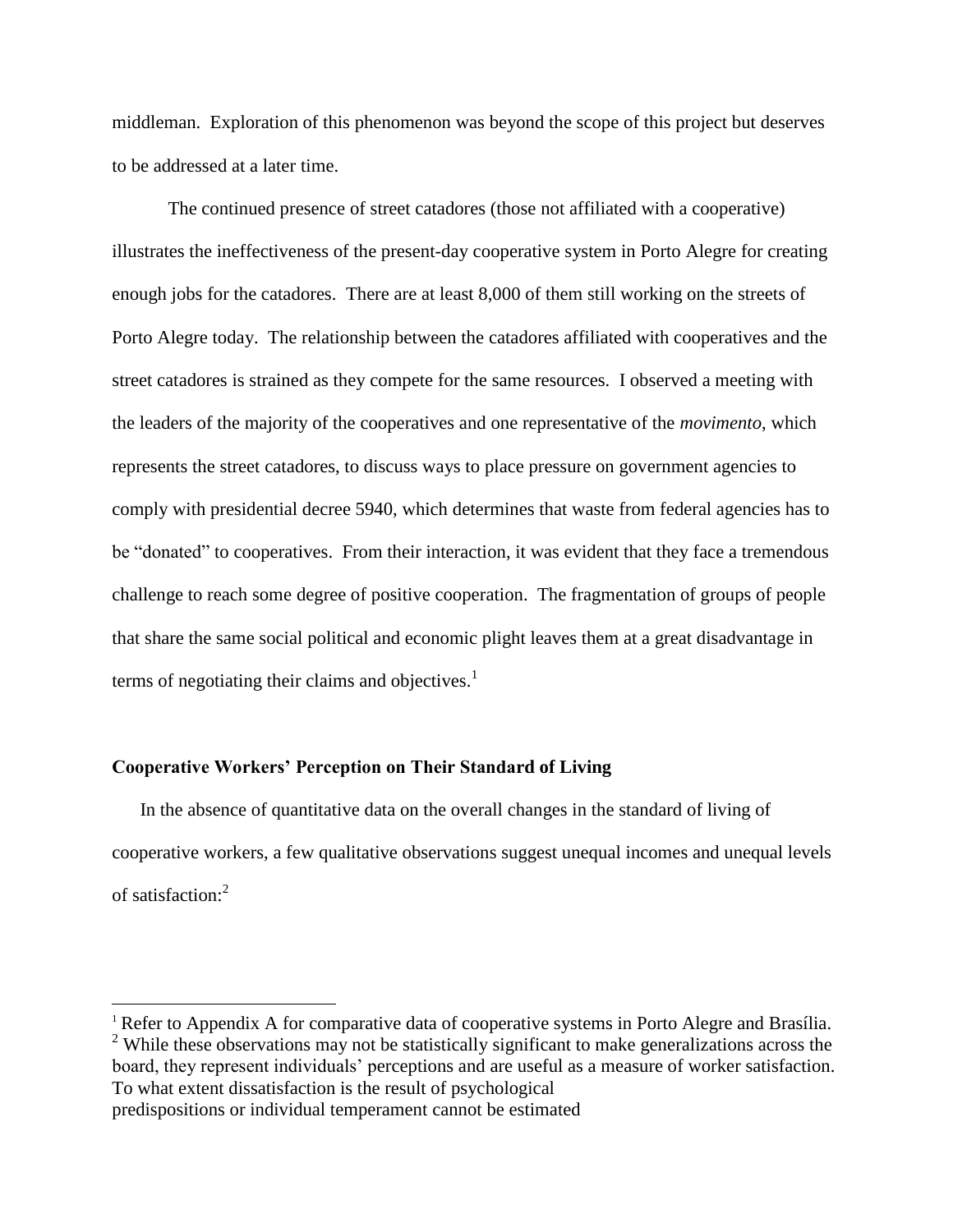- There were a few complaints about low income. There were complaints about bad working environment and conditions (mostly in one cooperative, and it had to do with interpersonal relationship problems)
- Some people said they would work somewhere else if they could (one person said she was looking for another job; the same person who refused to give an interview because she was not inclined 'to tell lies, and the truth is not going to go over well at this moment and place'
- Some said that decision making was not that democratic.
- Work by the outcasts of society, HIV patients, mental patients (São Pedro), drug/alcohol addicts, homosexuals, etc.
- A few said their incomes were smaller than that of street scavengers.
- Complaints about dirty recyclable waste (dignity)
- Presence of functionary
- Veiled unwillingness to take me to more places more often (I could only get him to take me to places once or twice a week)
- DMLU official discouraged me to make independent visits
- The need for authorization to interview Claudio, at Aterro da Zona Norte. (He claimed improvements since the closing of the Lixão).

The above findings indicate cooperatives are not a career "goal" for some trash pickers, despite the promotion of such from government agencies.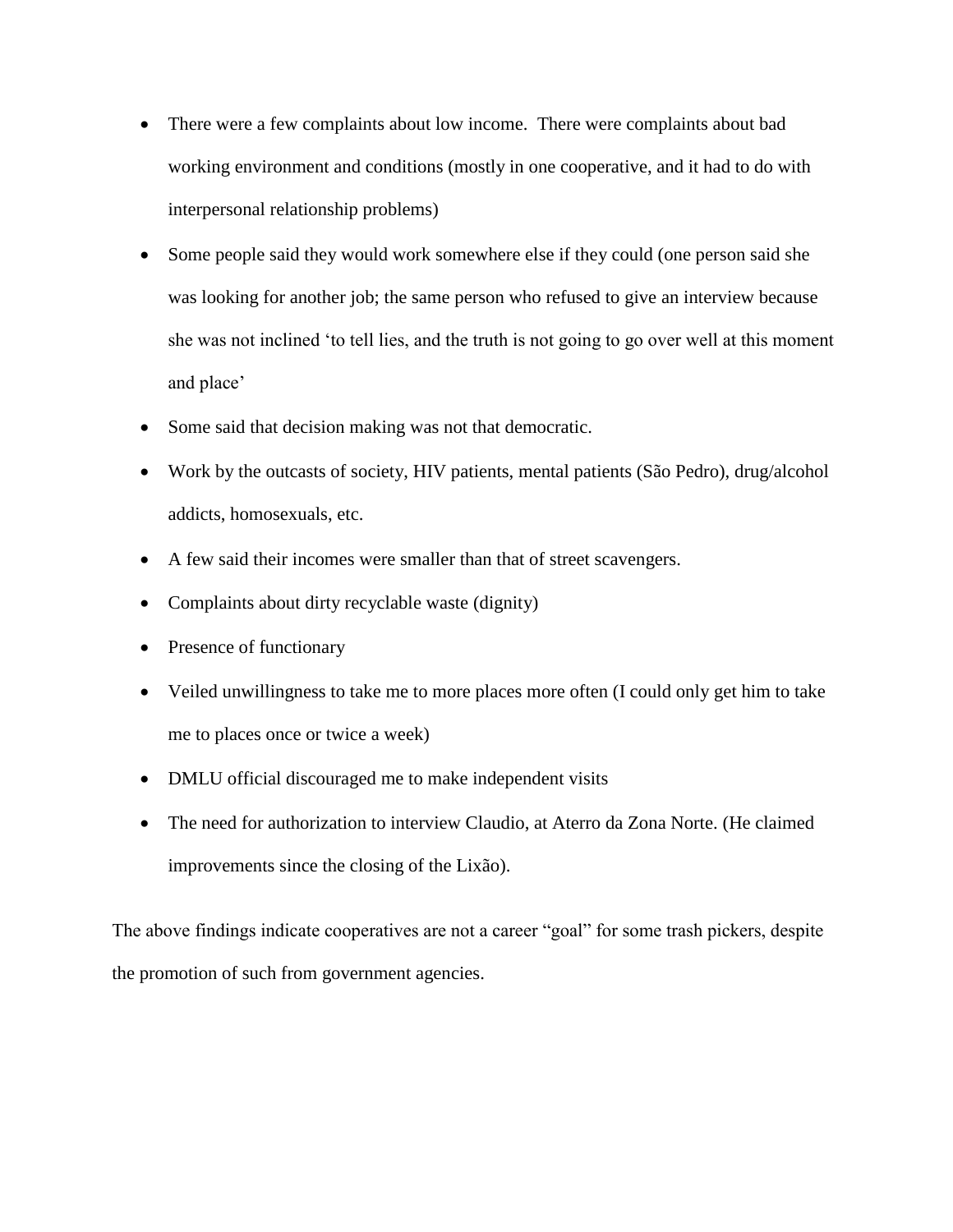#### **Solid Waste Management Plan in Brasília**

 $\overline{a}$ 

In comparison to some other cities in Brazil, Brasília has not made significant progress in terms of managing its waste in a sustainable fashion. The main dump site, or Lixão, employs very basic measures to accommodate the two thousand tons of waste that is unloaded there daily. Plans have been devised to transfer it to a different location, as the current one has exceeded its capacity.<sup>1</sup> The new location is expected to be built according to international safety and hygiene standards, with the construction of an impervious layer at the bottom to prevent leakage, and the provision of engineered solutions to the accumulation of leachate and methane. No viable proposal, however, has been presented to address the situation of the catadores that currently work at the site. The sheer number of such individuals (estimated to be around one thousand people) makes it a very sensitive issue, socially and politically. Because the projected facility will not allow catadores to work on site – all separation of recyclables is expected to take place off site, at cooperatives – the challenge remains to find employment alternatives for them. Some catadores believe their profits will be reduced once the new waste dump is built, even if the state provides physical structures and equipment for them to separate the waste. At present, catadores on site have the highest incomes of all the people working in waste separation in cooperatives, since the bulk of the waste collected through SLU's contractor in the Federal District goes to their work site. Given a lifestyle of living hand to mouth, it is not hard to understand why they would choose the insalubrious conditions of an open dump over a more structured space, where their contact with waste would be significantly reduced. The group is currently juridically

<sup>&</sup>lt;sup>1</sup> There are also environmental concerns regarding the infiltration of leachate into deeper layers of the soil and into an underlying aquifer, and the possibility of contamination of a nearby stream through surface runoff. Also taken into account is the fact that the Lixão borders Brasilia's National Park, the largest protected area in the District. Some families of trash pickers have already started settling within its borders, just outside the Lixão.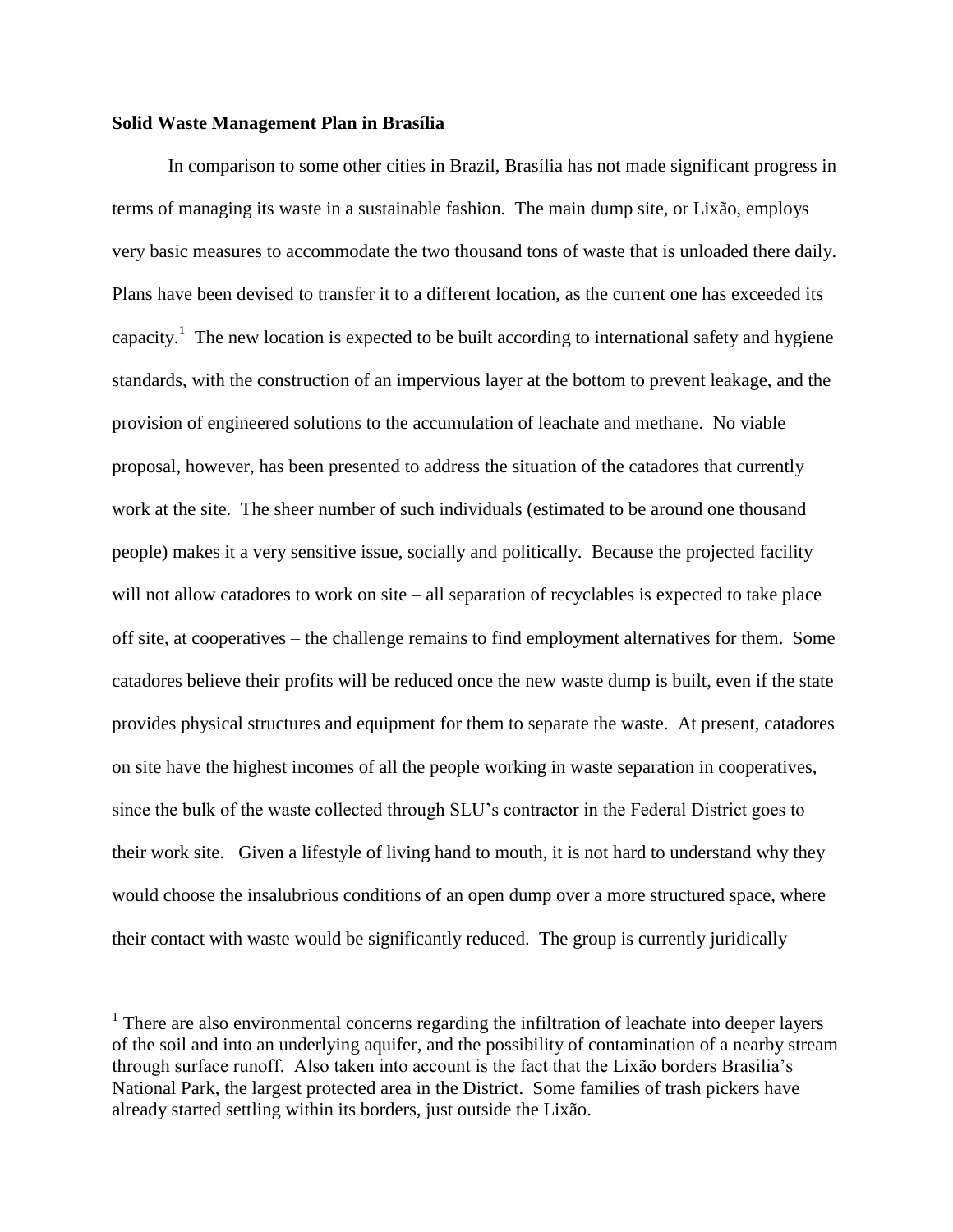established as a cooperative, but in reality they retain semi-individualistic practices, as many organize themselves into small groups as was traditionally the custom.

In terms of promoting separation at the source, selective collection is being carried out in four wealthy neighborhoods of the Plano Piloto (Lagos Norte/Sul, Asa Norte/Sul) and in one satellite city (Brazlandia), but according to sources at the CENTCOOP, it is selective only in name, since the majority of the households are not properly separating the waste. An aggressive and effective campaign to educate the public has yet to be implemented. Although normal collection officially covers the entire Federal District, in practice poorer administrative regions and neighborhoods tend to get lower quality and less consistent services than their wealthier counterparts. There is not adequate monitoring in place to check compliance with the terms of the contract. There are common complaints about the inconsistency and quality of collection, with the tendency of some areas being favored over others. Dirtier, less developed areas are often at a disadvantage in trash collection. Household and commercial waste collection is predominantly carried out by one contractor, Qualix, with the exception of the administrative regions (or Regiao Administrativa (RA)) of Brazlandia and Santa Maria, where service is provided by SLU itself. SLU is a public enterprise (*autarquia*), that supposedly should be able to sustain itself through the revenues raised through service provision, but in reality is highly dependent on government support to carry out its activities, such as running the composting facilities in Lago Sul and Ceilandia, planning and monitoring, and paying for personnel. It is worth mentioning that Qualix has had its contract renewed without undergoing a bidding process, in what official sources termed as "emergency" contracts.

 Furthermore, the appropriate laws regulating solid waste management still do not exist. According to a statement by the SLU: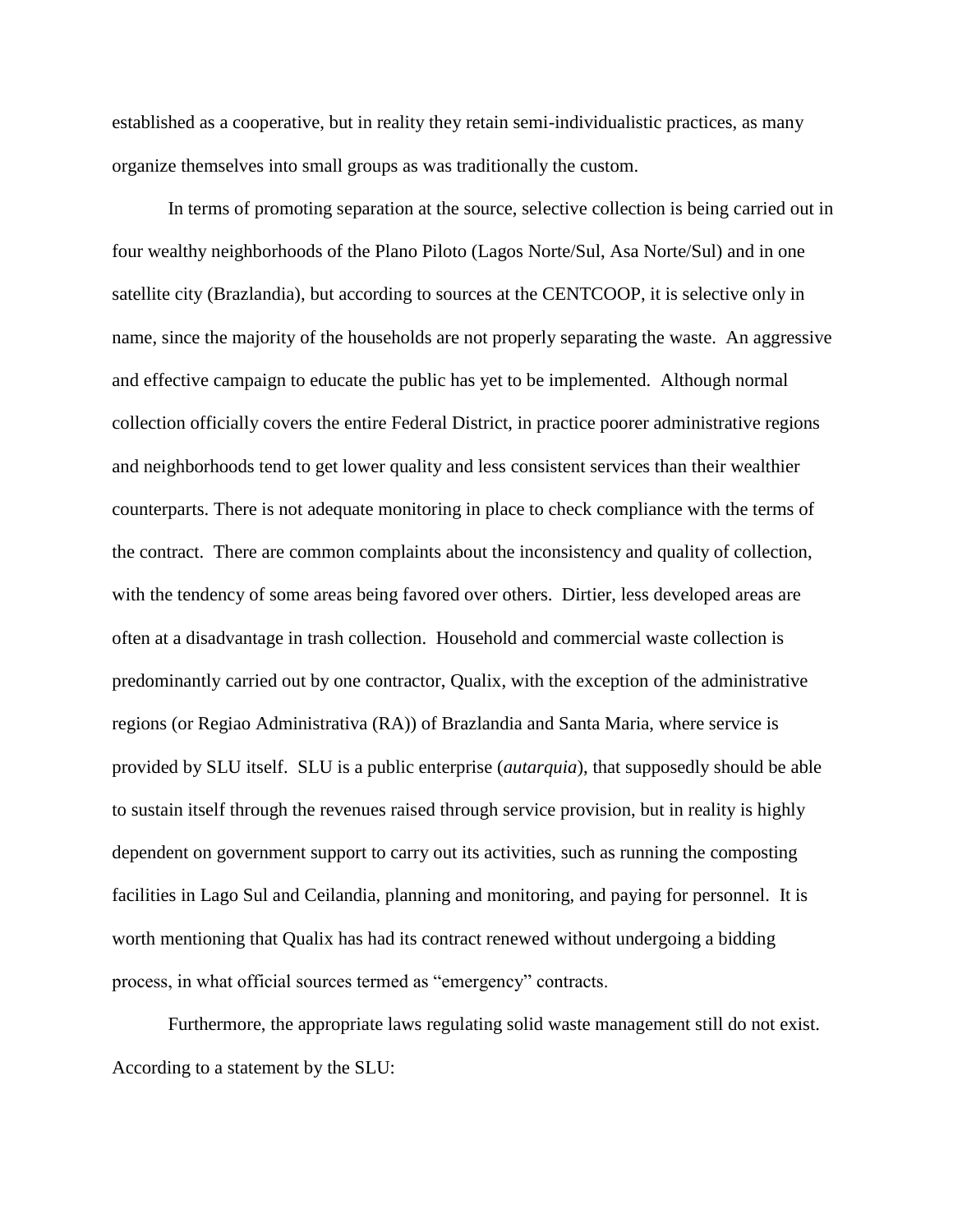the government of the FD is still not obligated to present a Solid waste management plan, although this is likely to happen, as a corollary/subsidiary to a new legal framework developed for the area of sanitation (law 11445, of January 5, 2007) which mandates, in article 11, the devisal of a basic sanitation plan. Because this law is very recent and has not yet been regulated, neither has it been implemented at the state and municipal levels, there is not obligation for the devisal of a plan to manage solid waste in the FD. (Plano Diretor de Residuos Solidos Para o DF)

#### **Recycling Stream in Brasília**

The network of actors in the recycling stream is rather complex, as in any other city where a combination of formal (official) and informal collection is the norm. As mentioned above, the bulk of all of the municipal waste produced in DF is collected by a company hired by the state, while a small portion is picked up by some cooperatives that are better structured and have one or two trucks (borrowed or purchased with money donated by  $\rm\,B NDES^{1})$  to make rounds to established locations, or pontos, (usually a supermarket, an apartment complex or commercial area, the "rights" to which a member may have secured prior to the formation of the cooperative.) Members of some cooperatives that have only recently been formed still retain some of the individualistic practices predominant prior to the legal establishment of the cooperative. For example, some people who still own a number of pick up places may "rent" them out to other, less fortunate members of the cooperative, or a newcomer. In practical terms, this person becomes a salaried employee of the waste entrepreneur. Some of these business people have horse drawn carriages, which they use to do their customary rounds. It is obvious that the profits from his/her personal investments will not be shared with the others.

Another group of players is the street *carroceiros* who are not affiliated with any cooperative, but might sell their services to a cooperative. It is not uncommon for some of these carroceiros to set up a type of warehouse in "invaded" land and sell directly to the

<sup>&</sup>lt;sup>1</sup> National Bank for Social Development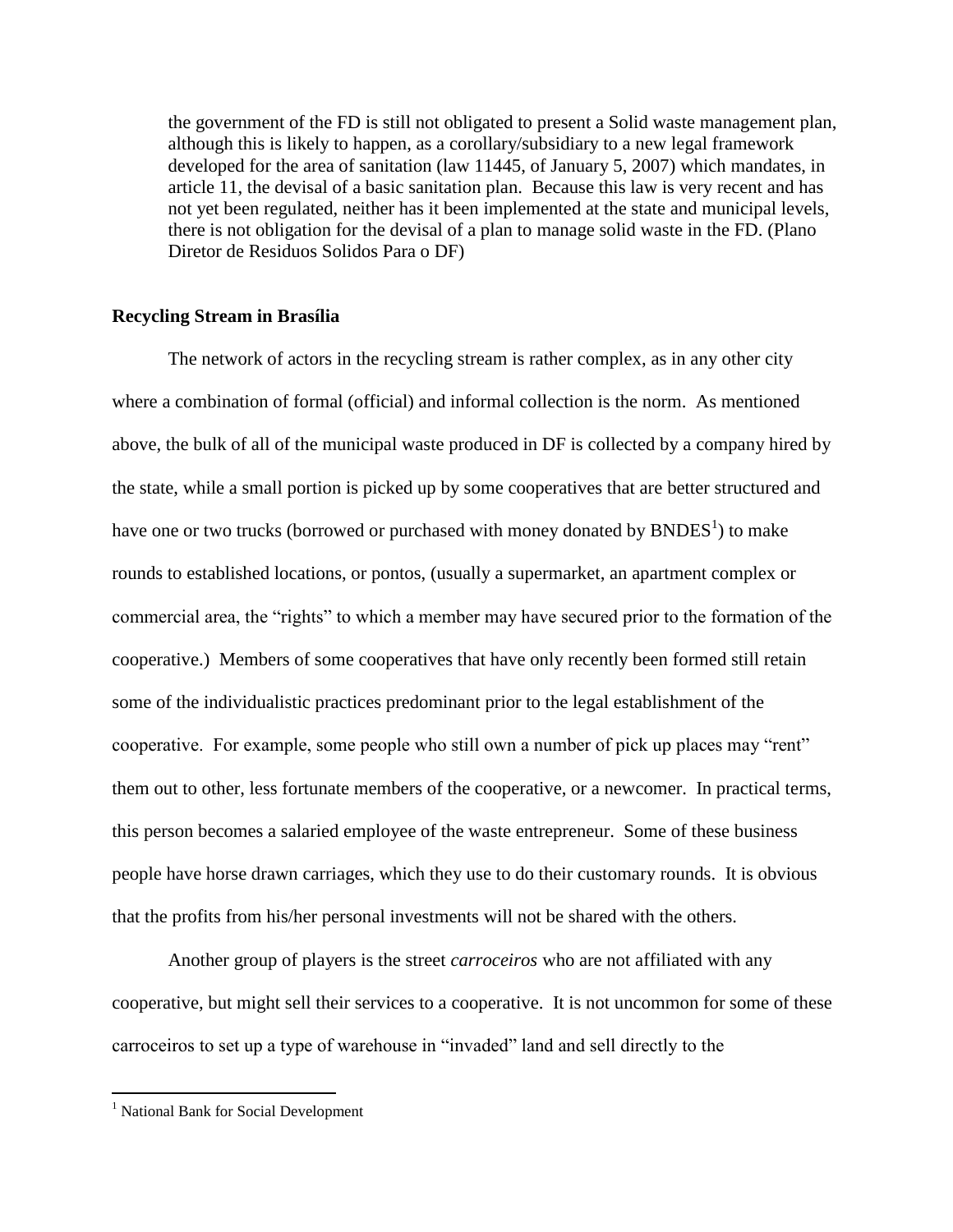middlemen/scrapdealer, a more profitable alternative. According to SLU's estimates, there are 2252 carroceiros in the Federal District. The last category of trash picker is the members of cooperatives and associations, who at this stage are still the minority of all trash pickers. Additionally there are street pickers who do their round on foot, and are not affiliated to any cooperative. These are probably at the bottom of the hierarchy of trash pickers, perhaps just above beggars and alcoholics who may sporadically resort to picking for fast cash.<sup>1</sup>

As mentioned above, some cooperatives borrow trucks from the major buyer (Capital Reciclaveis) in order to do their rounds. This creates a relationship of dependency and "moral debt" towards the buyer, which, while inevitable in the face of their material limitations, hampers their ability to bargain for better prices for their products. The margins of profit accrued by the buyer are such that even if they don't charge the cooperatives for using its trucks, they still end up having the lion's share of the profits. Dependence can also take the form of cash advancements to the cooperatives. For these reasons there are mixed opinions amongst the trash pickers about the buyer. Some see him (the owner of the company) as a benefactor, and his dealings with the cooperatives as a matter of course, typical of business relations. Others resent the tight control he has on the prices of the materials.<sup>2</sup> The last category of player in the recycling stream is the small middlemen or scrapdealer, the majority of whom sell to Capital Reciclaveis. According to Centcoop estimates, 800 tons of materials are separated for commercialization by its associated cooperatives. And the Lixao group, whose affiliation to Centcoop is more formal than de facto, generates 400 tons of recyclables.

 $<sup>1</sup>$  The majority of trash pickers in the District have migrated with their families and maintain</sup> strong family ties. (Araújo in Bursztyn (2000), p. 88)

 $2^2$  Since there are no industries to reprocess recyclables, access to the nearest markets is limited to those who have the logistical capacity to package, store and transport large amounts of materials. In the District on Capital Reciclaveis retains that capacity.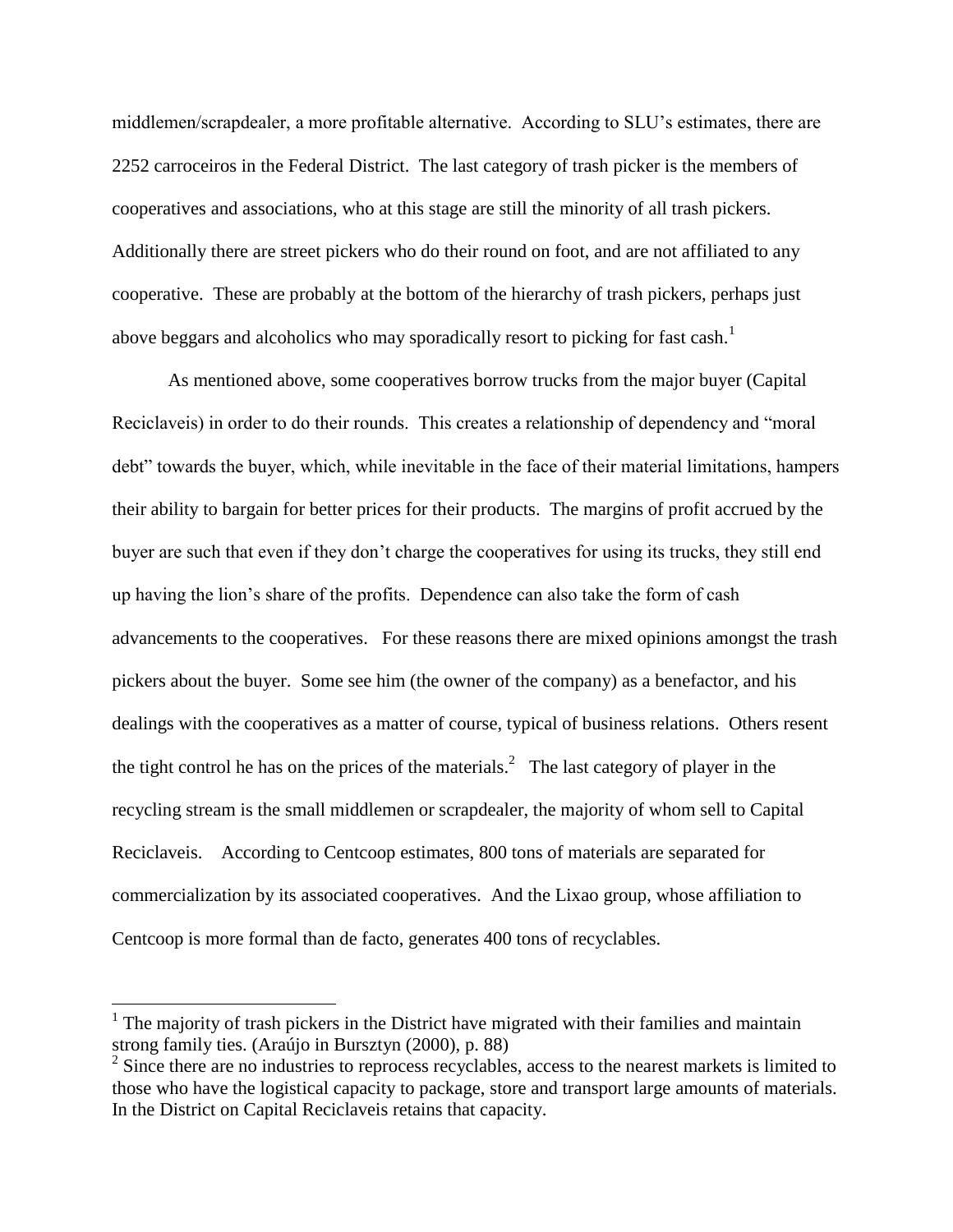### **CENTCOOP: a Case Study**

A wealth of information about the state of cooperatives of trash pickers was collected by taking part in gatherings with leaders, between these and government agency representatives, as well as other power brokers and stakeholders, such as FBB, Caritas, University of Brasília researchers and professors, NGO's, SEBRAE, Capital, and ASCOLES. Also valuable were visits to the cooperative facilities themselves, which allowed me to see their physical conditions. In this section I will proceed to describe some of my more relevant field observations. Through onsite observations I was able to record firsthand the differences among the cooperatives; some operate in very precarious conditions and others are fairly well equipped.

The creation of a local organization to represent a group of cooperatives holds promise as a mechanism for the local advancement of the interests of the group. Centcoop (Central de Cooperativas de Materiais Reciclaveis do  $DF$ <sup>1</sup> was conceived with just that goal in mind. Upon Centcoop's inception in 2006, only four cooperatives existed in the Federal District. Today there are eighteen of them that are legally established, although the newer ones are consistently strapped for resources and infrastructure. The fact that the Federal District is home to the federal capital, one of the wealthiest cities in the country with a large concentration of government agencies, partly explains the fast expansion. Proximity to the seat of power might also expedite political negotiations and facilitate tapping resources from development agencies, large NGOs with main offices in the city, and private foundations. According to the Bank of Brazil foundation, one of the major supporters of the cooperatives, today there are 2700 cooperative

 $1$  Central of Cooperatives of Recyclable Materials of the Federal District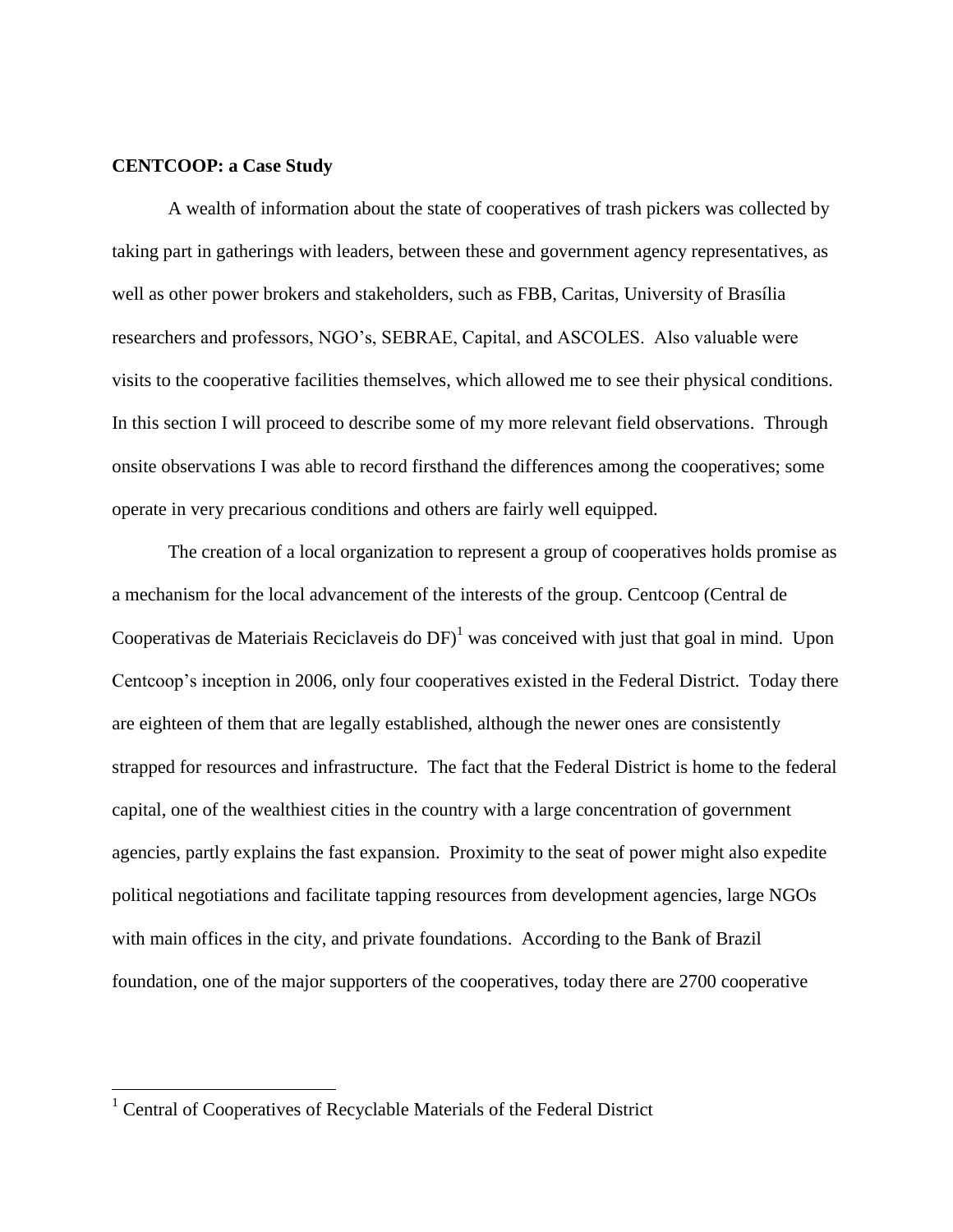members under the auspices of Centcoop,<sup>1</sup> out of a total of 10,000 catadores in the entire District (these figures vary from institution to institution, based on the classification criteria adopted for the estimates).

One of the immediate effects of the creation of Centcoop was to enable groups of street catadores operating informally to become legally constituted and begin to enjoy the benefits of recent improvements in legislation for waste management and poverty reduction. Centcoop, with the support of Bank of Brazil Foundation, holds an office in central location in Brasília. It offers prospective cooperatives its address for registration purposes, since most of the newly formed ones still lack the land on which they can legally conduct their activities. It also has an attorney on its payroll for resolving legal issues, which is particularly useful in walking the new cooperatives through the registration process. The attorney also resolves occasional problems that members may have with the police or other law enforcement agency.<sup>2</sup>

Another area in which Centcoop may produce results is in outreach to industry in attempts to set deals for direct sales, thus by-passing the middleman and securing a larger margin of the profits. On one visit to the office, I was able to meet a representative of an industry that produces paper towels, napkins and toilet paper, who had come from a different state specifically to speak with some cooperative members about the quality his industry requires for the different types of paper. The prices his company was offering for the materials were significantly higher than those paid by the local buyer. He even offered to have his company trucks transport the paper to the factory. From what I observed, however, no deal was closed, because there is no space designated for a warehouse – the only means to achieve the necessary scale for negotiating

 1 [\(http://www.fbb.org.br/portal/pages/publico/expandir.fbb?codConteudoLog=3465\)](http://www.fbb.org.br/portal/pages/publico/expandir.fbb?codConteudoLog=3465)

 $2$  The Federal District has a "land police agency" that is in charge of such business as enforcing zoning laws and conducting evictions.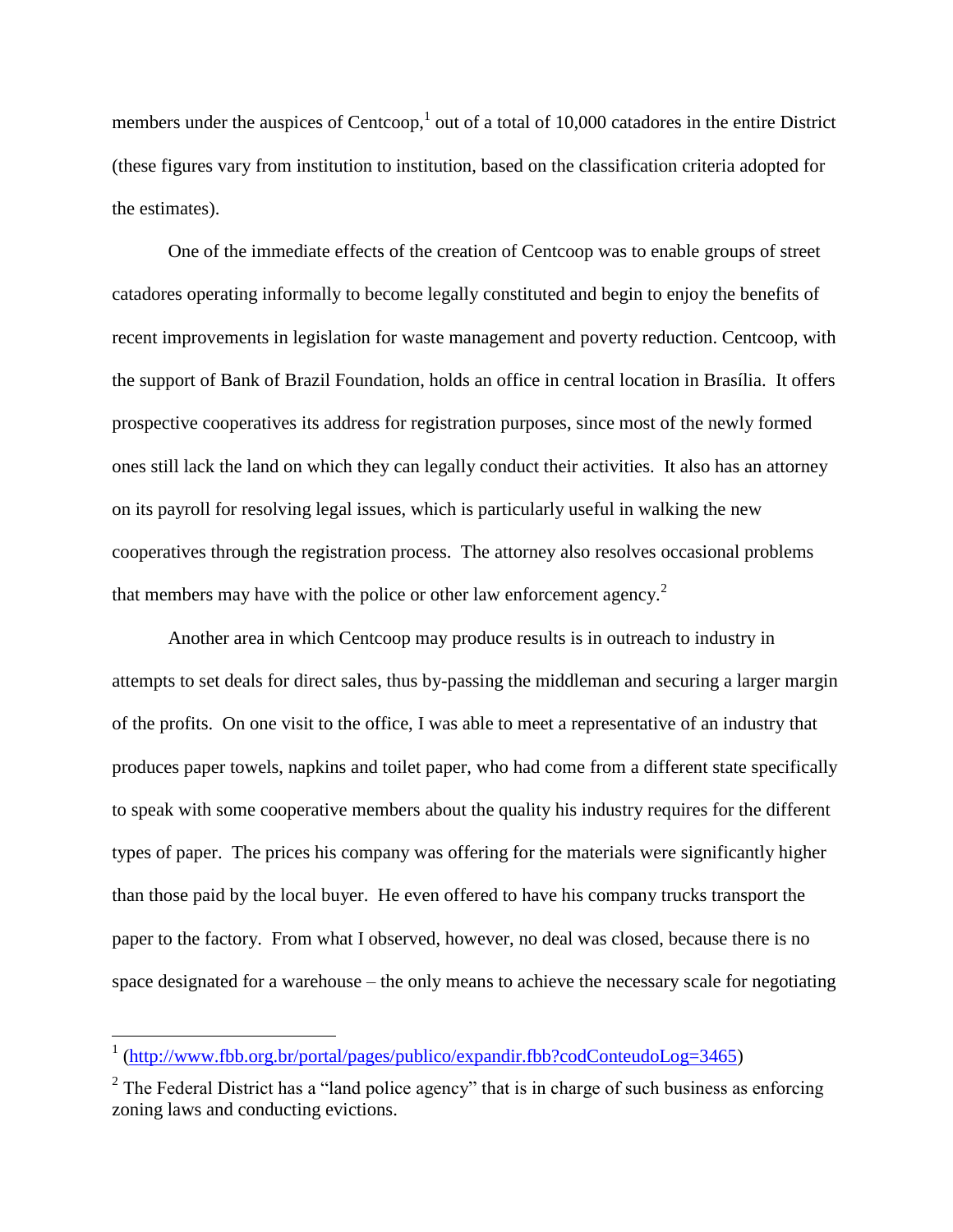directly with industry. The same happens with cooperatives in Porto Alegre which, to this day, still sell their materials to middlemen.

 While the above encounter illustrates the difficulty in expanding direct sales, Centcoop leaders continue to push for land concessions, where they can build a central warehouse and triage units for the majority of the cooperatives. This hurdle is particularly frustrating for the cooperatives as there is federal funding already earmarked for investments in infrastructure and equipment. Additionally, balers have already been donated to the majority of cooperatives, but since most of them operate either on public land or unclaimed private property, installation of electricity is not possible. As a result most of them still cannot use the newly acquired asset.

In addition to the balers, one recent material improvement was the donation of three wheeled motorized mini-trucks that are used for collection of materials from federal agencies. The move was a strategy to reduce the number of carriages on the streets.

In terms of the structure and decision-making process, Centcoop operates on the same principles of democracy and self-sufficiency/self-determination typical of a cooperative. There is a simplified hierarchical structure, composed of a president and the *conselho gestor* (like a board of directors) made up of cooperative leaders, all of which are, in theory, elected through a democratic process. Presidents have two-year mandates, at the end of which a new general election is carried out. All cooperative leaders have equal voice in decisions and the president has to comply with decisions made by the majority. Monthly meetings are organized to discuss matters of collective relevance, and other events involving the catadores also require the presence of the leaders. On its payroll are the president, a "technician," a secretary and a few "directors" who serve as negotiators, spokespersons, public relations, and representatives of the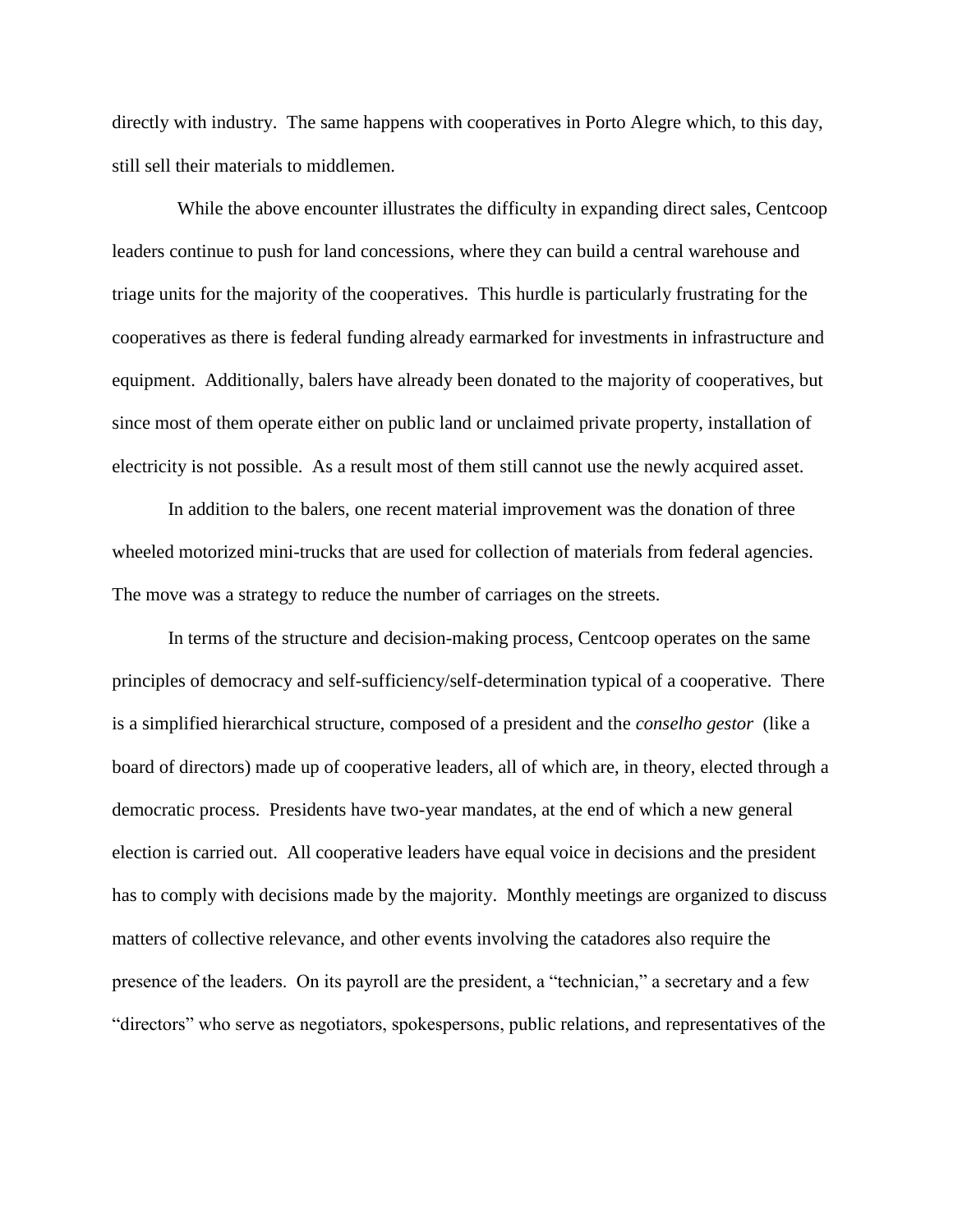institution in meetings and other events. With the exception of the secretary, the others may maintain some of their obligations with the cooperative from which they come.

The technician belongs to the Center for Technological Development, from the University of Brasília, and is a type of spokesperson and consultant on technical matters, such as promoting capacity building, improving book keeping and accounting, and advising on organization and management strategies. Despite the difficulty to achieve improvements in the short term on such a materially diverse group of cooperatives, they are badly needed in order to improve efficiency and raise the standards of production and management. By doing so, the cooperatives will become competitive enough to qualify for service contracts with the cleaning agengy. $<sup>1</sup>$ </sup>

In addition to technical and organizational limitations to the majority of cooperatives, there are also capacity limitations, as well as some intra and inter cooperative lack of cohesion. Some cooperative members or leaders are suspicious of Centcoop, and fear that it might be engaging in back door negotiating. Reciprocally, the leadership at Centcoop are suspicious of certain leaders of cooperatives. Internal power disputes are also not that uncommon, as is the culture of individualism that evolved amongst former street pickers.

The financial resources to pay for rent, electricity, and the above expenditures are mostly provided by the Bank of Brazil Foundation. A small fraction of the profits of each cooperative is dedicated to Centcoop to cover part of the operational costs. This is also a sore point in the relationship with some cooperatives, who see this repasse as a potential source of corruption. The dependence on a donor agency is not ideal, and autonomy is expected to ensue, as is the resolution of some of the abovementioned obstacles.

 $1$  Law 11445/07 allows cooperatives of trash pickers that are fully and legally established to compete in bidding processes.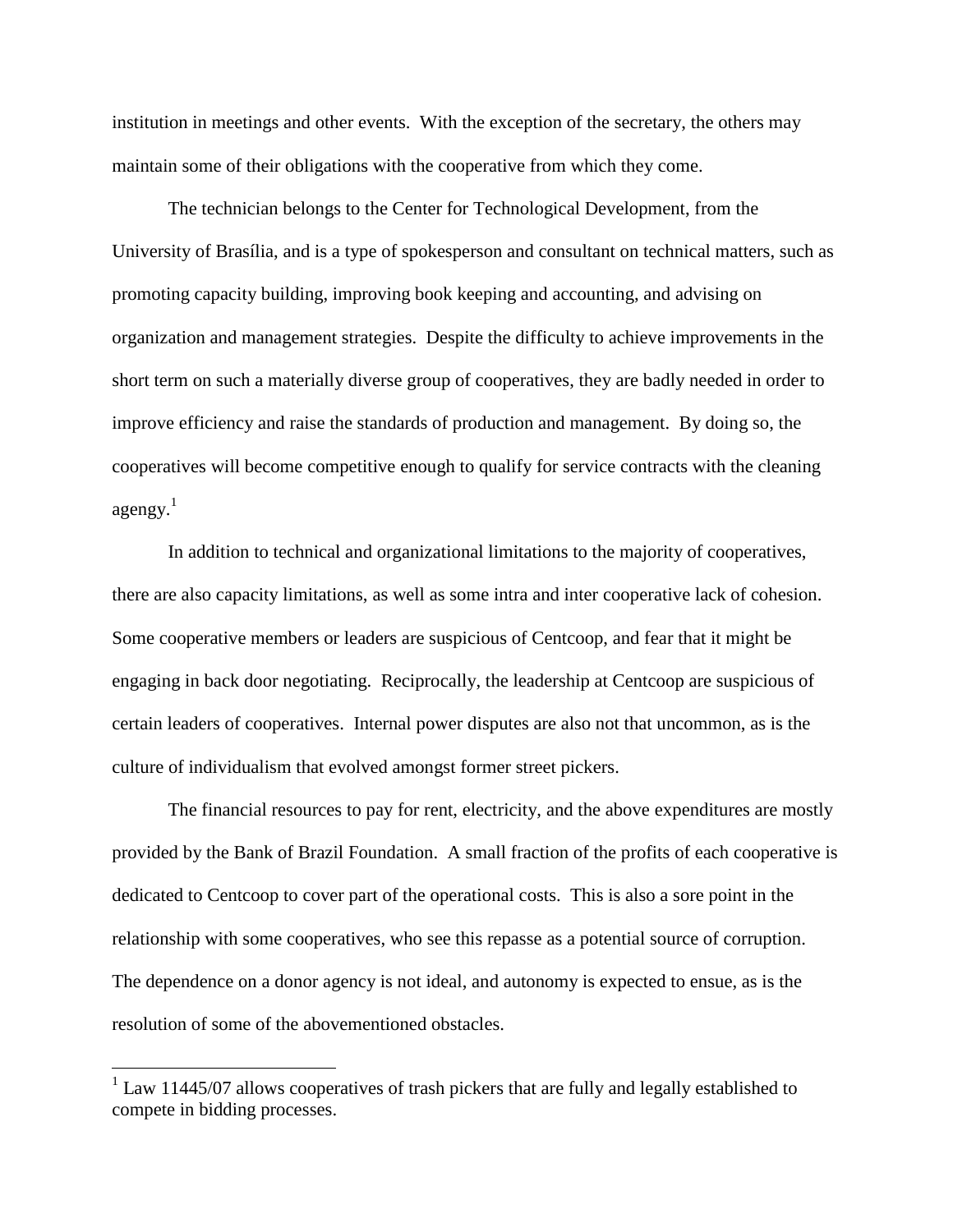The following are the main goals and reclamations currently in Centcoop's agenda: Goals:

- autonomy vis à vis government and political parties
- strengthening of CENTCOOP's network of commercialization and organization
- empowerment and self-governance
- compliance with the extant legal instruments
- raise in value of materials and centralization of commercialization in order to produce greater volumes, which makes it possible for them to deal directly with the industry, thus getting better prices for their products
- Improvement of management, accounting, book keeping, transparency
- Provision of legal support and representation for those who need

## Demands:

- $\bullet$  land concessions of a certain minimum number of years (20+ years) for the construction of depot (triage unit and office)
- well structured triage units
- payment for the services provided
- housing
- (enrollment in social security program)

My general assessment of the situation of the cooperatives in Brasília based on visits to some of them and conversations with cooperative leaders, the president and directors, is that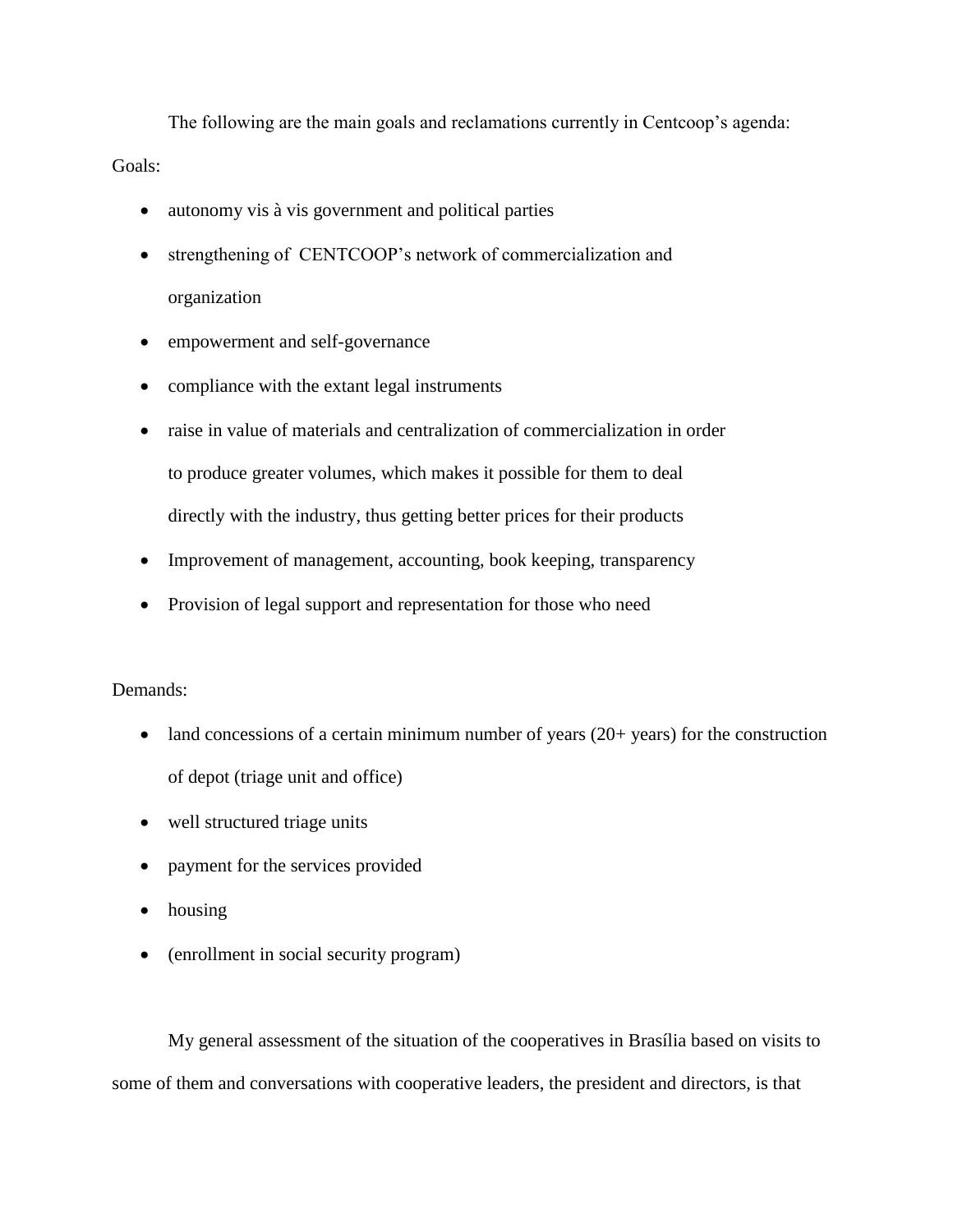much has to be achieved before the network can compete on par with capital for provision of cleaning/recycling/collection service. Also challenging is the need to foster cohesion within and amongst the cooperatives, while gaining their trust on Centcoop. Major external barriers have to be overcome as well, such as the problem of the land, and the dependency on the major buyer. In terms of the general morale of the leadership, I would say that they demonstrate much more optimism and enthusiasm than their counterparts in Porto Alegre. There is a sense that things are changing fast and for the better, and their regular contacts with power brokers and local pundits seems to give them pride and hope, although a certain degree of healthy skepticism also seems to exist. One emblematic example of the greater recognition they have received recently by the authorities and the pride that infuses in some of them are the photos taken with president Lula on the occasion of the signing of new law.

#### **Labor and Economic Considerations for the Cooperative System**

For the purposes of this discussion I will address two general aspects of the cooperative system of organization of labor and economic production, namely (1) problems inherent to the mode of incentives directed to production and participation and (2) obstacles to the execution of the basic principles of the cooperative economic organization.

One of the issues frequently brought up by the catadores with whom I interacted was the possibility, or even temptation, for free riding. Because one of the tenets of a cooperative solidary enterprise is to share responsibilities, decision-making *and* profits equally amongst all members of a cooperative, there is limited incentive for working harder in order to raise productivity, unless the group is fairly cohesive and bound up by strong ties of reciprocity. Fragmented groups, that is, those composed of individuals with limited cultural or kinship ties,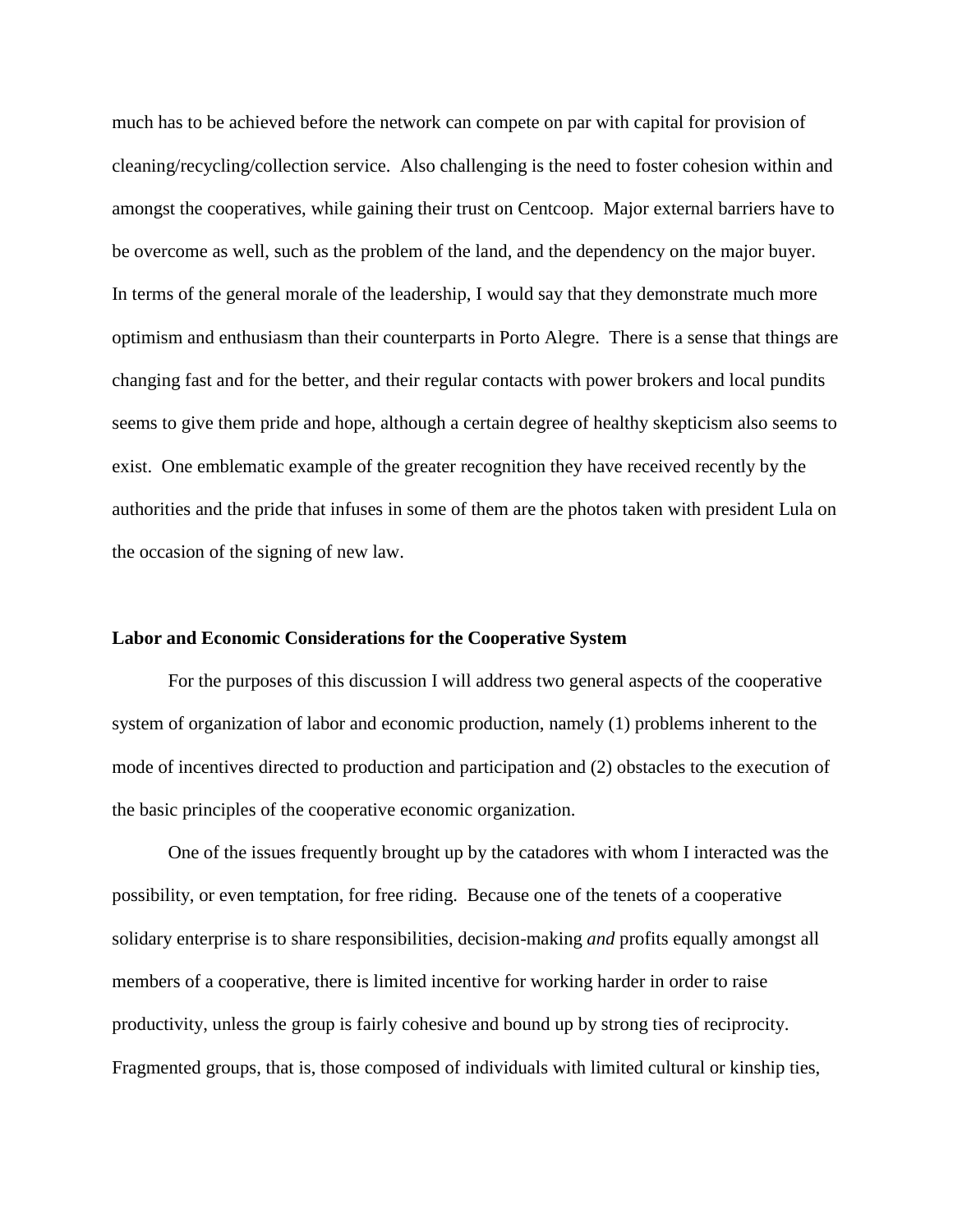tend to experience free-riding more than more tight-knit groups. For that reason, the development of a group identity and strong interpersonal bonds ought to be one of the primary aspects of cooperative human resources management in those places where they are not preexisting.

On a field visit to one cooperative in Porto Alegre (Arevipa) I was informed of the high turnover it has experienced as a result of problems with toxin abuse, tardiness, and overall difficulties to adjust to the work culture. Perhaps not by coincidence, that cooperative was, in my assessment, the one with the lowest morale of the five that I visited. Also noteworthy is the fact that its leader did not attend the monthly meeting of cooperative leaders, which I was invited to attend. It is interesting to note that the leader of the second least morally positive and cohesive group with which I came in contact did not attend the referred meeting either. This suggests that intra-cooperative cohesion may be correlated to an unwillingness to interact with other cooperatives. Significantly, there were comments at the abovementioned meeting criticizing the referred leaders for their absenteeism and accusing them of free-riding. The main item on that meeting's agenda was the discussion of the strategies to force federal government agencies in Porto Alegre to comply with the Presidential decree 5940/06, which mandates that such agencies donate their recyclables to cooperatives of trash pickers.

While the potential for free-riding is maximized when there is no connectivity amongst members, the potential for optimal productivity is conversely maximized when members do enjoy high levels of proximity. Having said that, it is reasonable to expect that, as cooperatives begin to be mass produced on a national scale by top-down initiatives, officials in charge may face the challenge of promoting a genuine culture of solidarity and cooperation among strangers, or individuals not used to working with others. On the other hand, personal acquaintance alone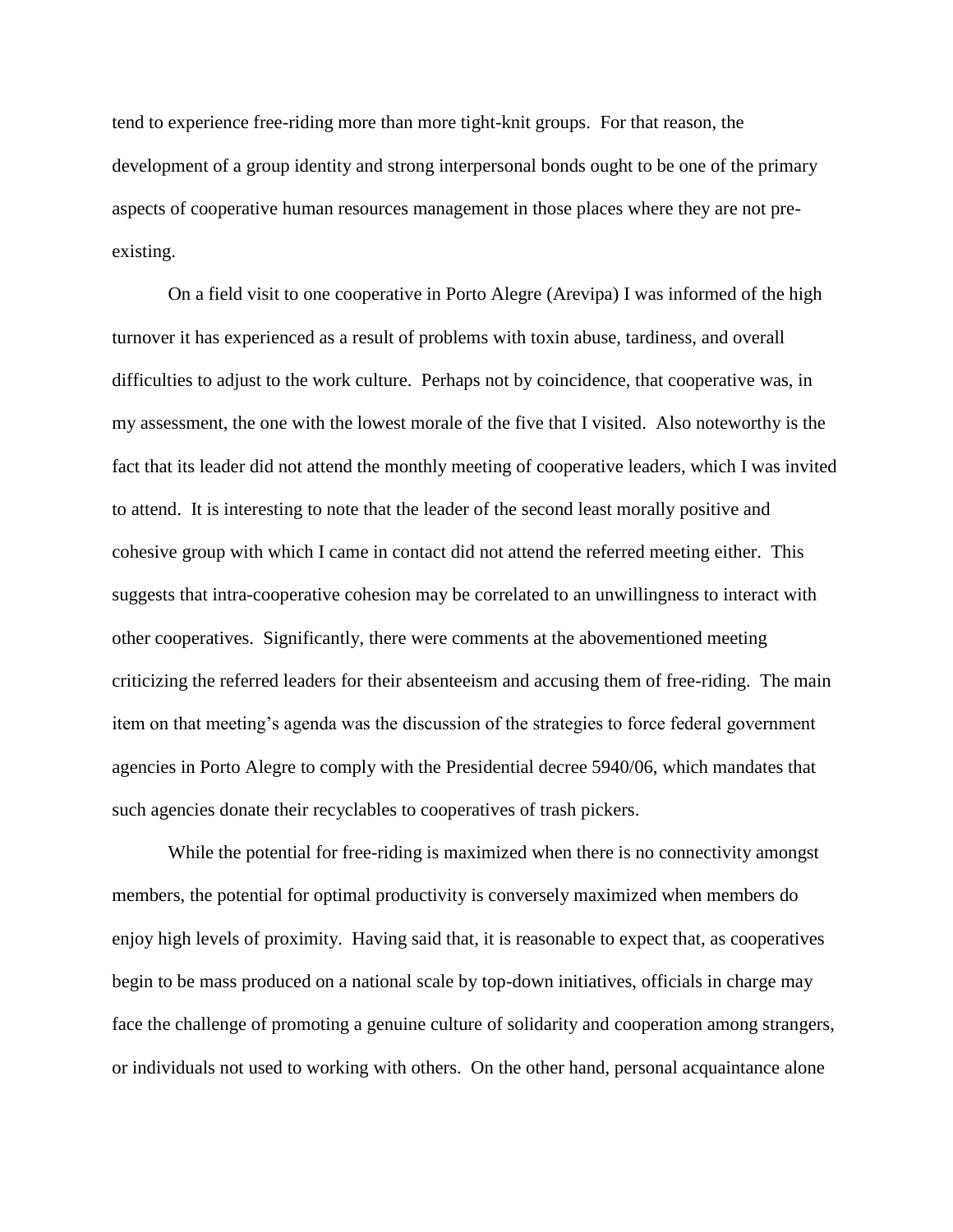is not a recipe for success. Again, on my visit to the cooperative Arevipa mentioned above, I learned that under the institution's statute, only members of the local community (residents of the neighborhood) are allowed to join the cooperative. In other words, the turnover rates at that particular cooperative were high in spite of the fact that every new admittee is an acquaintance. Another challenge relating to incentives is the difficulty, or even unwillingness, of some cooperative members to see themselves as "owners" of the enterprise and act as such by participating actively and responsibly in decision-making, management and production. While I was able to attend only one internal meeting among cooperative members, in general I got the impression that some people felt restricted as "employees," and did not perceived themselves as having the right to voice their opinions over those of the leader, for example. The study by Silva, describing the patriarchal relationship between the leader of one Brasília cooperative and his fellow "associates" as being exceedingly undemocratic, corroborates this view. (Silva) Another example is the relationship between the leader/founder of the cooperative referred to above (the one whose meeting I attended) and her pseudo-colleagues. This was a case of strong leadership exercising its control over its subordinates not by force or aggressiveness, as was the case portrayed by Silva (above), but by charisma, wit and indoctrination. Although my impression was forged from a single visit, the submissive behavior of the rest of the group was striking.

Does the assumption that a cooperative is made up by a fairly cohesive group of people, by itself guarantee the viability and sustainability of the enterprise? The aspect of governance may be one of the most decisive factors impinging upon the goal of sustainability and selfsufficiency. Mutual support and positive interaction amongst the various actors of the production chain, despite its utopian overtones, is crucial for the success of the cooperative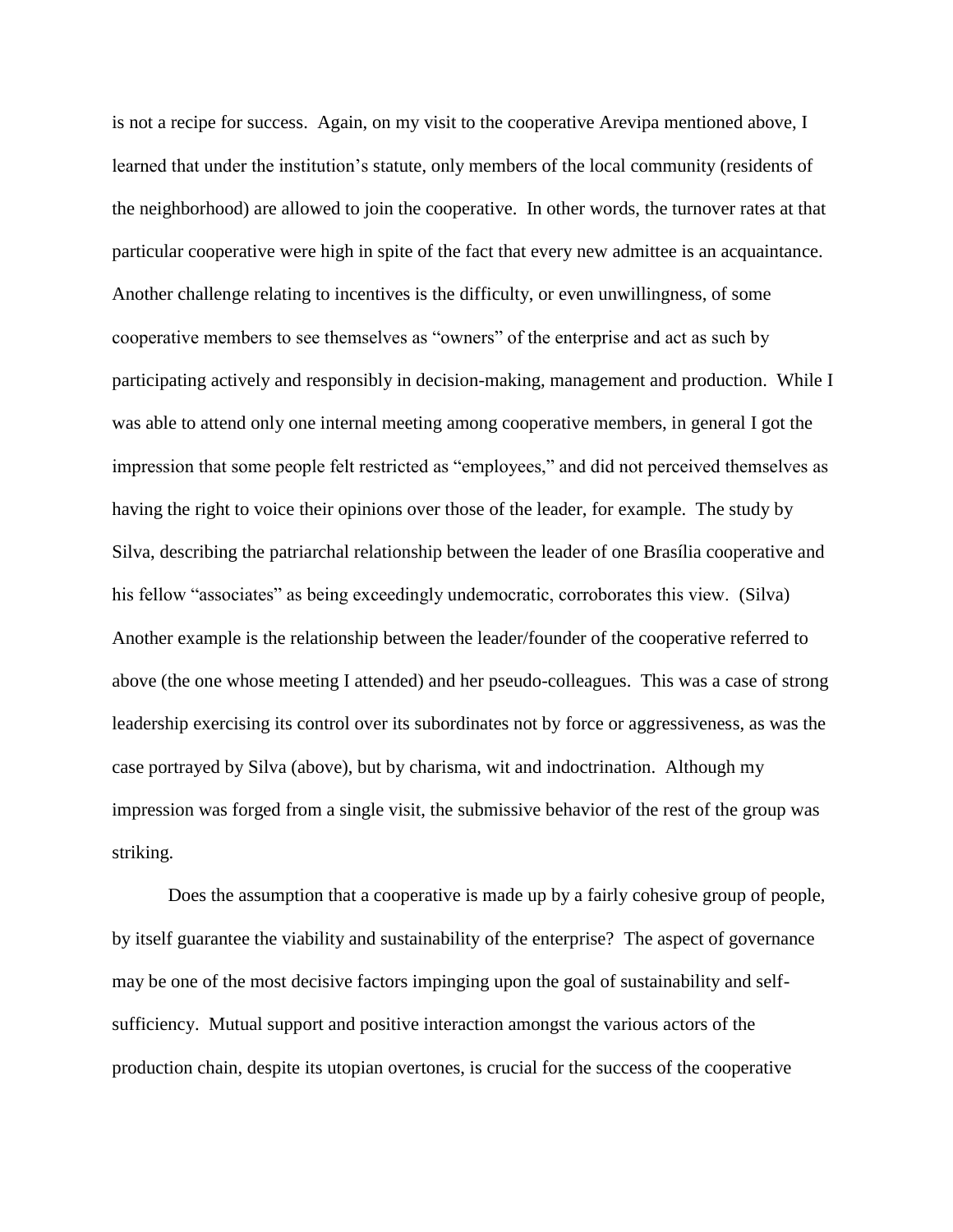model (at least from the standpoint of the catadores). Where there are no minimal degrees of transparency, accountability, equitability, there are too many potential sources for misuse of power, pork barreling, and exploitation of people for personal gain. The example of Porto Alegre epitomizes one of the potential pitfalls of the model.

Although I do not intend to discredit the advances that have been made in Porto Alegre, I have to say that those advances have not had the effects they were propounded to have. A point of stagnation may have been reached beyond which cooperative members in general don't seem to be capable (or willing) to move forward. Perhaps the expectation that it should be at a more advanced stage of social development conceals a utopian assumption about the true potential of the model to effect change. It is a point of debate, however, whether the cause(s) of stagnation originate(s) in the behavior of the state, the members themselves, or both, which many not be productively answered at this time.

The answer to the question of whether the cooperative model is the solution to poverty and unemployment in cities is both yes and no. In strict economic terms, building new job positions does help reduce unemployment, which in turn reduces poverty, although it may not eradicate it. Conversely, in social terms, it is may not be a solution at all, but a palliative, which ultimately may serve only a few poor people and the state by attenuating social tensions resulting from unemployment.

The case of Porto Alegre where thousands work independently off the streets, while only a relatively small number works at the cooperatives clearly indicates that it is not. How many cooperatives would have to be created in order to accommodate the estimaged 8,000 carroceiros (horse carriage owners) in Porto Alegre's Metropolitan area alone? And how can one convince most of those working independently on the streets that working with others, following rules, and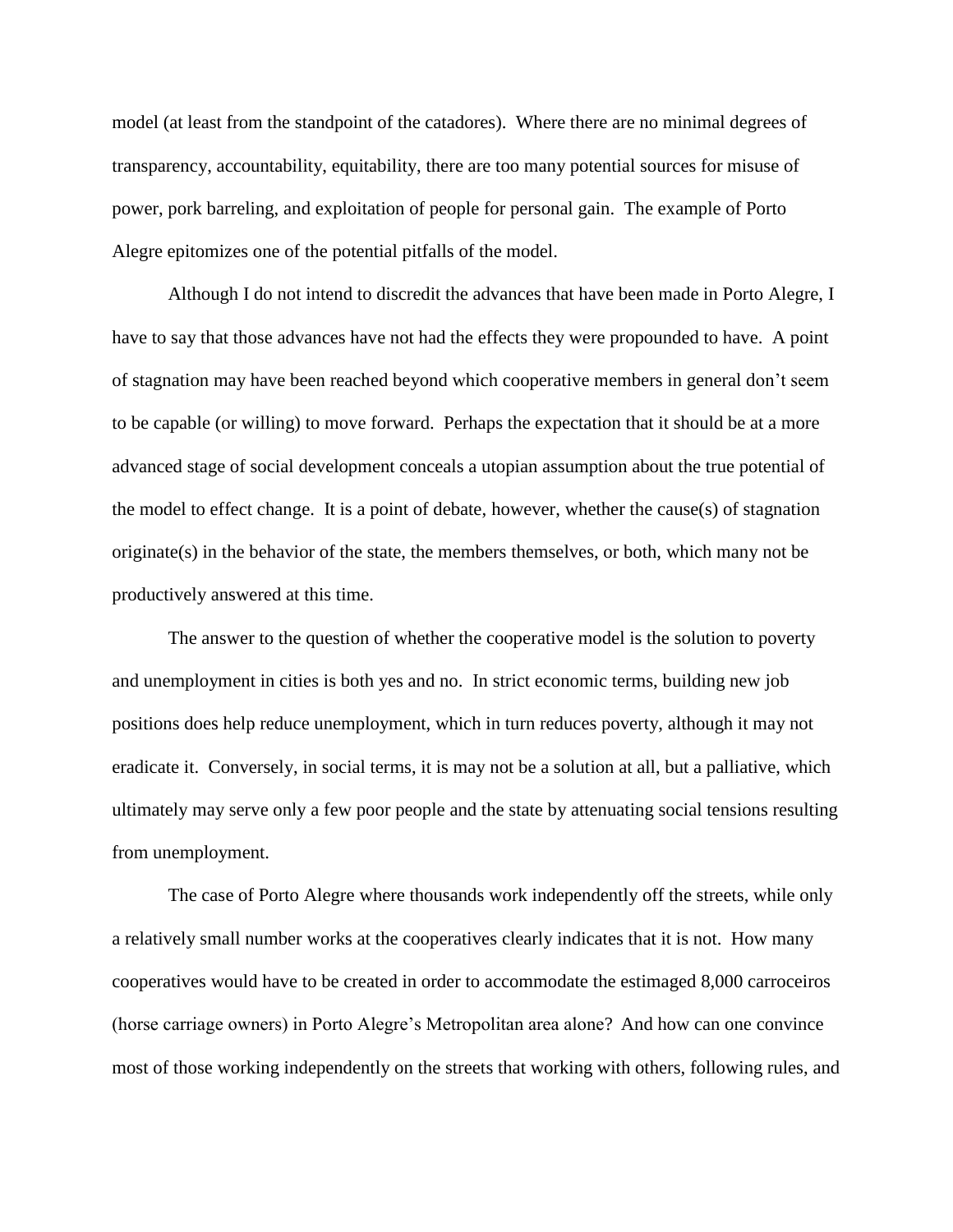sharing profits is better for them? Critical questions still remain: Are cooperatives economically viable? Can the cooperatives become effective catalysts of positive local social inclusion? What lessons can be learned from Porto Alegre's example? With the push for the creation of cooperatives all around the country, what will be the fate of the overwhelming majority of street catadores, those who don't make the cut, or who refuse to join a cooperative? Although definitive answers are not possible at this juncture, I will attempt to address some of these questions below.

#### **On the economic front are the cooperatives viable?**

Based on studies carried out in other cities, cooperatives of trash pickers are relatively cheap because they don't require payment of salaries or benefits, as there are no individual contracts. This somewhat eases the burden placed by the collection system, which is expensive as it is, and will surely increase in expenses once the selective collection structure is put in place. For the cooperatives themselves, their solvency will depend very much on whether or not they can get their services appropriately paid for by the government. It is uncertain if Law 11445/07 is going to play out in this context, allowing the cooperatives to equally compete for a share of the market for waste collection. Alternatively, they may end up like the cooperatives in Porto Alegre, highly dependent on the government for its materials. This scenario, however, might increase the costs of waste management and disposal, such that it will be prohibitive to pursue the abovementioned path, which would prove difficult for the cooperatives to overcome.

#### *Can the cooperatives become effective catalysts of positive local social inclusion?*

Having established that, in terms of scale, a system of cooperatives that will give jobs to the majority of willing catadores is not economically or even physically feasible, the question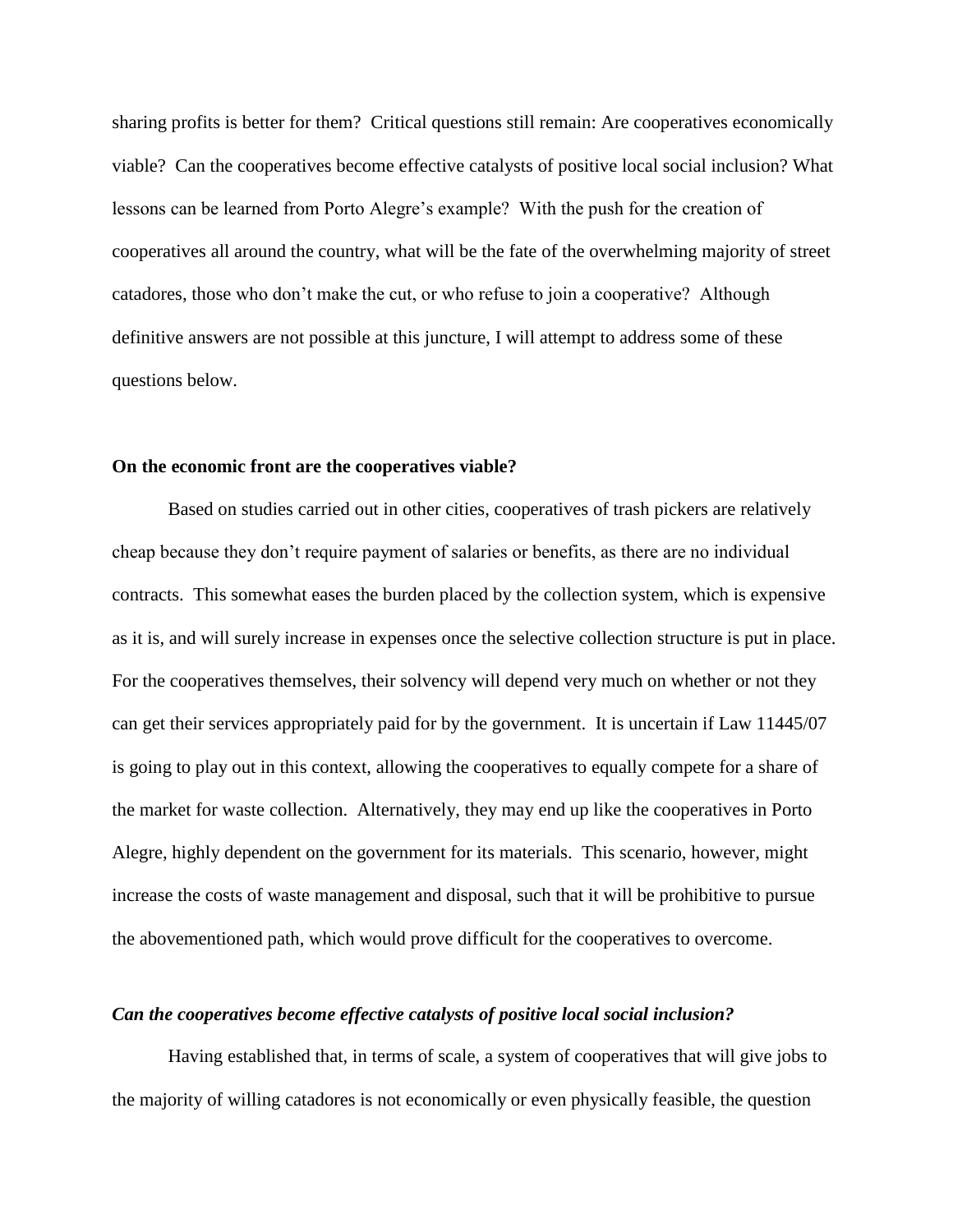remains whether it can be a catalyst for social inclusion. If so, what aspects of a model of waste management that incorporates the work of trash pickers need to be observed in order to make it successful?

The present discourse geared towards promotion of the integrated model of waste management (one which includes cooperatives of catadores) touts the educational, socioexistential value of cooperatives. Gaiger and Singer, whom are exponents of the thinking on solidary economy, seem to agree on its potential as a mechanism of social inclusion and even as mode of production that holds promise as an alternative to the purely profit driven model of production and work relations currently in place. By bringing relations at the work place to a more humane level, they theorize that a cooperative can recreate social values and symbols and perhaps even identities based on cooperation more than on the accumulation of capital or professional skill. They are quick to acknowledge, however, that such forms of production don't usually work so well in the current system of production. Carrion (relatorio tecnico CNPQ) and colleagues also seem to think along the same lines, and they base their opinions on the fact that "there is a contradiction between the cooperative and self-governing forms of organizing labor and the economic performance of the solidary economy enterprises. Those enterprises that most closely observe democratic management and organizational practices are the ones that demonstrate the most fragile economic performance" (14). According to Gaiger, however, this contradiction is just a question of inadequate design, and that business-minded management and egalitarian cooperation are not necessarily mutually exclusive. He proposes the "need to construct a new 'business logic/mentality', intrinsic to the 'logic of solidarity'" (51).

Assuming that the cooperative model can incorporate all of the abovementioned principles of solidary economy while remaining economically competitive and efficient, would it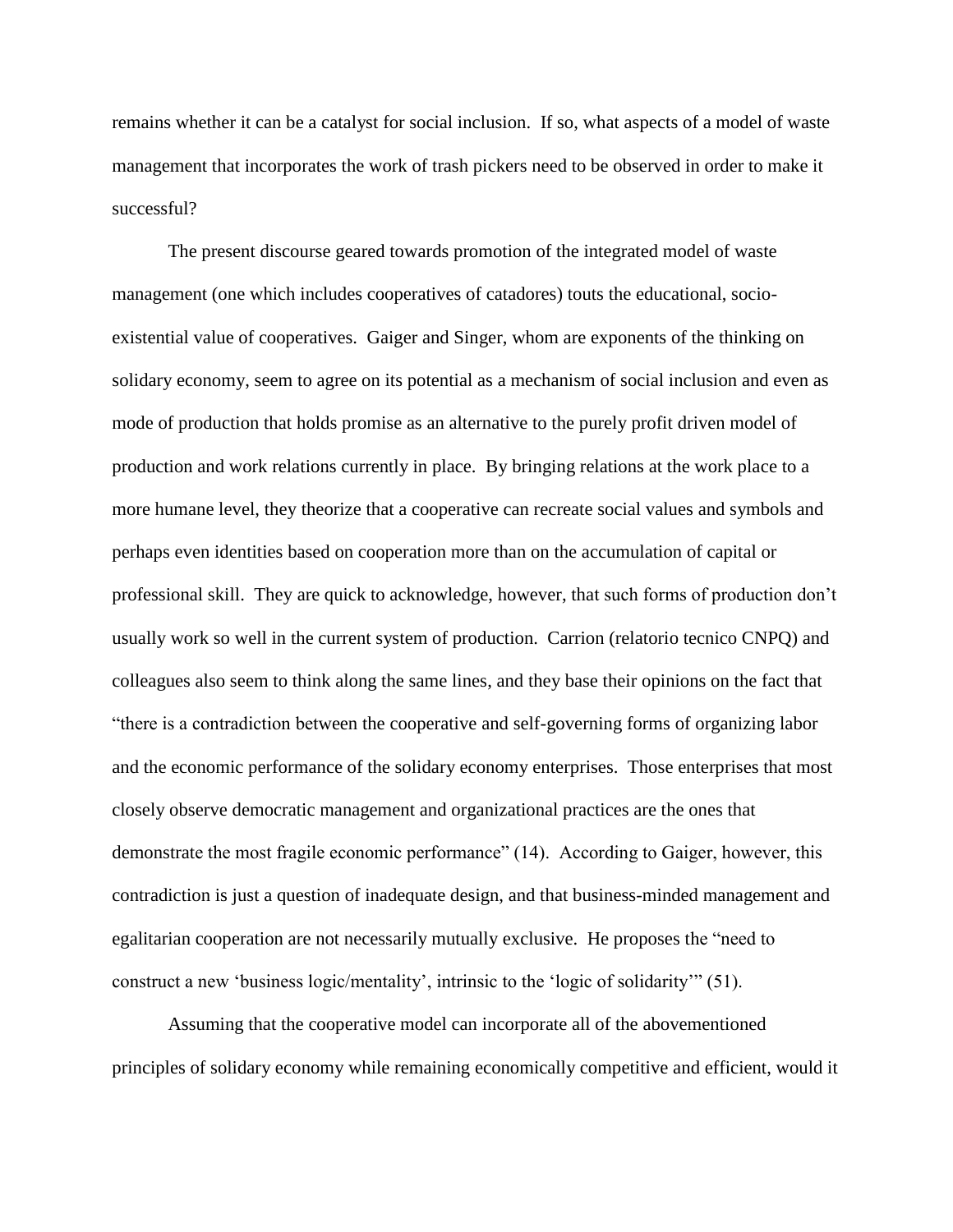still be a good argument for supporting the "universalization" of the model? In the ideal world, where every city is the same, every government official is equally honest, every catador is driven by the similar aspirations and values, perhaps. Adopting more realistic premises, whereby something between the two extremes is possible, is more realistic.

#### **Internal contradictions/dilemmas of the discourse**

If one were to think in terms of what is in the best short-term interest of the street catadores, one would have to agree with their view that individualism/competition is better than cooperativism. From the standpoint of the State, however, for which actions and policies need to prioritize overall societal needs, one would have to accept the cogency of the argument pushing for "normalization" or "standardization" of this particular group of people, which, in its view, is a potential social hazard. This process implies long-term strategic planning to promote public peace and prosperity, the achievement of which has to account for aspects of economic progress, which in turn requires developments in social capital and entails the elimination of the vicious circles of poverty and illiteracy, of which the catadores are a major symbol. A major conundrum, however, is that neither view may be fully right. While the catadores might profit ultimately from working inside the grid and being exposed to a more regular, stable lifestyle, the opposite is just as likely to occur. Perhaps it is ultimately a question of numbers, or critical mass: if, say, the city of Porto Alegre decides to carry out its plans to built a recycling center to accommodate a large number of street catadores, will there be enough people willing to join, and of those who do join, will the majority stay on, assuming the working conditions will be favorable and incomes are comparable to what they made on the street?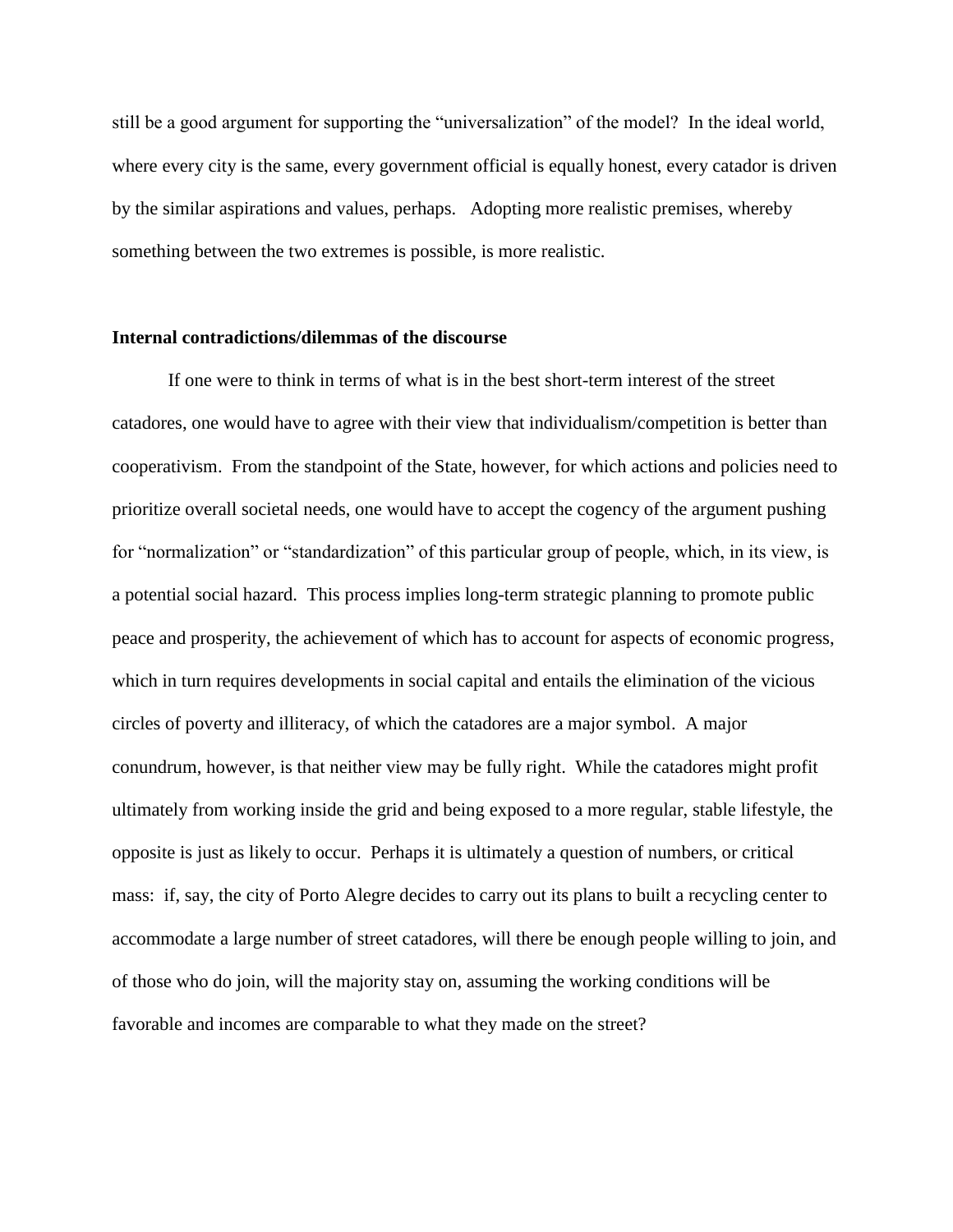Also, in practice, do governments operate fully consistently to the principles of governmentality, which is to say, would decisions be made with the best intentions in mind? And even if the best intentions were there, would that be any guarantee of success? Better yet, is it possible that the best intentions are based on the 'wrong' assumptions, in which case, any intervention could be rather ineffectual, if not disastrous? These questions become even more pertinent when one brings to bear the various interests involved in the area of recycling, particularly those attached to capital and state strategies of social control.

The government wants to work towards promoting urban sustainable development, which entails protecting key components and processes of the environment and reducing poverty. That's why laws have been enacted, policies point towards more integrative and socially inclusive waste management practices, money is being invested in improving the situation of the catadores. All of this, however, is very expensive, and so are some of the aspects of the integrated management model, such as the selective collection. This may not be sustainable from an economic standpoint, and it may not be socially viable either (or it may not achieve the desired effect in society). On the other hand, while the addition of selective collection rounds to the standard pick up may raise costs considerably, the use of the 'free labor' of the cooperative catadores the net benefits would probably be positive. Also, allowing the street catadores to continue their work undisturbed will also save the city on collection costs. This last scenario, however, may not necessarily be consistent with the goal of educating people and turning them into full fledged citizens.

#### **Conclusion:**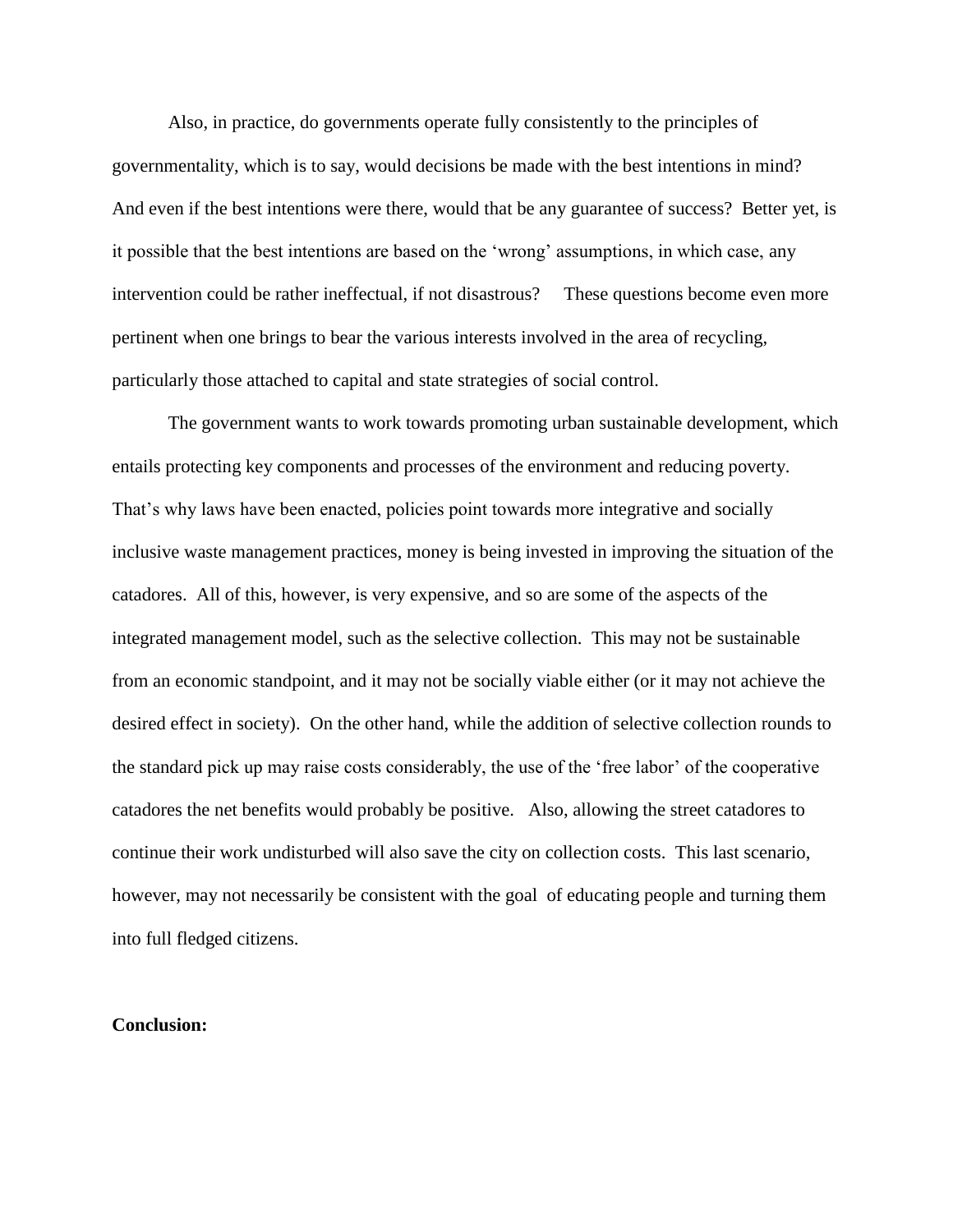## **Are Social Change and Development Possible Through "Social Technology" Such as a Cooperative? Some Thoughts**

A meeting promoted by the Inter-Ministerial Committee for the Inclusion of Catadores I attended on August 6, 2008 encapsulates the political and social obstacles trash pickers face. The meeting brought together representatives of some of the Federal Government Agencies (Comissões de Coleta Seletiva) to discuss ways to improve logistical and administrative aspects of the donation of their separated waste to cooperatives, in compliance to Presidential decree 5940/06. The meeting was voluntary; the participants there joined out of personal or workrelated interest. Many of the invited participants, however, did not appear.

Of great interest to me was the way in which come participants referred to catadores in a condescending manner. A few participants called the catadores *coitados* and *maltrapilhos*, or people for whom one should feel pity. One participant approached the issue at hand by referring to the catadores as people outside of society. The representative from the Ministry of Education replied to his view of what constitutes society by asking, "are the catadores not society? The level of discussion and the terms used illustrate the view of most of the bureaucratic elite, made all the more evident as these views were from those who represent the people as designated leaders of their respective Federal agencies. It is also important to note that only one catador was present at the meeting, which calls into question their level of interaction at the administrative level.

It is a rather broad and complex issue, but I will venture to say that without some fundamental changes in the power structure and inter-class values, employing the cooperative model is tantamount to (1) "giving people something to do" as a form of soft social control. Doing so will create jobs to create social stability and to prevent the social consequences of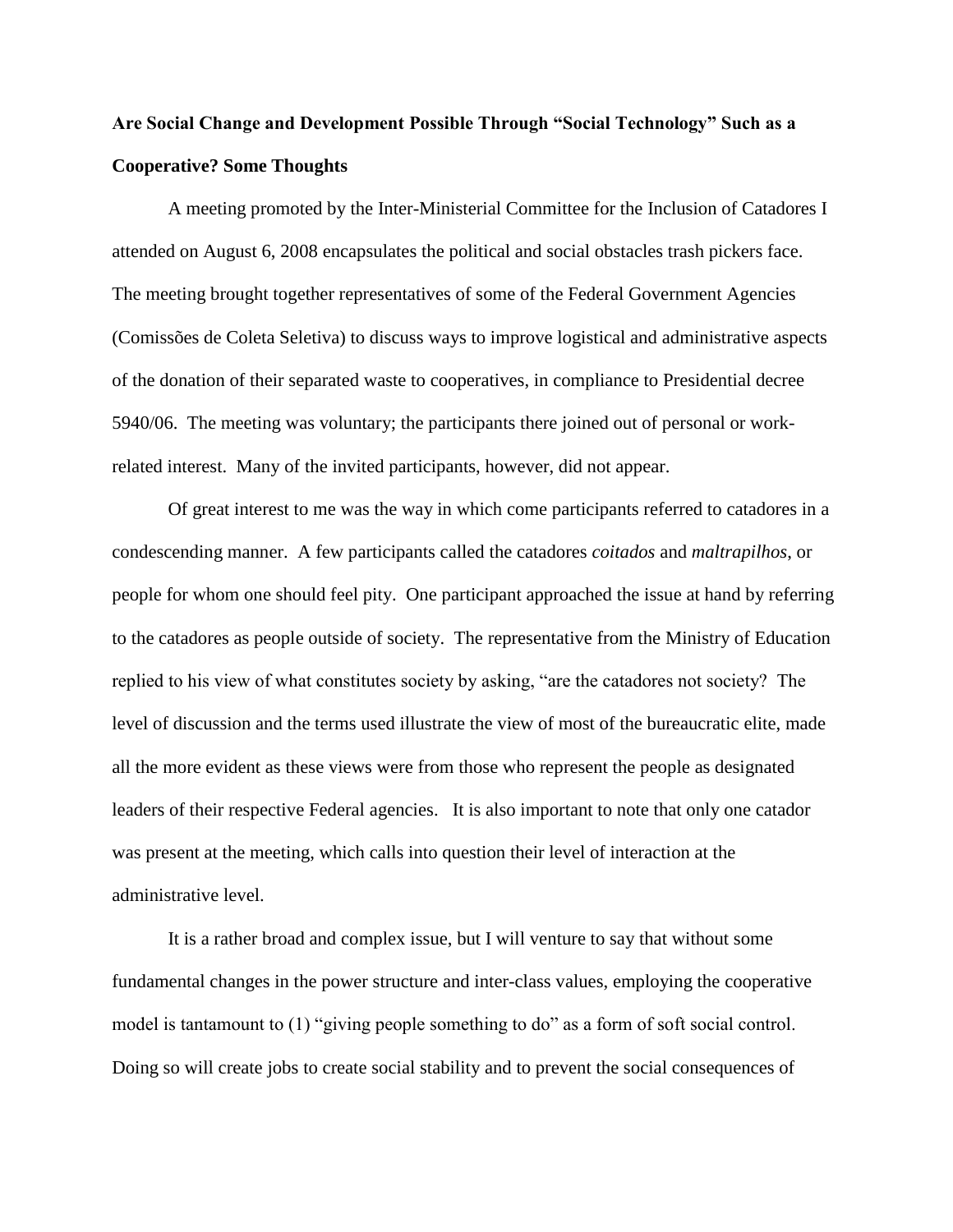absolute destitution by regimenting people. Historically, the Brazilian government has demonstrated a tendency to employ such tactics to dissipate social tension, while advancing its political, geopolitical and economic agendas, and (2) appropriating cheap labor. Some pundits do not see anything reprehensible about this; and I would agree with them if there was historical evidence that taking people out of misery into a state just above it will in the long run contribute to promoting fundamental change (since the socio-symbolic gap between the haves and the have nots would be attenuated). But as a mere palliative, it may contribute to dissipate social tension. This is a contentious issue because if a society tends to value individuals more based on what they have rather on other social status symbols, perhaps helping people rise out of poverty might indeed contribute to integrating them into society. But then where does one set the cut off? How much would a catador have to earn to be considered an equal to another citizen? Could he continue as a catador and still be accepted? And even if a catador could make more money than a good portion of the lower middle class, there still remains the stigma associated with his profession. This seems to me a conundrum that cannot be resolved unless two fundamental changes take place: first the catadores would have to be called something else: perhaps recyclers, or, as I heard some cooperative workers in Porto Alegre say: environmental agents. And I contend that that sort symbolic shift would be hard to achieve without the participation of society at large, basically by acknowledging and respecting their work through adequate separation at the source. The catadores would have to be dissociated from the stigma of trash collecting and become indispensible actors in the socially, economically, and environmentally valuable (also indispensible) production chain of recyclables. The idea that the catador is part of a surplus labor pool would be erased. Another advantage is that by giving them the basic means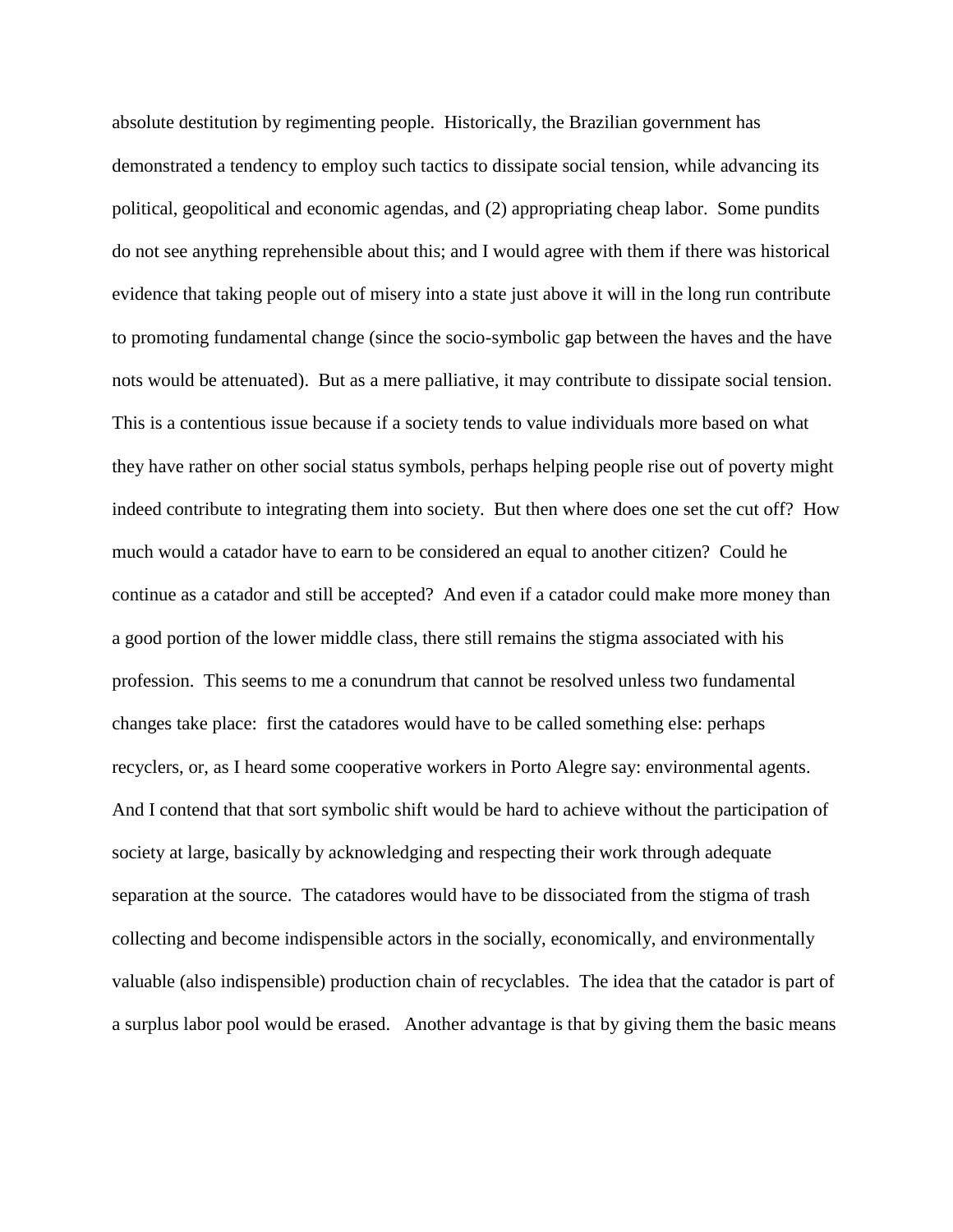to survive one will be giving them also the chance to rise in the social ladder, with the long term salutary effect of reducing extreme inequality and historical exploitative practices.

We must ask ourselves, though, do the catadores or the poor need recognition from society at all? Isn't the very impetus of trying to think about ways in which their lives can be improved a sterile exercise in intellectual hubris? Does this effort imply engagement in the very sort of condescending behavior towards the poor as those he criticizes? Further yet, is it not possible that his/her self-serving endeavor carries elements of the typical decision-maker's rationale? (topical, near-sighted interventions based on the fear of crime, disease, destitution (social chaos, in short) or even perhaps a reactionary zeal to shape one's society in the likeness of a developed city (poverty-free, clean, predictable, orderly, efficient?) Might that be the essential driver of his instinct to act upon the perceived problem?

In my dealings with the catadores, particularly those in Brasília, with whom I was able to interact more due to the longer time spent in Brasília and the unmediated access I had to them, it became evident that they are, in general, well-adjusted people. Some catadores I talked to could care less about what other people thought about them. Their sense of self did not seem to be dependant upon others' opinions or the image that they conveyed to society. Many catadores have families and are proud individuals that carry an atmosphere of optimism about them. They are confident enough to sit at a table and discuss issues with government officials, pundits, academics, businessmen. As Ceica, one of the cooperative leaders in Brasília, stated, some of these people (the catadores) are very intelligent and can understand things just as well as any other person despite the fact that they don't read or write very well. They just happen to not have had the opportunity to learn. Another cooperative leader, Mr Luiz, said: these people are only different from the upper classes because they are dressed differently and look dirty, but in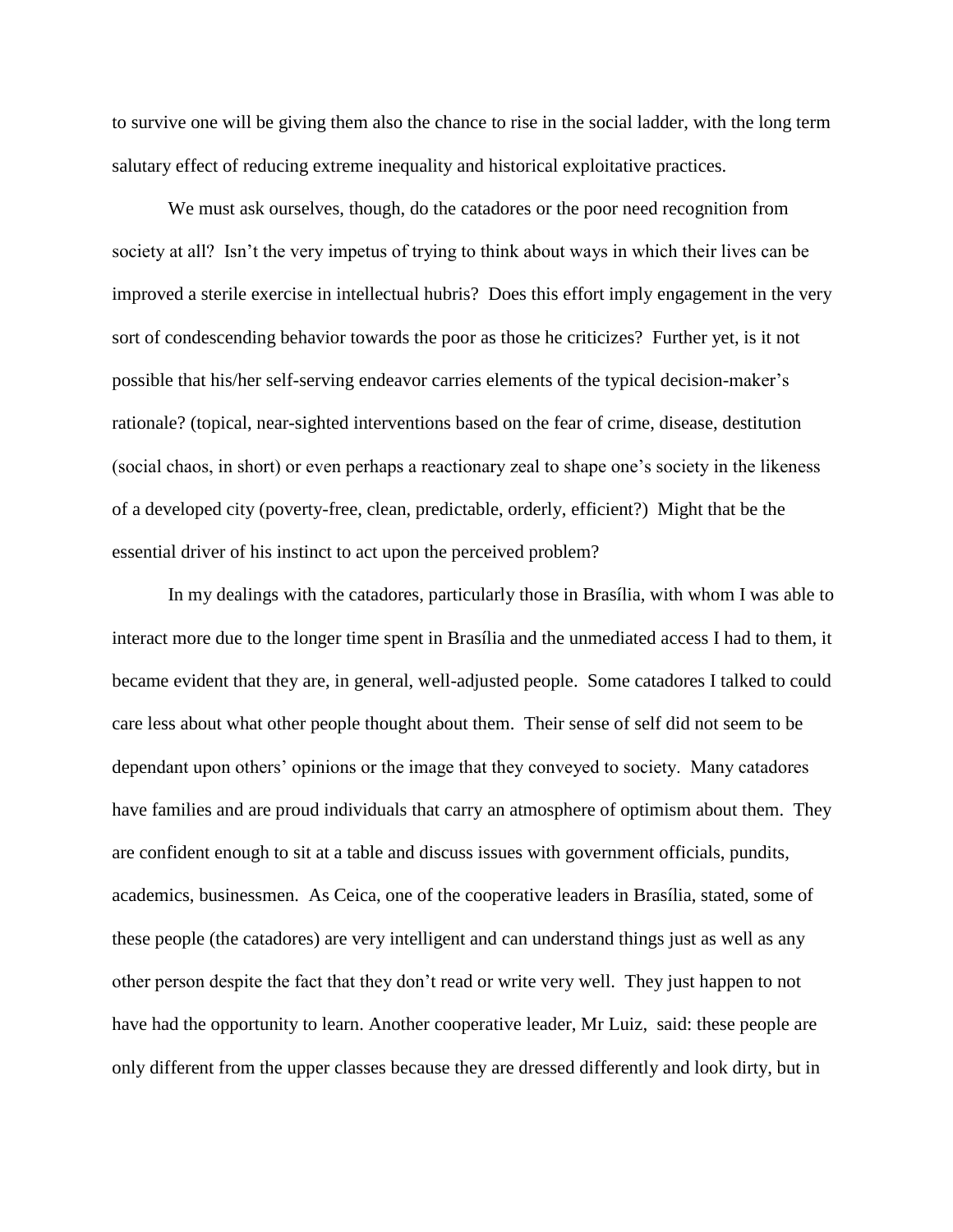essence they are the same, and have problems and inner conflicts that are fundamentally the same. The upper classes 'seem' to be leading fuller, better adjusted lives, but that may very well be an artifact of their material means, which can be used to conceal. The poor, by contrast, don't have much to hide, and therefore, by the force of their own appearance and of their visibility, they might seem maladapted.

Is a solution being considered, then, to a problem which does not exist? I believe there is viable reason to pursue this exercise of considering improving the quality of life – as nebulous a concept as that is – of the catador. The problem is the relevance or viability of the cooperative system, whether it changes people working in cooperatives is also debatable, especially when much of the help being dispensed has at its base old social and cultural premises, such as power relations and attitudes, like clientelism. Good governance might help, but that in itself symbolizes an ideal. Moving closer to such an ideal would entail changing not only institutional behavior and norms (laws and public policy) but a change in perception and attitude. Without at least some indication of the commitment to change, good governance will remain an impracticable ideal. Cooperative models would thus redound in mere social control. In that sense the newly found government proposed solution to the problems of waste, both material and human may very well be a reincarnation, less glamorous without a doubt, of the urban Utopia of the founding fathers of Brasília.

With the current state of economic development in many cities, eradicating street picking is not socially viable or economically feasible. And it does not have to be eradicated, in most cities. What ideally would have to be eradicated is the stigma associated with the activity. Perhaps an initial step would be implement policies that will raise public participation in source separation so that pickers don't have to have direct physical contact with waste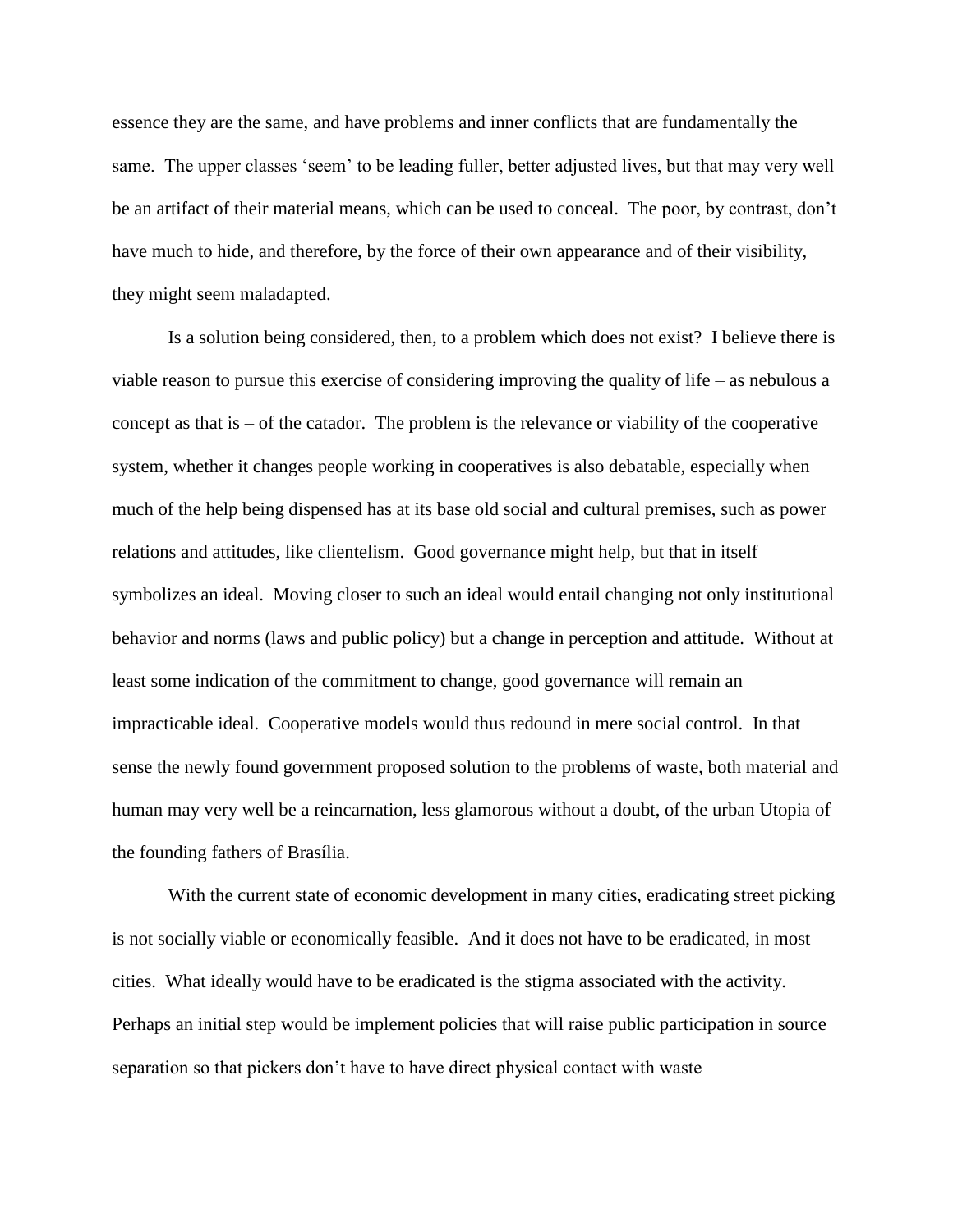contaminated/soiled with putrefying organic matter, hazardous materials, animal feces, sharp edged objects, etc. The stigma cannot be lifted unless the perception (among trash pickers and the public at large) that they are dealing with "trash" transforms into the perception that they are dealing with a resource of high economic and environmental value. This change in perception would entail also the understanding that recyclables are not trash. In other words, the idea of human and material trash has to be decoupled from the recycling strand of the waste stream.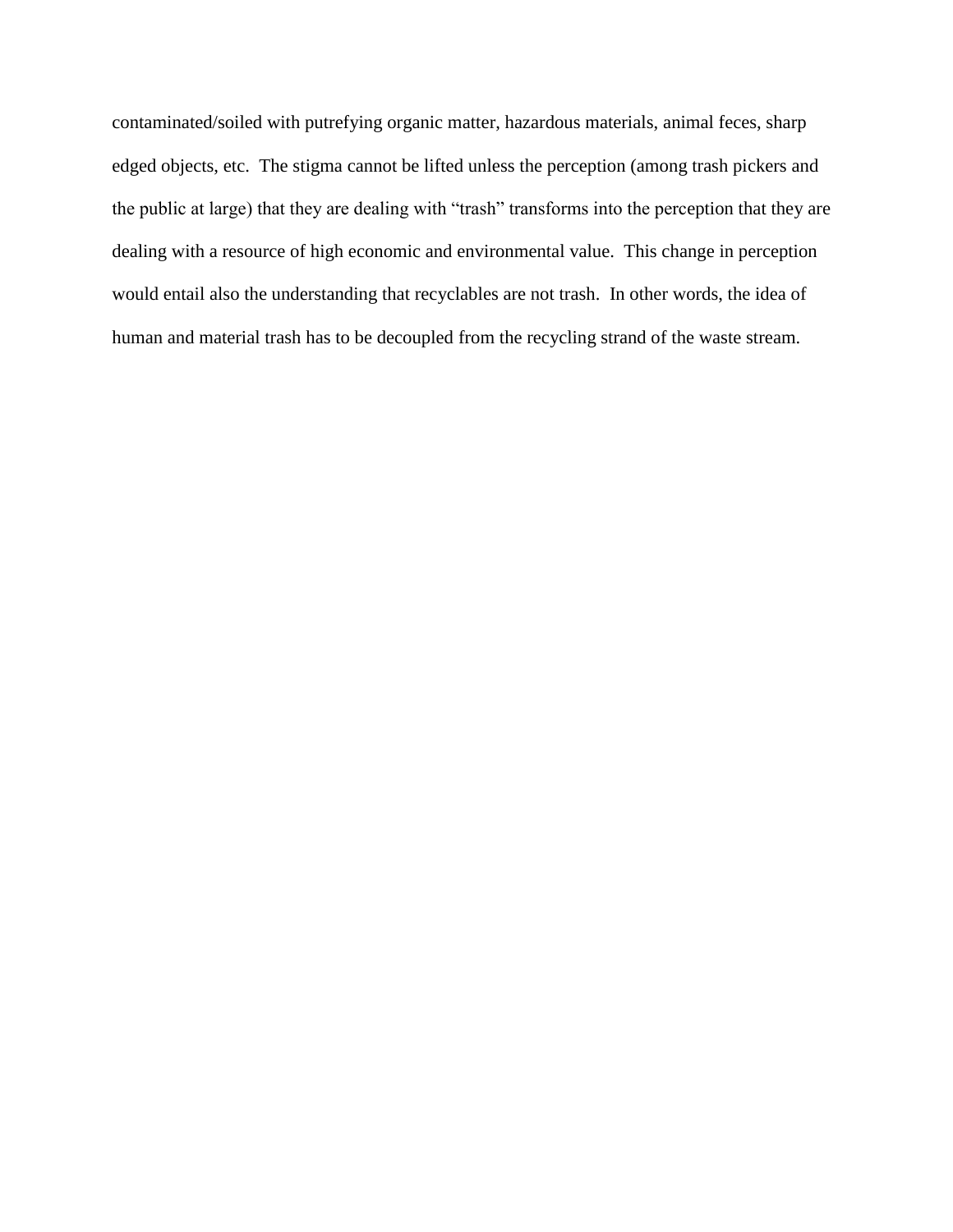## **Bibliography**

- Abers, Rebecca Neaera. *Inventing Local Democracy: Grassroots Politics in Brazil*. Boulder, CO and London: Lynne Riener Publishers, 2000.
- Agyeman, Julian. *Sustainable Communities and the Challenge of Environmental Justice*. New York and London: New York University Press, 2005.
- Blaikie, Piers. *The Political Economy of Soil Erosion in Developing Countries.* New York: Longman Scientific & Technical, 1985.
- Bortoleto, Ana P. and Hanaki, Keisuke. "Citizen Participation as a Part of Integrated Solid Waste Management: Porto Alegre Case." *Waste Management & Research* 25 (2007): 276.
- Bursztyn, Marcel and Araújo, Carlos H.F. *Da Utopia à Exclusão. Vivendo nas Ruas em Brasília*. Rio de Janeiro: Garamond, 1997.
- Bursztyn, Marcel. *No Meio da Rua: Nômades, Excluídos e Viradores.* Rio de Janeiro: Garamond, 2000.
- Calderoni, Sabetai. *Os Bilhões Perdidos no Lixo.* São Paulo: Humanitas, 2003.
- Carrion, Rosinha Machado, Igor Vinícius Lima Valentim, and Beatriz Centenaro Hellwig, ed. *Residência Solidária*. Porto Alegre: UFRGS, 2006.
- Davis, Mike. *Planet of Slums*. London and New York: Verso, 2006.
- Fortes, Maria de Fátima Araújo. "Um Estudo Sobre a Rede de Apoio das Associações de Triagem do Setor de Reciclo na Região Metropolitana de Porto Alegre*.*"(Master's Thesis) Federal University of Rio Grande do Sul, School of Management. Porto Alegre, 2006.
- Gaiger, Luiz Inacio, ed. *Sentidos e Experiencias da Economia Solidaria no Brasil*. Porto Alegre: UFRGS, 2004.
- Gouvêa, Luiz A. C. *Brasília: A Capital da Segregação e do Controle Social.* São Paulo: Annablume, 1995.
- Gugler, Josef. *Cities in the Developing World*. Oxford University Press, 1997.
- Guimarães, Roberto P. *The Ecopolitics of Development in the Third World.* Boulder, CO: L. Rienner Publishers, 1991.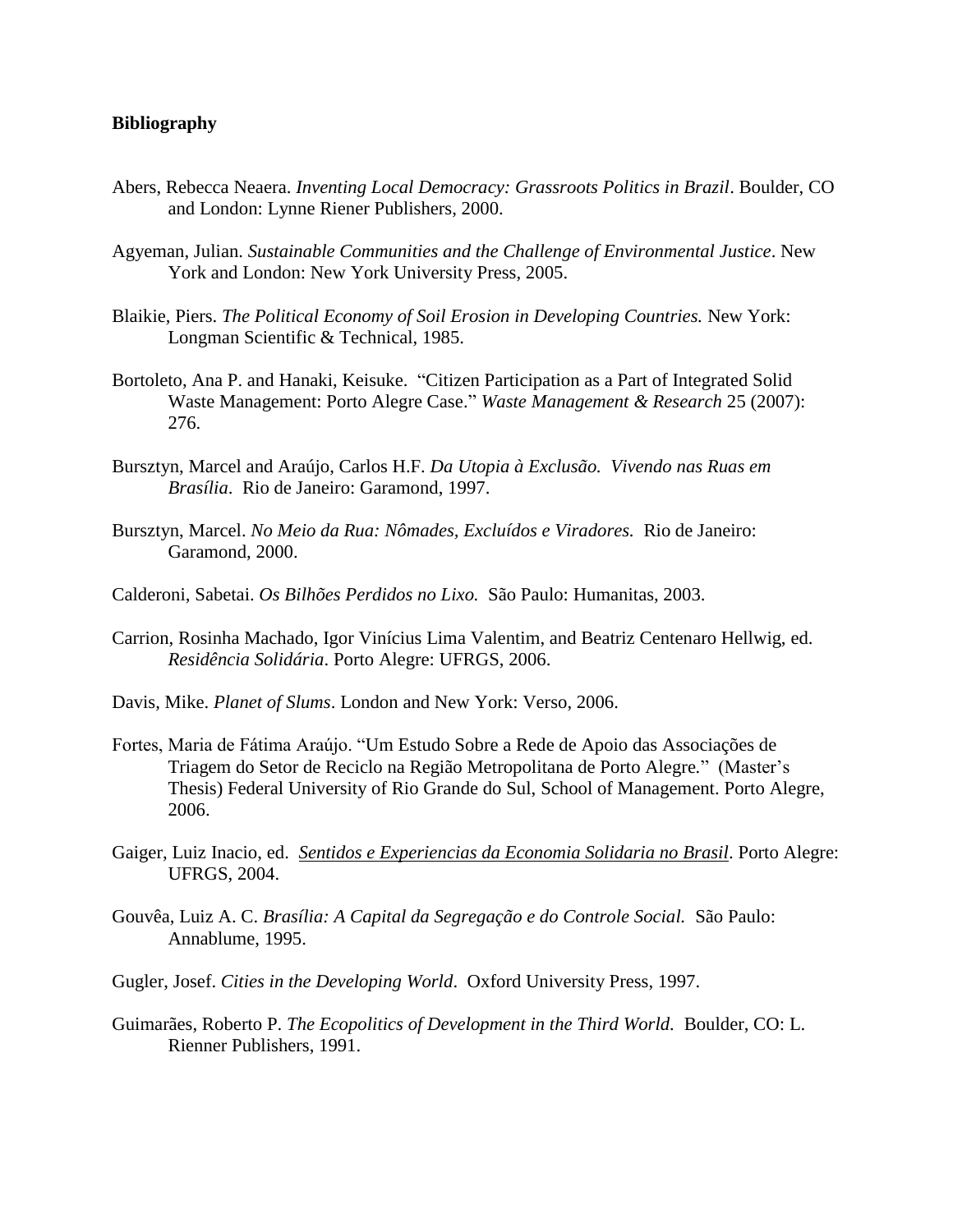- Holston, James. *The Modernist City: An Anthropological Critique of Brasília*. Chicago and London: The University of Chicago Press, 1989.
- Laquian, Aprodicio A., Vinod Tewari, and Lisa M. Hanley, ed. *The Inclusive City: Infrastructure and Public Services for the Urban Poor in Asia.* Washington, DC: Woodrow Wilson Center Press and Baltimore, MD: The Johns Hopkins University Press, 2007.
- Martins de Azevedo, Simone. "Ativistas da Economia Solidária: Um Estudo em ONGs de Porto Alegre." Master's Thesis, Department of Sociology, Universidade Federal do Rio Grande do Sul, 2005.
- Medina, Martin: *The World's Scavengers: Salvaging for Sustainable Consumption and Production*. Lanham: Altamira Press, 2007.
- Menegat, Rualdo. *Participatory Democracy and Sustainable Development: Integrated Urban Environmental Management in Porto Alegre, Brazil.* Environment and Urbanization, 2002; 14; 181
- Paviani, Aldo, Ferreira, Ignez, C.B., and Barreto, Frederico F.P. *Brasília: Dimensões da Violência Urbana*. Brasília: editora UnB, 2005.
- Paviani, Aldo and Gouvêa, Luiz A. C. *Brasília: Controvérsias Ambientais*. Brasília: editora UnB, 2003.
- Santos, Milton. *A Urbanização Brasileira*. São Paulo: editora Hucitec,1993.
	- \_\_\_\_\_\_\_\_\_\_\_\_. *Pobreza Urbana*. São Paulo, Recife: editora Hucitec,1978.

\_\_\_\_\_\_\_\_\_\_\_\_. *Ensaios Sobre a Urbanização Latino-Americana*. São Paulo: editora Hucitec, 1982.

- Scott, James C. *Seeing Like a State: How Certain Schemes to Improve the Human Condition Have Failed*. New Haven, CT: Yale University Press, 1998.
- Silva, Pedro Henrique Isaac. "Análise das Relações Reciprocitárias em Cooperativas de Catadores de Lixo de Brasília*.*" (Master's Thesis) University of Brasília: Institute of Social Sciences, Sociology Department. Brasília, 2007.
- Weinberg, Adam S., Pellow, David N., and Schnaiberg, Allan. *Urban Recycling and the Search for Sustainable Community Development.* Princeton and Oxford: Princeton University Press, 2000.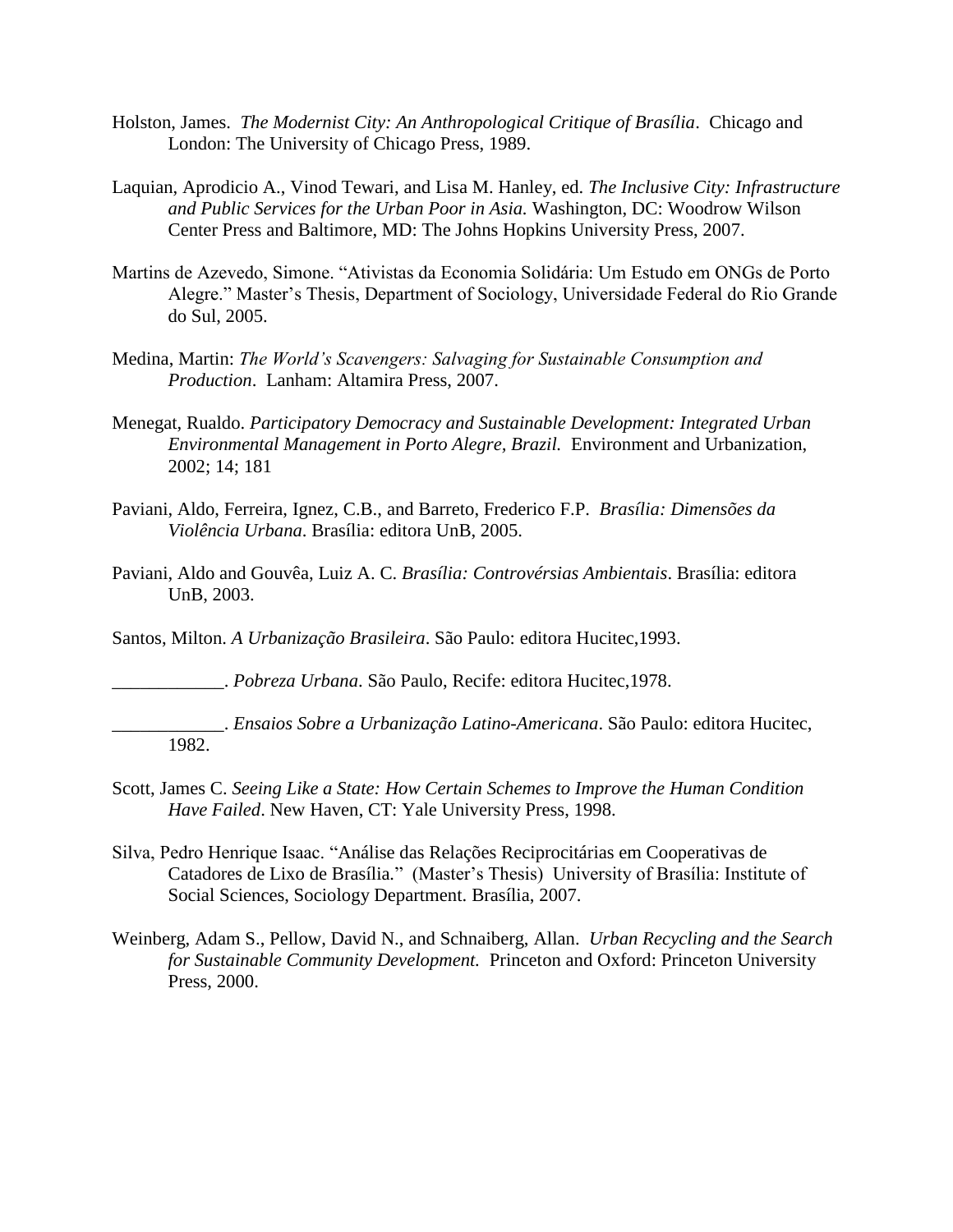Appendix A. Comparative Table of Porto Alegre and Brasília Cooperatives

|                 | <b>Obstacles</b>                                                                                                                                                                                 |                                                                                                                                                                                            | <b>Advances</b>                                                                                                                                                                                             |                                                                                                                                                                                                             |
|-----------------|--------------------------------------------------------------------------------------------------------------------------------------------------------------------------------------------------|--------------------------------------------------------------------------------------------------------------------------------------------------------------------------------------------|-------------------------------------------------------------------------------------------------------------------------------------------------------------------------------------------------------------|-------------------------------------------------------------------------------------------------------------------------------------------------------------------------------------------------------------|
|                 | <b>Porto Alegre</b>                                                                                                                                                                              | <b>Brasília</b>                                                                                                                                                                            | <b>Porto Alegre</b>                                                                                                                                                                                         | <b>Brasília</b>                                                                                                                                                                                             |
| <b>Internal</b> | lack of intra and<br>intercooperative<br>cohesion and<br>cooperation.<br>Little group<br>identity. Lack of<br>political vision<br>and clout<br>(immediatism)                                     | Some level of group<br>identity.<br>Cooperatives fairly<br>new, but interaction<br>is more regular.<br>More of a political<br>vision, although<br>embrionary.<br>(immediatism)             | People taking<br>positions of<br>leadership<br>(participating in<br>meetings with<br>cleaning agency and<br>other institutions)<br>demonstrate some<br>enthusiasm and<br>optimism. Sense of<br>empowerment. | People taking<br>positions of<br>leadership<br>(participating in<br>meetings with<br>cleaning agency and<br>other institutions)<br>demonstrate some<br>enthusiasm and<br>optimism. Sense of<br>empowerment. |
|                 | Lack of trust in<br>other<br>cooperatives, and<br>in the state's<br>agency                                                                                                                       | Some level of<br>mistrust in<br>CENTCOOP.<br>Mistrust among<br>some catadores                                                                                                              |                                                                                                                                                                                                             |                                                                                                                                                                                                             |
|                 | No data available<br>on                                                                                                                                                                          | Culture of<br>Individualism<br>remnant of pre-<br>cooperative street<br>scavenging working<br>culture                                                                                      |                                                                                                                                                                                                             |                                                                                                                                                                                                             |
|                 | Difficulties to<br>adapt to working<br>regime,<br>production<br>targets, following<br>work schedules                                                                                             |                                                                                                                                                                                            |                                                                                                                                                                                                             |                                                                                                                                                                                                             |
|                 | Some lack a<br>sense of<br>'ownership' or<br>responsibility for<br>the enterprise.<br>Used to not<br>having an opinion<br>and to following<br>orders                                             |                                                                                                                                                                                            |                                                                                                                                                                                                             |                                                                                                                                                                                                             |
|                 | Some decisions<br>not democratic<br>(strong<br>leaderships make<br>unilateral<br>decisions)                                                                                                      | Some decisions not<br>democratic<br>(strong leaderships)<br>make unilateral<br>decisions)                                                                                                  | Internal statute and<br>regiment based on<br>principles of<br>democratic<br>cooperation<br>(solidary economy).                                                                                              | Internal statute and<br>regiment based on<br>principles of<br>democratic<br>cooperation<br>(solidary economy).                                                                                              |
|                 | Technical and<br>administrative<br>limitations<br>(limited book<br>keeping). Only<br>now computers<br>are being<br>introduced. This<br>poses a<br>challenge, as<br>illiteracy levels<br>are high | Technical and<br>administrative<br>limitations (limited<br>book keeping).<br>Only now<br>computers are being<br>introduced. This<br>poses a challenge,<br>as illiteracy levels<br>are high | Computers have<br>been donated                                                                                                                                                                              | Computers have<br>been donated                                                                                                                                                                              |
|                 |                                                                                                                                                                                                  |                                                                                                                                                                                            |                                                                                                                                                                                                             |                                                                                                                                                                                                             |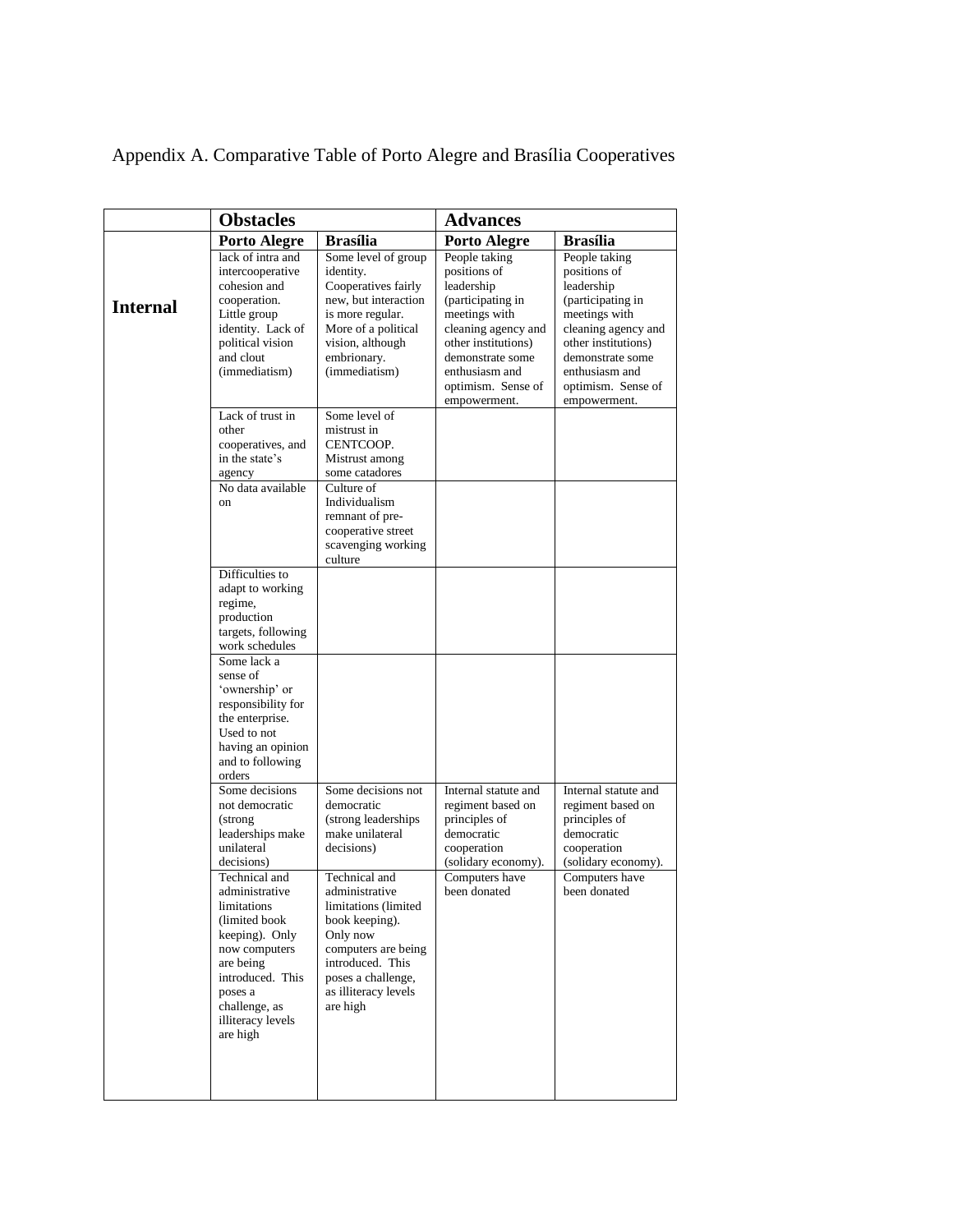|                 | <b>Obstacles</b>                                                                                                                                                                                                    |                                                                                                                                                                                       | <b>Advances</b>                                                                                                                                             |                                                                                                                                                                                                                                                                                  |
|-----------------|---------------------------------------------------------------------------------------------------------------------------------------------------------------------------------------------------------------------|---------------------------------------------------------------------------------------------------------------------------------------------------------------------------------------|-------------------------------------------------------------------------------------------------------------------------------------------------------------|----------------------------------------------------------------------------------------------------------------------------------------------------------------------------------------------------------------------------------------------------------------------------------|
|                 | <b>Porto Alegre</b>                                                                                                                                                                                                 | <b>Brasília</b>                                                                                                                                                                       | <b>Porto Alegre</b>                                                                                                                                         | <b>Brasília</b>                                                                                                                                                                                                                                                                  |
|                 | Free riding                                                                                                                                                                                                         |                                                                                                                                                                                       |                                                                                                                                                             |                                                                                                                                                                                                                                                                                  |
|                 | Competition<br>among<br>cooperatives for<br>the 'favor' of the<br>cleaning agency.<br><b>Better relations</b><br>might translate<br>into more waste<br>being dispensed                                              | Leadership disputes                                                                                                                                                                   |                                                                                                                                                             |                                                                                                                                                                                                                                                                                  |
|                 | Some                                                                                                                                                                                                                |                                                                                                                                                                                       | Some<br>complementary<br>economic activities,<br>such as contracts<br>with private<br>companies for<br>waste collection or<br>building cleaning<br>services | Some<br>complementary<br>economic activities,<br>such as crafts made<br>from recyclables.<br>Sold in craft fairs.<br>Potential for future<br>government<br>contracts to provide<br>collection services.<br>(contingent upon<br>improvements in<br>organization and<br>equipment) |
| <b>External</b> | Economic and<br>social exclusion:<br>double stigma<br>(poverty and the<br>work with trash)                                                                                                                          | Economic and<br>social exclusion:<br>double stigma<br>(poverty and the<br>work with trash)                                                                                            | Cooperatives offer<br>income generation<br>and some degree of<br>social inclusion<br>through work and<br>mutual help.                                       | Cooperatives offer<br>income generation<br>and some degree of<br>social inclusion<br>through work and<br>mutual help.                                                                                                                                                            |
|                 | Incomes are<br>generally low and<br>not equitable<br>(there might be)<br>favoritism on the<br>part of the<br>cleaning agency)<br>Significant levels<br>of competition<br>for resources<br>from street<br>scavengers | Income levels vary<br>depending on when<br>and how well the<br>cooperative is<br>established.<br>Competition from<br>street scavengers<br>not significant at<br>this point            |                                                                                                                                                             |                                                                                                                                                                                                                                                                                  |
|                 | Mafia of the<br>agencies, that<br>refuse to 'donate'<br>their materials;<br>instead, they sell<br>it for personal or<br>employee group<br>gain.                                                                     |                                                                                                                                                                                       | Some mechanisms<br>may be employed to<br>force compliance<br>with presidential<br>decree 5940/06.                                                           |                                                                                                                                                                                                                                                                                  |
|                 |                                                                                                                                                                                                                     | Most cooperatives<br>lack physical and<br>technical basis:<br>some have no land<br>for building sorting<br>facility. Govern.<br>Reluctant to provide<br>long term use<br>concessions. | Cooperatives have a<br>physical space and<br>presses to compact<br>materials and add<br>value to material.                                                  | Presses have been<br>donated, but await<br>physical structure to<br>be installed. Bank<br>of Brazil foundation<br>donated motorized<br>carts for collecting<br>and transporting<br>waste.                                                                                        |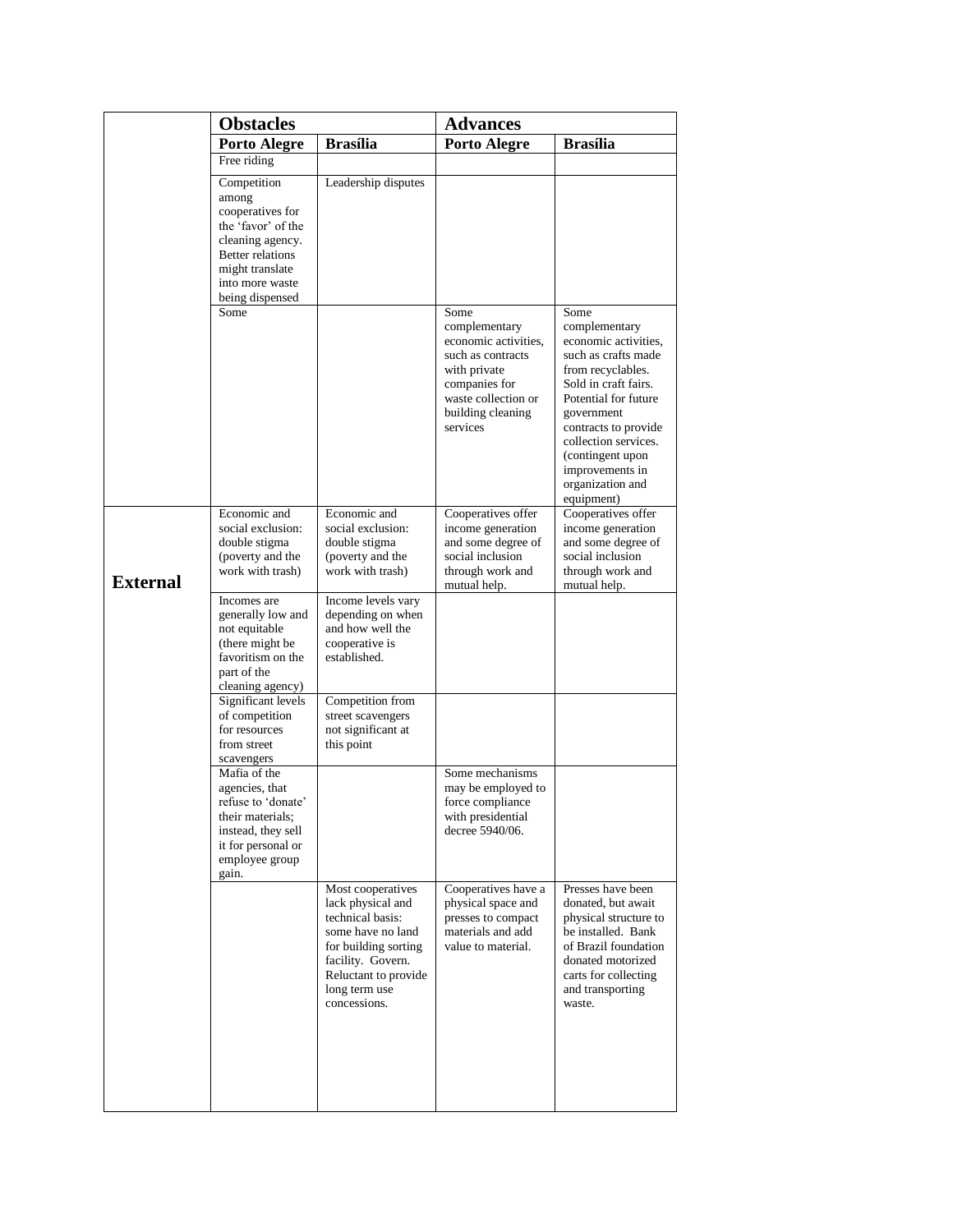| <b>Obstacles</b>                                                                                                                              |                                                                                                                                     | <b>Advances</b>                                                                                                                                                                                 |                                                                                                                                                                                                                                                                                                                                         |
|-----------------------------------------------------------------------------------------------------------------------------------------------|-------------------------------------------------------------------------------------------------------------------------------------|-------------------------------------------------------------------------------------------------------------------------------------------------------------------------------------------------|-----------------------------------------------------------------------------------------------------------------------------------------------------------------------------------------------------------------------------------------------------------------------------------------------------------------------------------------|
| <b>Porto Alegre</b>                                                                                                                           | <b>Brasília</b>                                                                                                                     | <b>Porto Alegre</b>                                                                                                                                                                             | <b>Brasília</b>                                                                                                                                                                                                                                                                                                                         |
| Almost full<br>dependence on<br>State agency for<br>waste.                                                                                    | Some are tied to<br>monopolistic buyer<br>through debt<br>relations.                                                                | State agency<br>provides logistical,<br>technical and<br>administrative<br>support without<br>which cooperatives<br>could not operate                                                           | Buyer lends trucks<br>and makes cash<br>advances without<br>which some<br>cooperatives could<br>not operate.                                                                                                                                                                                                                            |
| No direct<br>commerce with<br>industry.<br>Middlemen are in<br>charge, therefore<br>have the power to<br>set prices                           | No direct commerce<br>with industry.<br>Middlemen are in<br>charge, therefore<br>have the power to<br>set prices                    |                                                                                                                                                                                                 |                                                                                                                                                                                                                                                                                                                                         |
| Presidential<br>decree 5940/06.<br>The idea that the<br>material is<br>'donated' feeds<br>into a culture of<br>charity and<br>dependence.     | Presidential decree<br>5940/06. The idea<br>that the material is<br>'donated' feeds into<br>a culture of charity<br>and dependence. | Presidential decree<br>5940/06.<br>Determines that<br>waste from federal<br>agencies has to be<br>'donated'.                                                                                    | Presidential decree<br>5940/06.<br>Determines that<br>waste from federal<br>agencies has to be<br>'donated'. A lot of<br>money in paper<br>donations.                                                                                                                                                                                   |
| Income taxes are<br>high relative to<br>their income                                                                                          | Income taxes are<br>high relative to their<br>income                                                                                | Federal legislation<br>granting catadores<br>official status as<br>autonomous<br>workers. Now they<br>can enroll in the<br>federal retirement<br>plan.                                          | Federal legislation<br>granting catadores<br>official status as<br>autonomous<br>workers. Now they<br>can enroll in the<br>federal retirement<br>plan                                                                                                                                                                                   |
| National<br>Movement of<br>Collectors of<br>Recyclable<br>Materials favors<br>street scavengers,<br>which compete<br>with co-ops for<br>waste |                                                                                                                                     | National Movement<br>of Collectors of<br>Recyclable<br>Materials provides<br>representativity in<br>negotiations with<br>government, despite<br>not being on good<br>terms with<br>cooperatives | National Movement<br>of Collectors of<br>Recyclable<br>Materials provides<br>representativity in<br>negotiations with<br>government, despite<br>not being on good<br>terms with<br>cooperatives                                                                                                                                         |
| <b>FAARGS</b> has lost<br>the trust of some<br>cooperatives due<br>to a past episode<br>of corruption<br>under a different<br>leadership.     | Some are hesitant to<br>give CETCOOP so<br>many powers. They<br>fear corruption.                                                    | $FAARGS -$<br>provides local<br>political<br>representation                                                                                                                                     | CENTCOOP-<br>provides local<br>political<br>representation,<br>logistical,<br>administrative, and<br>legal support, and<br>negotiates prices of<br>materials. Is trying<br>to establish a central<br>warehouse from<br>which to sell<br>production by all<br>affiliated co-ops<br>(potential to<br>negotiate directly<br>with industry) |